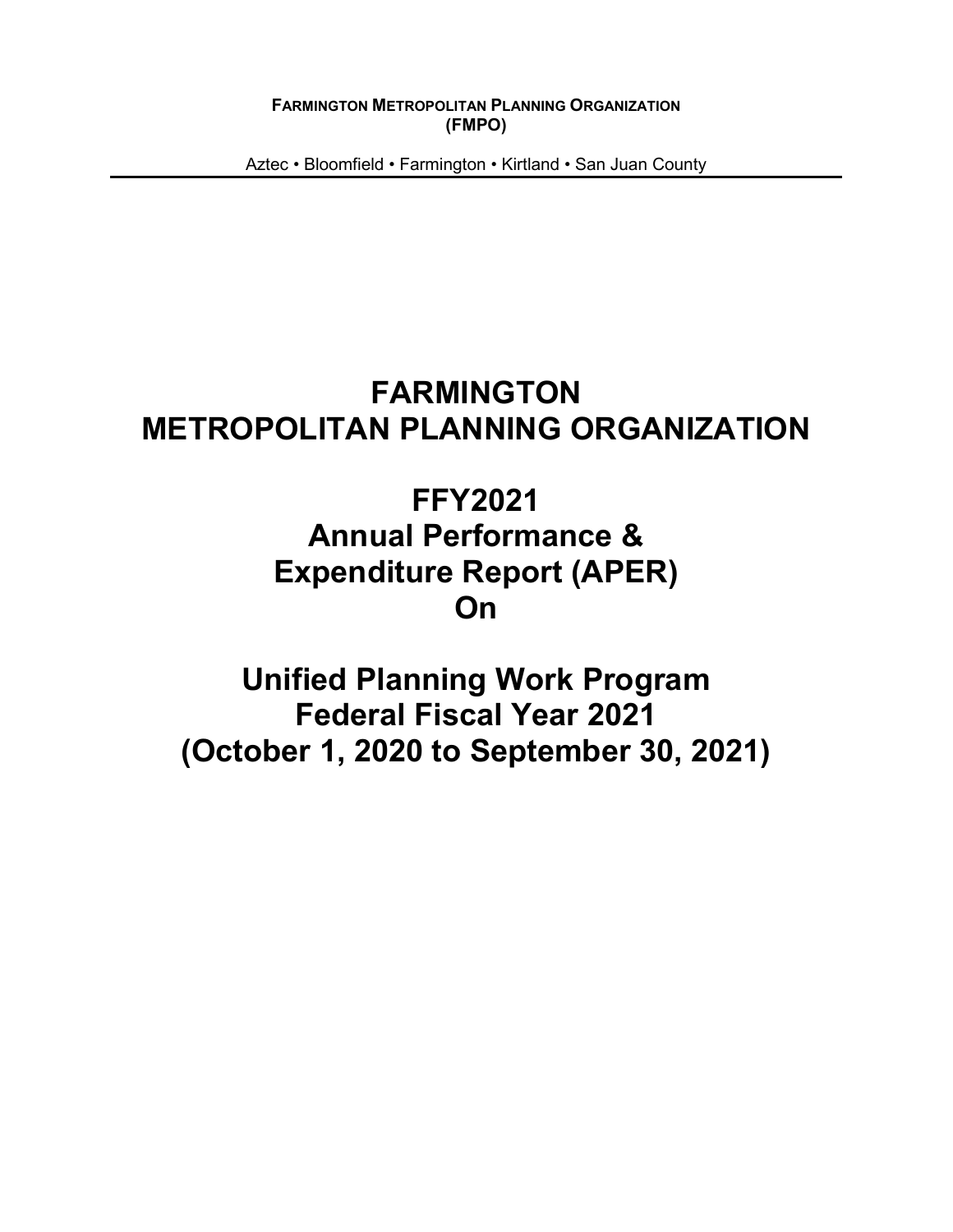

#### **AZTEC—BLOOMFIELD—FARMINGTON—KIRTLAND—SAN JUAN COUNTY—NEW MEXICO**

## **Farmington MPO Membership and Staff Farmington MPO Policy Committee**

| City of Aztec      | Rosalyn Fry           | Commissioner                  |
|--------------------|-----------------------|-------------------------------|
| City of Bloomfield | Vacant                |                               |
| City of Farmington | Sean Sharer           | Councilor                     |
|                    | Jeanine Bingham-Kelly | Councilor                     |
|                    | <b>Julie Baird</b>    | <b>Assistant City Manager</b> |
| Town of Kirtland   | Vacant                |                               |
| San Juan County    | John T. Beckstead     | Commissioner                  |
|                    | Glojean Todacheene    | Commissioner                  |
| <b>NMDOT</b>       | Paul Brasher, PE      | <b>District Engineer</b>      |

#### **Farmington MPO Technical Committee**

| City of Aztec            | Steven Saavedra       |
|--------------------------|-----------------------|
| City of Bloomfield       | <b>Jason Thomas</b>   |
| City of Farmington       | <b>Beth Escobar</b>   |
|                          | Virginia King         |
| Town of Kirtland         | Dan Flack             |
| San Juan County          | Vacant                |
|                          | <b>Nick Porell</b>    |
| <b>Red Apple Transit</b> | <b>Andrew Montoya</b> |
| <b>NMDOT</b>             | Javier Martinez, PE   |

#### **Federal and State Representatives**

| <b>Federal Highway Administration</b> | Rodolfo Monge-Oviedo | <b>Planning Management</b>   |
|---------------------------------------|----------------------|------------------------------|
|                                       |                      | Leader                       |
| New Mexico Department of              | Joseph Moriarty      | <b>FMPO Planning Liaison</b> |
| Transportation (NMDOT)                |                      |                              |
| <b>NMDOT</b>                          | Paul Brasher, PE     | <b>District Engineer</b>     |

## **Northwest Regional Transportation Planning Organization**

| Robert Kuipers   RTPO Program Manager |
|---------------------------------------|
| Northwest NM Council of Governments   |

| MPU SIAIT     |                                     |  |  |  |  |  |  |  |  |  |  |
|---------------|-------------------------------------|--|--|--|--|--|--|--|--|--|--|
| Peter Koeppel | MPO Officer                         |  |  |  |  |  |  |  |  |  |  |
| Kathryn Leys  | <b>MPO Associate Planner</b>        |  |  |  |  |  |  |  |  |  |  |
| June Markle   | <b>MPO Administrative Assistant</b> |  |  |  |  |  |  |  |  |  |  |

#### **MPO Staff**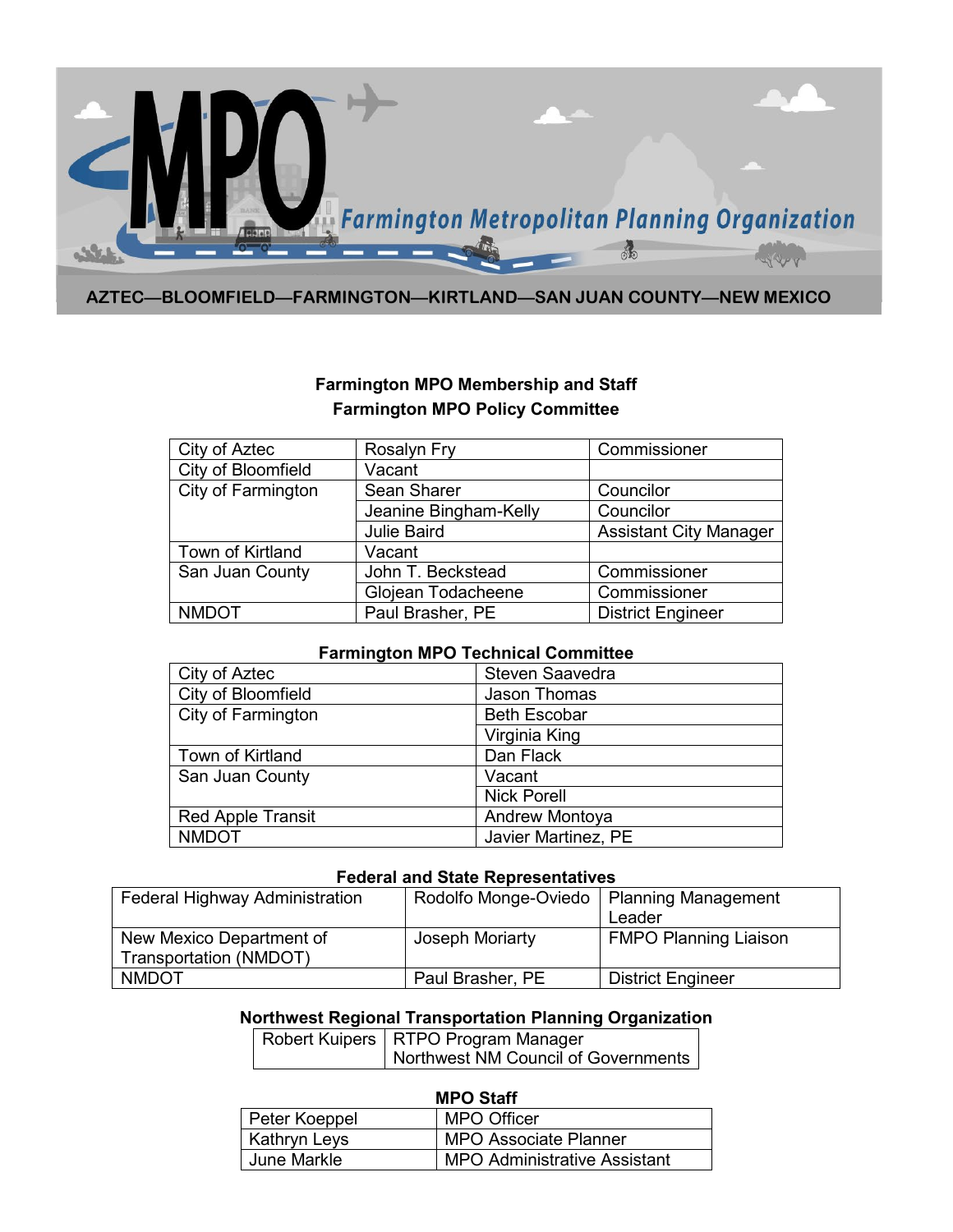This report was funded in part through grants from the Federal Highway Administration and Federal Transit Administration, U.S. Department of Transportation. The views and opinions of the authors or agency expressed herein do not necessarily state or reflect those of the U. S. Department of Transportation.

Farmington Metropolitan Planning Organization fully complies with Title VI of the Civil Rights Act of 1964 and related statutes and regulations in all programs and activities. For more information or to obtain a Title VI Complaint Form, please contact the City of Farmington Title VI Coordinator (Tom Swenk) at (505) 599-1133-tel. (505) 599-8419-fax, by email to [tswenk@f](mailto:tswenk@)mtn.org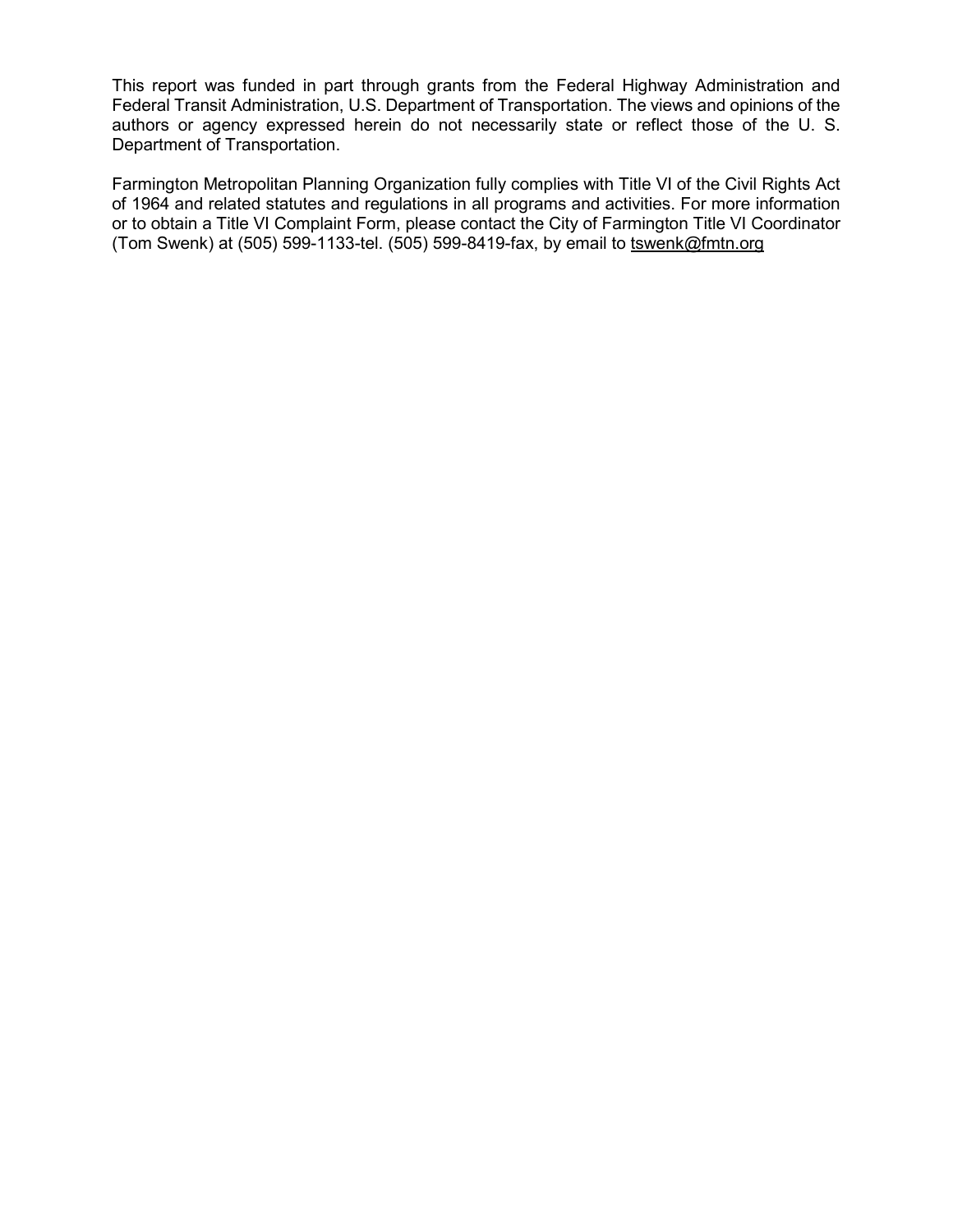## **Annual Performance and Expenditure Report**

Federal regulations require that the NMDOT monitor the activities of New Mexico's MPOs to assure that work supported by FHWA-NM planning funds "is being managed and performed satisfactorily and that time schedules are being met [23 CFR §420.117(a)]." To meet this requirement, every MPO must prepare an Annual Performance and Expenditure Report (APER) that documents how the MPO has accomplished the work outlined in its UPWP and provides a final accounting of expenditures made during the year. The activities and tasks should be presented in a clear and detailed manner that is consistent with the UPWP and allows the NMDOT Bureau to track MPO progress with implementing the UPWP. The APER should be derived from the Quarterly Reports for that FFY. As the Quarterly Reports are cumulative, they provide an itemization of work done for each task in the UPWP, as well as provide a quarter-byquarter expenditure breakdown. This serves as a helpful basis for the APER, although additional information is required, as outlined below.

The Annual Performance and Expenditure Report must contain at a minimum [23 CFR §420.117(b)(1)]:

- Summary of work completed that year, based on Quarterly Report information, including a comparison of actual performance and accomplishments with established goals as outlined in the MTP and UPWP
- Summary of staff hours per UPWP task
- Progress in meeting schedules and deadlines
- Financial summary, including budgeted (approved) amounts and actual costs incurred and cost overruns or underruns
- Approved UPWP amendments
- Other pertinent supporting data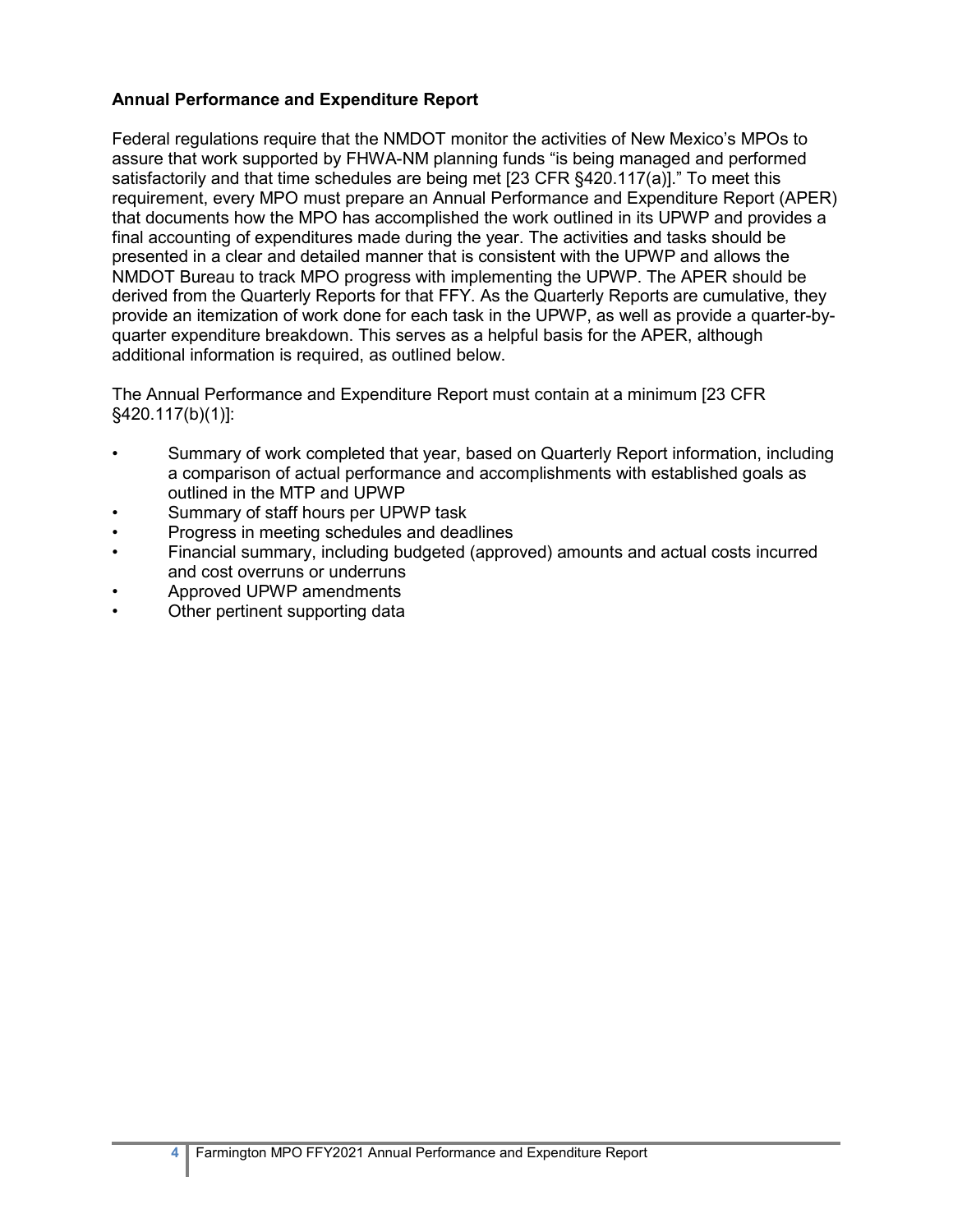## **FMPO APER Narrative Summary – FFY 2021**

Please provide a BRIEF summary of Unified Planning Work Program activities by Task below. Please note if the activities of each Task were completed or if they are continuing into year two of the UPWP and provide an update on the progress of those activities.

## **Task 1: Program Support and Administration**

FMPO held regular technical and policy committee meetings throughout the year, going virtual as necessary.

Staff amended the UPWP to reflect changes in time allocated to work program tasks.

FMPO Staff completed and submitted financial reports and invoices; completed and submitted and the FFY20 Annual Performance and Expenditure Report (APER).

Staff took numerous training webinars on professional planning topics, including ones specifically relating to transportation planning.

MPO staff developed and provided two committee member orientation trainings and held quarterly education sessions during Technical and Policy Committee meetings.

FMPO hosted an MPO quarterly and attended others.

Staff regularly updated the MPO website and Facebook page.

## **Task 2: Transportation Improvement Program (TIP)**

Staff processed TIP amendments and administrative modifications to TIP.

Staff worked on FFY2022-2027 TIP, which was subsequently approved by FMPO Policy Committee and NMDOT.

#### **Task 3: General Development and Data Collection/Analysis**

Staff continued to work with entities and the public to provided requested GIS data and traffic counts

Staff worked toward cleaning and organizing GIS data, focusing of sidewalk data and geographical reference data.

Staff requested and analyzed crash data

Staff continued to work on updating the travel demand model for the MPO

Staff worked on a sidewalk inventory to identify sidewalk gaps or other obstructions in sidewalks in the MPO.

. Staff collected and analyzed the 2021 Census data

Staff began working with consultant and NMDOT to update the ITS Architecture Plan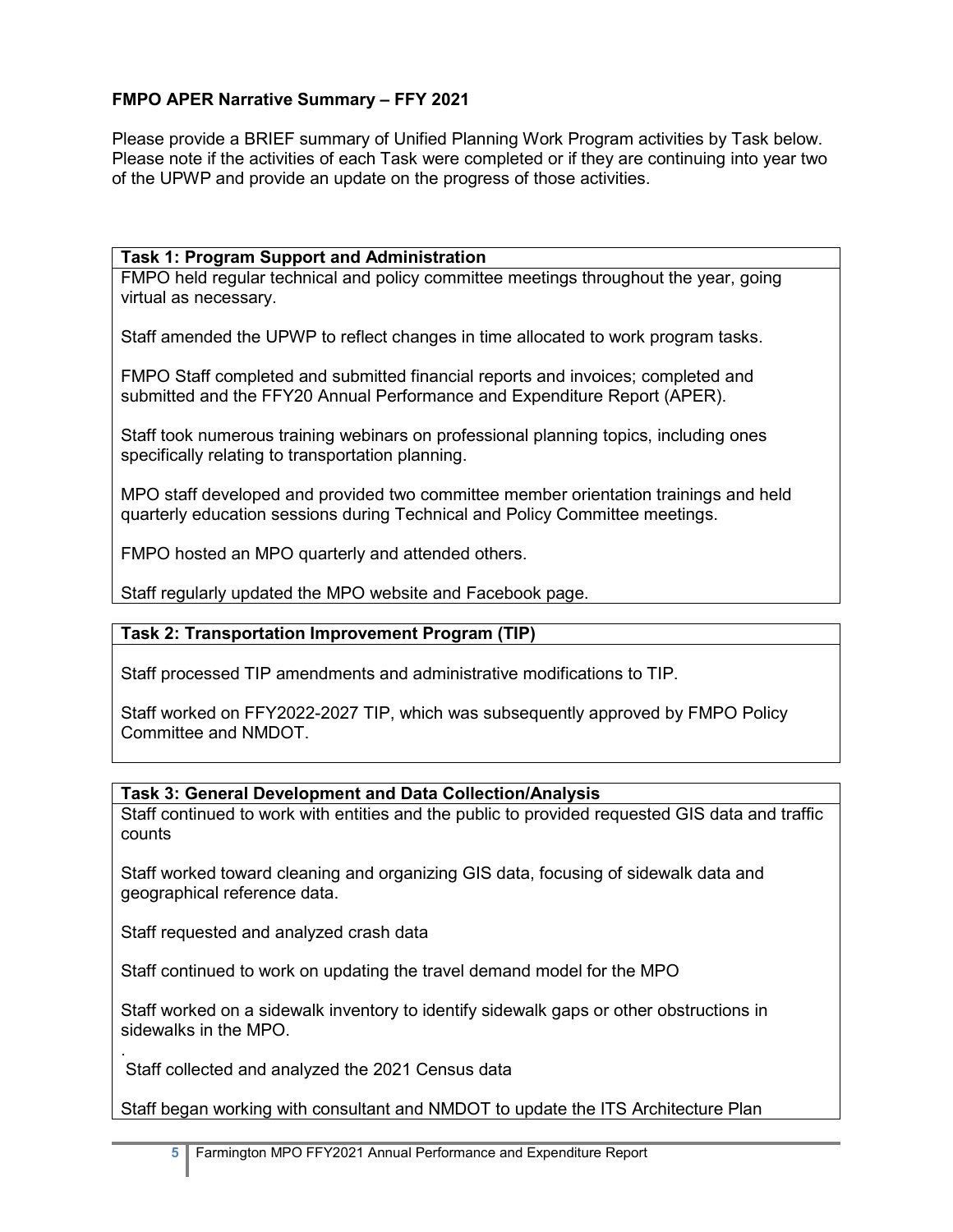Staff Joined the San Juan Basin GIS User Group to collaborate with other GIS users in the region.

#### **Task 4: Transportation Planning**

Staff worked to implement 2045 long-range plan through the TIP development process

Staff began the work of a sidewalk inventory for the region

Staff provided analysis to Technical and Policy Committees regarding the potential impacts of changes to Census urbanized area designations

Staff obtained and began analyzing crash data with the MPO area.

Staff solicited, and assisted with the development and submittal of, projects for the Transportation Alternatives, Congestion Mitigation/Air Quality, and Recreational Trails programs

Staff solicited, and assisted with the development and submittal of, projects for the New Mexico Transportation Project Fund

Staff began work, with NMDOT, FHWA, and a consultant on a Local Road Safety Plan for the FMPO region

## **Task 5: Special Studies, Plans, Projects and Programs**

Staff reviewed development proposals upon request by member governments.

FMPO continued to serve on the technical committee advising the City of Farmington comprehensive plan update.

Staff worked with local governments to identify and develop projects that could be eligible for future federal funding through the MPO process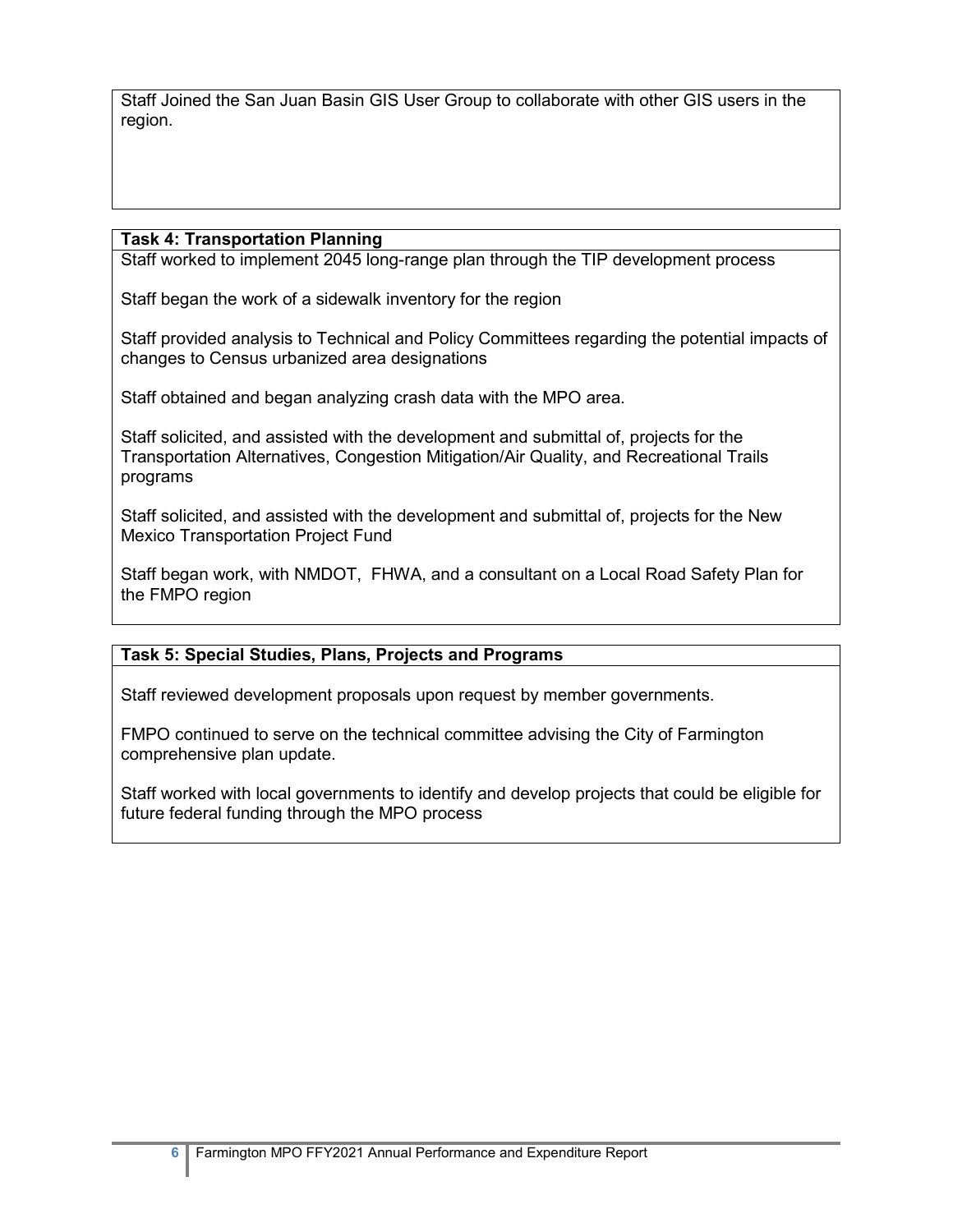|              | <b>MPO APER Budgeted Staff Hours Summary</b>                                                                     |        |                                  |                |       |                                                                                                            |                   |  |  |  |  |  |  |  |  |  |
|--------------|------------------------------------------------------------------------------------------------------------------|--------|----------------------------------|----------------|-------|------------------------------------------------------------------------------------------------------------|-------------------|--|--|--|--|--|--|--|--|--|
|              |                                                                                                                  |        |                                  |                |       | <b>Total</b><br>differs from<br>Actual<br>budgeted*<br>hours<br>2492.2<br>289<br>1287.7<br>1572.6<br>326.2 |                   |  |  |  |  |  |  |  |  |  |
|              |                                                                                                                  |        | <b>Staff Hours Summary FFY21</b> |                |       |                                                                                                            |                   |  |  |  |  |  |  |  |  |  |
| <b>Tasks</b> | <b>Budgeted</b><br><b>Hours</b>                                                                                  | Q1     | Q <sub>2</sub>                   | Q <sub>3</sub> | Q4    |                                                                                                            | Percentage actual |  |  |  |  |  |  |  |  |  |
|              | 2400                                                                                                             | 806.4  | 517                              | 597.8          | 571   |                                                                                                            | 3.84%             |  |  |  |  |  |  |  |  |  |
| 2            | 315                                                                                                              | 50     | 79                               | 80             | 80    |                                                                                                            | $-8.25%$          |  |  |  |  |  |  |  |  |  |
| 3            | 1300                                                                                                             | 352.2  | 294                              | 321.5          | 320   |                                                                                                            | $-0.95%$          |  |  |  |  |  |  |  |  |  |
| 4            | 1600                                                                                                             | 341.6  | 369                              | 454.2          | 407.8 |                                                                                                            | $-1.71%$          |  |  |  |  |  |  |  |  |  |
| 5            | 625                                                                                                              | 27     | 69                               | 135            | 95.2  |                                                                                                            | $-47.81%$         |  |  |  |  |  |  |  |  |  |
| <b>TOTAL</b> | 6240                                                                                                             | 1577.2 | 1328                             | 1588.5         | 1474  | 5967.7                                                                                                     | $-4.36%$          |  |  |  |  |  |  |  |  |  |
|              | *if actual hours differ from budgeted hours by more than 20% for any Task, provide a narrative explanation below |        |                                  |                |       |                                                                                                            |                   |  |  |  |  |  |  |  |  |  |
|              |                                                                                                                  |        |                                  |                |       |                                                                                                            |                   |  |  |  |  |  |  |  |  |  |

Explanation: Regarding Task 5, regional public health entities were, of course, focused on issues other than transportation planning in FY21. Also, work on stormwater issues was not a significant regional issue in FY21. Task 5 may need to be revisited in future UPWPs.

| <b>MPO EXPENDITURES by TYPE</b>   |              |                                            |                                           |              |             |                          |                                |
|-----------------------------------|--------------|--------------------------------------------|-------------------------------------------|--------------|-------------|--------------------------|--------------------------------|
|                                   |              | 1st Qtr FFY21                              | 2nd Qtr FFY21 3rd Qtr FFY21 4th Qtr FFY21 |              |             |                          |                                |
|                                   |              | Total Budget   10/1-12/31/20   1/1-3/31/21 |                                           | 4/1-6/30/21  | 7/1-9/30/21 | <b>YTD</b>               | % Actuals Differ From Budgeted |
| <b>SALARIES &amp; WAGES</b>       | \$181,556.00 | \$48,735.12                                | \$41,772.96                               | \$48,735.12  |             | \$48,794.04 \$188,037.24 | 3.57%                          |
| <b>BENEFITS</b>                   | \$41,682.00  | \$12,621.40                                | \$10,835.91                               | \$12,621.37  | \$12,652.54 | \$48,731.22              | 16.91%                         |
| PROFESSIONAL / TECHNICAL SERVICES | \$56,406.00  | \$0.00                                     | \$0.00                                    | \$0.00       | \$0.00      | \$0.00                   | $-100.00\%$                    |
| <b>OTHER PURCHASED SERVICES</b>   | \$32,000.00  | \$2,019.82                                 | \$1,739.21                                | \$1,459.14   | \$4,467.17  | \$9,685.34               | $-69.73%$                      |
| <b>SUPPLIES</b>                   | \$6,250.00   | \$286.57                                   | \$67.36                                   | \$295.76     | \$1,660.84  | \$2,310.53               | $-63.03%$                      |
| <b>CAPITAL EXPENDITURES</b>       | \$0.00       | \$0.00                                     | \$0.00                                    | <b>SO.00</b> | \$0.00      | \$0.00                   | n/a                            |
| <b>TOTAL</b>                      | \$317,894.00 | \$63,662.91                                | \$54,415.44                               | \$63,111.39  |             | \$67,574.59 \$248,764.33 | $-21.75%$                      |
|                                   |              |                                            |                                           |              |             |                          |                                |

Explanation: Due to the ongoing COVID-19 situation, the MPO did not engage any consulting services (e.g. for a bicycle plan update) in FY 2021. Additionally, other purchased services (e.g. travel, vehicle use, etc.) and supplies were also lower than budgeted during the pandemic, leading to overall lower expenditures

| <b>Summary of Consultant/Vendor Services</b>                                                      |                   |                     |                          |                    |                                                |  |  |  |  |  |  |  |  |  |
|---------------------------------------------------------------------------------------------------|-------------------|---------------------|--------------------------|--------------------|------------------------------------------------|--|--|--|--|--|--|--|--|--|
|                                                                                                   |                   |                     |                          |                    |                                                |  |  |  |  |  |  |  |  |  |
| FFY21 Summary of Consultant/Vendor Services                                                       |                   |                     |                          |                    |                                                |  |  |  |  |  |  |  |  |  |
| UPWP Task(s)                                                                                      | Consultant/Vendor | Description of Work | <b>Contracted Amount</b> | <b>Actual Cost</b> | Percentage<br>actuals differ<br>from contract* |  |  |  |  |  |  |  |  |  |
|                                                                                                   |                   |                     |                          |                    |                                                |  |  |  |  |  |  |  |  |  |
|                                                                                                   |                   |                     |                          |                    |                                                |  |  |  |  |  |  |  |  |  |
|                                                                                                   |                   |                     |                          |                    |                                                |  |  |  |  |  |  |  |  |  |
|                                                                                                   |                   |                     |                          |                    |                                                |  |  |  |  |  |  |  |  |  |
| *if actuals differ from contracted amount by more than 20%, provide a narrative explanation below |                   |                     |                          |                    |                                                |  |  |  |  |  |  |  |  |  |
|                                                                                                   |                   |                     |                          |                    |                                                |  |  |  |  |  |  |  |  |  |
| Explanation: None this year                                                                       |                   |                     |                          |                    |                                                |  |  |  |  |  |  |  |  |  |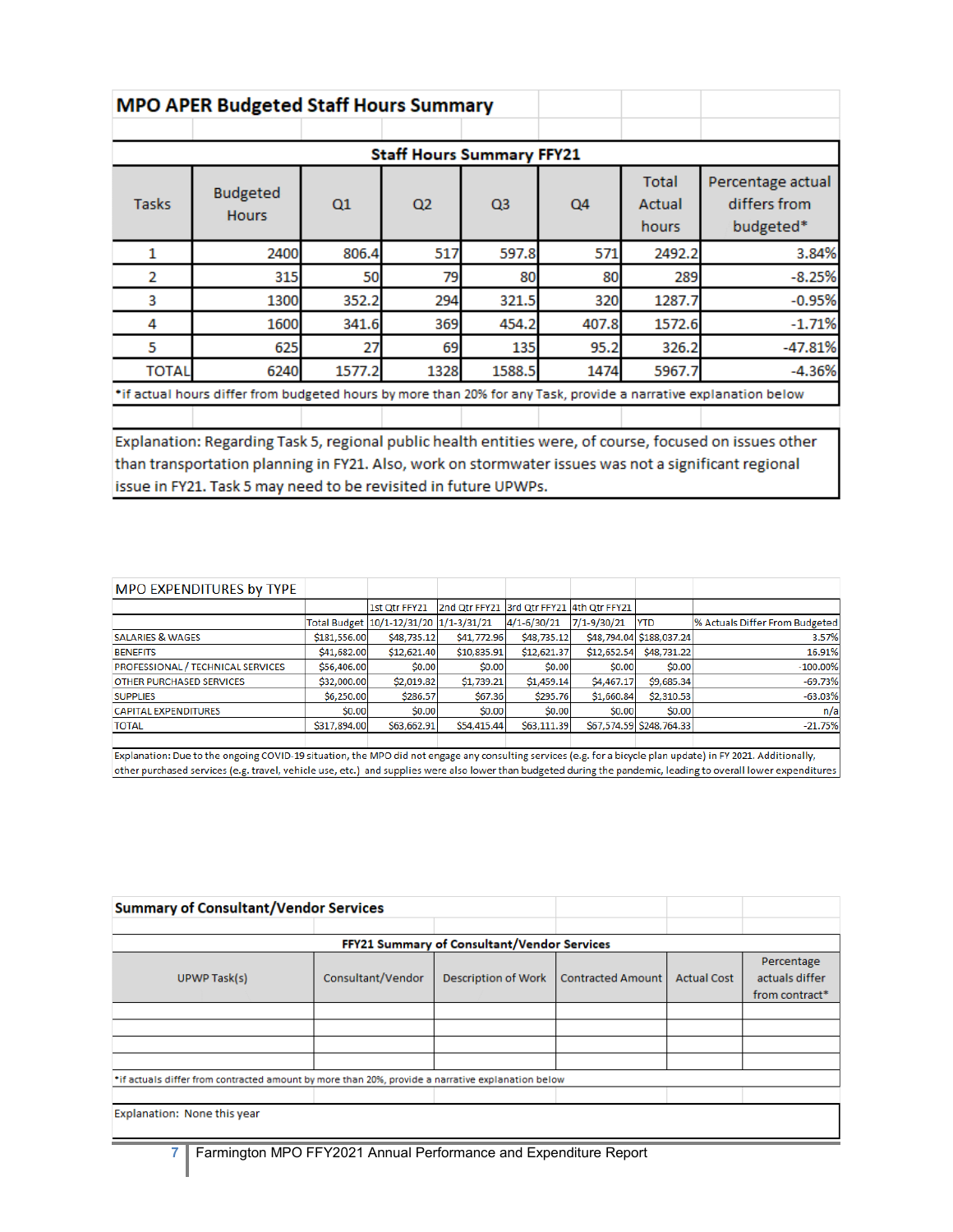The MPO's work program tasks are described in this section and are organized as shown below. Funding sources for all tasks are included in Appendix A.

|                  | <b>Task 1- Program Administration and Management</b>             |     |                                                                                       |
|------------------|------------------------------------------------------------------|-----|---------------------------------------------------------------------------------------|
| 1.1              | Program Support and Administration                               | 1.6 | <b>Staff Training and Professional</b><br>Development                                 |
| 1.2              | <b>UPWP and Quarterly &amp; Annual</b><br>Reporting              | 1.7 | <b>Committee Member Training</b>                                                      |
| 1.3              | Title VI Plan and Monitoring (includes<br>Environmental Justice) | 1.8 | <b>Joint Powers Agreement</b>                                                         |
| 1.4              | <b>Public Participation</b>                                      | 1.9 | <b>State and Federal Coordination</b>                                                 |
| 1.5              | Website and Other Communications                                 |     |                                                                                       |
|                  | <b>Task 2- Transportation Improvement Program (TIP)</b>          |     |                                                                                       |
| 2.1              | <b>TIP Development</b>                                           | 2.3 | Annual Project Listing and Obligation<br>Report                                       |
| 2.2              | <b>TIP Management</b>                                            |     |                                                                                       |
|                  | Task 3 - General Development and Data Collection/Analysis        |     |                                                                                       |
| 3.1              | <b>Traffic Counting and Reporting</b>                            | 3.5 | <b>Development Review</b>                                                             |
| 3.2              | <b>Travel Demand Model Maintenance</b>                           | 3.6 | Data Collection and<br><b>Reporting Activities</b>                                    |
| 3.3              | Software Upgrades                                                | 3.7 | <b>Planning Consultation &amp; Local</b><br><b>Transportation Planning Assistance</b> |
| 3.4              | GIS Data Development & Maintenance                               |     |                                                                                       |
|                  | <b>Task 4 - Transportation Planning</b>                          |     |                                                                                       |
| 4.1              | Metropolitan Transportation Plan<br>(MTP)                        | 4.4 | <b>Transit System Studies</b>                                                         |
| 4.2              | Safety Analysis and Planning                                     | 4.5 | <b>Planning Support</b>                                                               |
| $\overline{4.3}$ | <b>Bike and Pedestrian Planning/</b><br><b>Complete Streets</b>  | 4.6 | <b>Access Management Plan</b>                                                         |
|                  | <b>Task 5 - Special Studies and Activities</b>                   |     |                                                                                       |
| 5.1              | <b>Public Health Activities</b>                                  | 5.3 | <b>Travel and Tourism</b>                                                             |
| 5.2              | Stormwater Management                                            | 5.4 | <b>Regional Models of Cooperation</b>                                                 |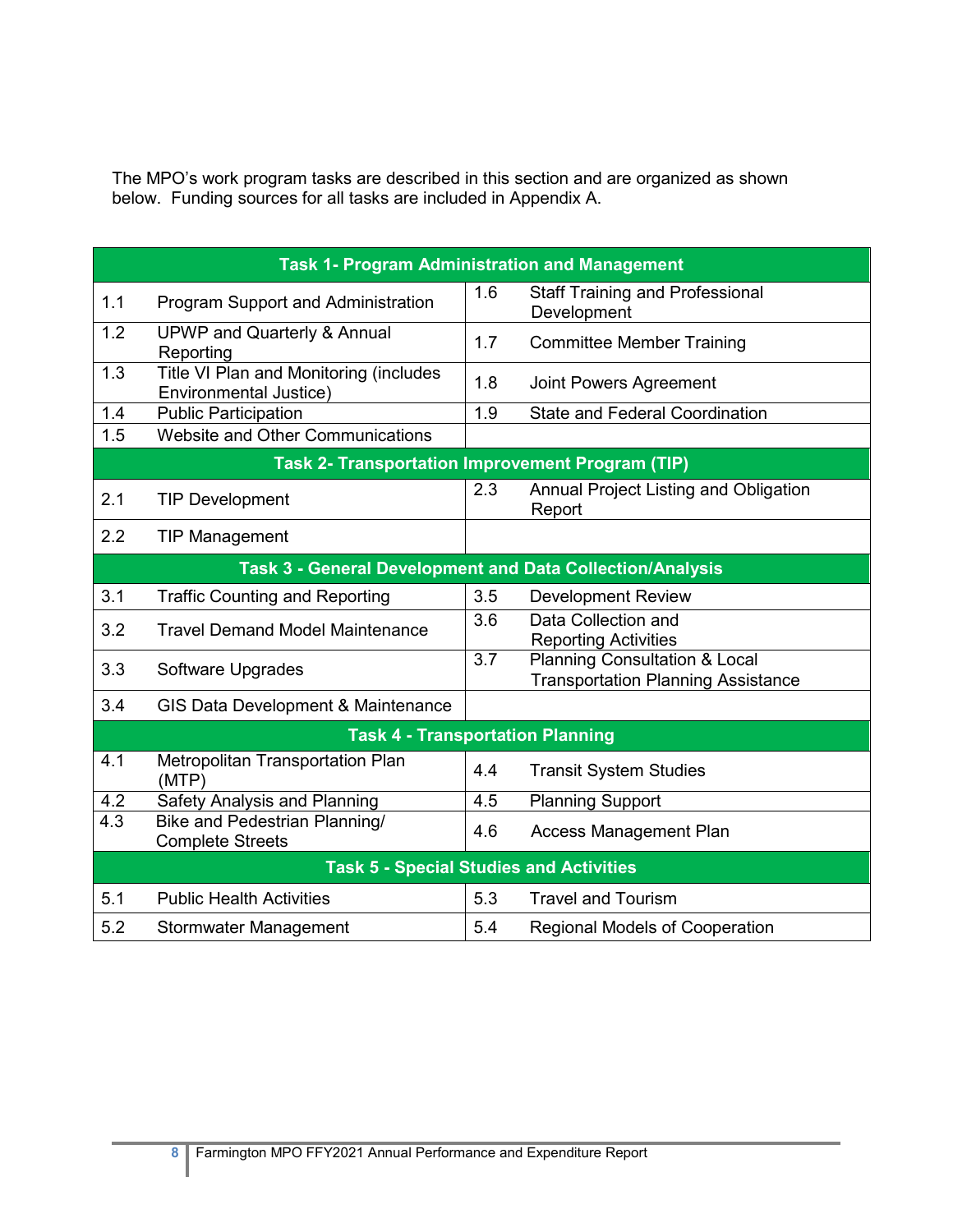## **Task 1 - Program Administration and Management**

This consists of activities necessary for the administration, management, and operation of the MPO. This includes basic overhead, administrative costs, UPWP development, budget and financial management, annual and quarterly reports, general public participation, and public information.

Estimated Cost for Task 1 (includes all subtasks): FFY 2021 = \$115,700 FFY 2022 = \$115,700

| Task 1          | Estimated          | Estimated  | Estimated         | Estimated | Estimated          | <b>Estimated Task</b> |
|-----------------|--------------------|------------|-------------------|-----------|--------------------|-----------------------|
| Program         | <b>Staff Hours</b> | Avg. Staff | <b>Staff Cost</b> | Consultan | <b>Other Costs</b> | Cost                  |
| Admin &         |                    | Rate       |                   | t Cost    |                    |                       |
| Mamt.           |                    |            |                   |           |                    |                       |
| <b>FFY 2021</b> | 2,400              | \$35.50    | \$71,000          | \$0       | \$44,700           | \$115,700             |
| <b>FFY 2022</b> | 2,000              | \$35.50    | \$71,000          | \$0       | \$44,700           | \$115,700             |

See budget notes in Appendix A

## **1.1 Program Support and Administration**

This task encompasses general administration and oversight of the MPO. Included in this task are: staff meetings, day-to-day MPO activities, preparing for, posting, and holding Policy and Technical Committee meetings, and other similar administrative activities. This includes monitoring MPO progress in meeting scheduled deadlines in various state and federal policies, procedures and regulations.

Responsibilities: MPO staff and other agencies as necessary

Source of Funds: FHWA, FTA, Local Funds for Match

#### Main Products:

- Administrative oversight and procedures
- Preparation of meeting agendas, staff memos
- Preparation of meeting minutes and records archiving
- Staff meetings
- Administrative duties
- Day-to-day MPO activities

#### **1.2 UPWP - Unified Planning Work Program and Quarterly & Annual Reporting**

Monitor and revise, if necessary, the current UPWP. Develop the following UPWP for the next fiscal period(s). Prepare quarterly reports on the progress of main tasks and an annual report at the end of each Federal Fiscal Year.

Responsibilities: MPO staff and other agencies as necessary, including member entities, Red Apple Transit, and NMDOT.

Source of Funds: FHWA, FTA, Local Funds for Match

Reimbursement Invoices are generally due the  $25<sup>th</sup>$  day of the month following each FFY quarter.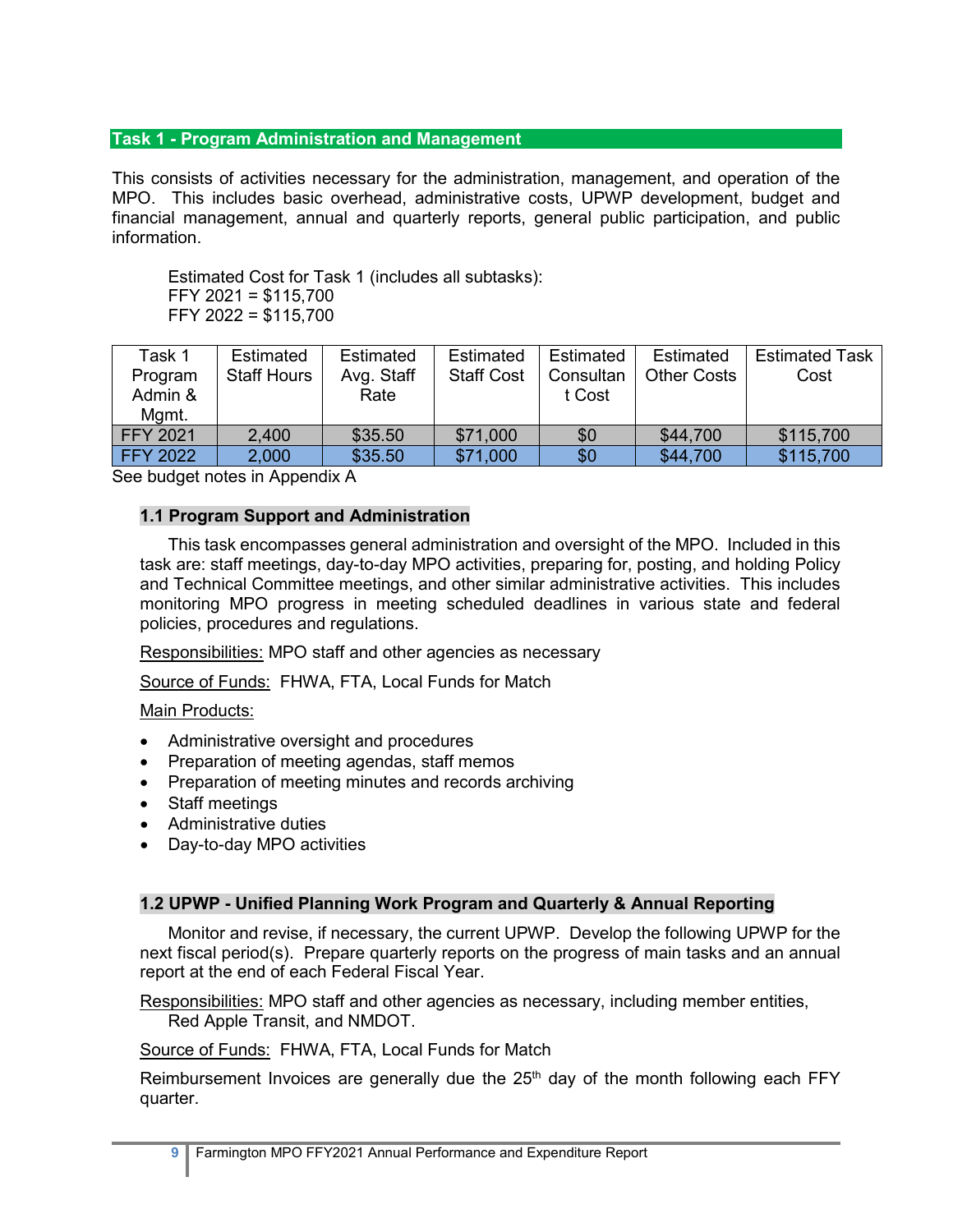Main Products and Schedule by Month

|                                                |   | 2021) |   |   |  |   |   |  |   |   |  |         |   | FFY 2021 (Oct 1, 2020 - Sept 30, FFY 2022 (Oct 1, 2021 - Sept 30,<br><b>2022</b> ) |  |   |   |   |   |                                                                          |   |  |  |  |
|------------------------------------------------|---|-------|---|---|--|---|---|--|---|---|--|---------|---|------------------------------------------------------------------------------------|--|---|---|---|---|--------------------------------------------------------------------------|---|--|--|--|
| <b>PRODUCT</b>                                 |   |       |   |   |  |   |   |  |   |   |  |         |   |                                                                                    |  |   |   |   |   | [10 11 12 01 02 03 04 05 06 07 08 09 10 11 12 01 02 03 04 05 06 07 08 09 |   |  |  |  |
| <b>Quarterly Reports</b>                       | X |       |   | X |  |   | X |  |   | X |  |         | X |                                                                                    |  | х |   |   | X |                                                                          |   |  |  |  |
| Annual Perf. & Expense.<br>Rpt.                |   | Χ     |   |   |  |   |   |  |   |   |  |         |   | Χ                                                                                  |  |   |   |   |   |                                                                          |   |  |  |  |
| 1 <sup>st</sup> Draft UPWP (FY<br>$2021 - 22)$ |   |       |   |   |  |   |   |  |   |   |  |         |   |                                                                                    |  |   | D | P |   |                                                                          |   |  |  |  |
| <b>Approve New UPWP</b>                        |   |       |   |   |  |   |   |  |   |   |  |         |   |                                                                                    |  |   |   |   |   |                                                                          | Χ |  |  |  |
| Amend. UPWP (if<br>needed)                     |   |       | Χ |   |  | χ |   |  | X |   |  | $P$ $X$ |   |                                                                                    |  |   |   | χ |   |                                                                          | χ |  |  |  |

Key: X=due; P=in progress; D=done

## **1.3 Title VI Plan and Monitoring (includes Environmental Justice)**

Title VI states that no person shall, on the grounds of race, color, or national origin, be excluded from participation in, denied benefits of, or be subjected to discrimination under any program or activity receiving federal financial assistance. The MPO will ensure that the input and feedback from all people will be considered in the development of MPO planning documents and activities. Information will be available by request in languages other than English which are commonly used within the area. To comply with Title VI, the MPO approved a Title VI Plan on August 27, 2020, with an effective date of October 1, 2020.

Responsibilities: MPO staff and other agencies as necessary.

Source of Funds: FHWA, FTA, Local Funds for Match

Main Products and Schedule by Month

|                                                                                                 |    | FFY 2021 (Oct 1, 2020 - Sept 30, FFY 2022 (Oct 1, 2021 - Sept 30,<br>2021) |  |   |                                                                      |   |   |                         |  |     |   |  |  |  |  | 2022) |  |  |  |  |  |  |  |  |  |  |  |
|-------------------------------------------------------------------------------------------------|----|----------------------------------------------------------------------------|--|---|----------------------------------------------------------------------|---|---|-------------------------|--|-----|---|--|--|--|--|-------|--|--|--|--|--|--|--|--|--|--|--|
| <b>PRODUCT</b>                                                                                  | 10 |                                                                            |  |   | 11 12 01 02 03 04 05 06 07 08 09 10 11 12 01 02 03 04 05 06 07 08 09 |   |   |                         |  |     |   |  |  |  |  |       |  |  |  |  |  |  |  |  |  |  |  |
| Public Outreach                                                                                 |    |                                                                            |  |   |                                                                      | P |   | $P$ $ P $               |  | P P | P |  |  |  |  |       |  |  |  |  |  |  |  |  |  |  |  |
| Data Collection and<br>Mapping                                                                  |    |                                                                            |  | P | P <sub>1</sub>                                                       | P | P |                         |  |     |   |  |  |  |  |       |  |  |  |  |  |  |  |  |  |  |  |
| Rev Title VI Plan/Quad<br>Rev                                                                   |    |                                                                            |  |   |                                                                      |   |   | $P$ $P$ $P$ $P$ $P$ $X$ |  |     |   |  |  |  |  |       |  |  |  |  |  |  |  |  |  |  |  |
| <b>Environ Justice Project</b><br><b>Review Assistance</b>                                      |    |                                                                            |  |   | This assistance occurs on an as needed basis.                        |   |   |                         |  |     |   |  |  |  |  |       |  |  |  |  |  |  |  |  |  |  |  |
| Resolution of<br>Complaints<br>$\mathbf{r}$ $\mathbf{r}$ $\mathbf{r}$ $\mathbf{r}$ $\mathbf{r}$ |    |                                                                            |  |   | This task occurs if and when a complaint is filed.                   |   |   |                         |  |     |   |  |  |  |  |       |  |  |  |  |  |  |  |  |  |  |  |

Key: X=due; P=in progress; D=done

## **1.4 Public Participation**

The Farmington MPO will actively involve the public in all relevant projects, activities, and public meetings pursuant to the New Mexico Open Meetings Act and in accordance with the adopted MPO Public Participation Plan. (For the cost associated with public participation work done on the MTP or other plans, see that subtask.)

- Maintain a Master MPO Mailing and Contact List that is updated at a minimum semiannually
- Prepare, post, and distribute a biannual (Spring, Fall) MPO Newsletter digitally.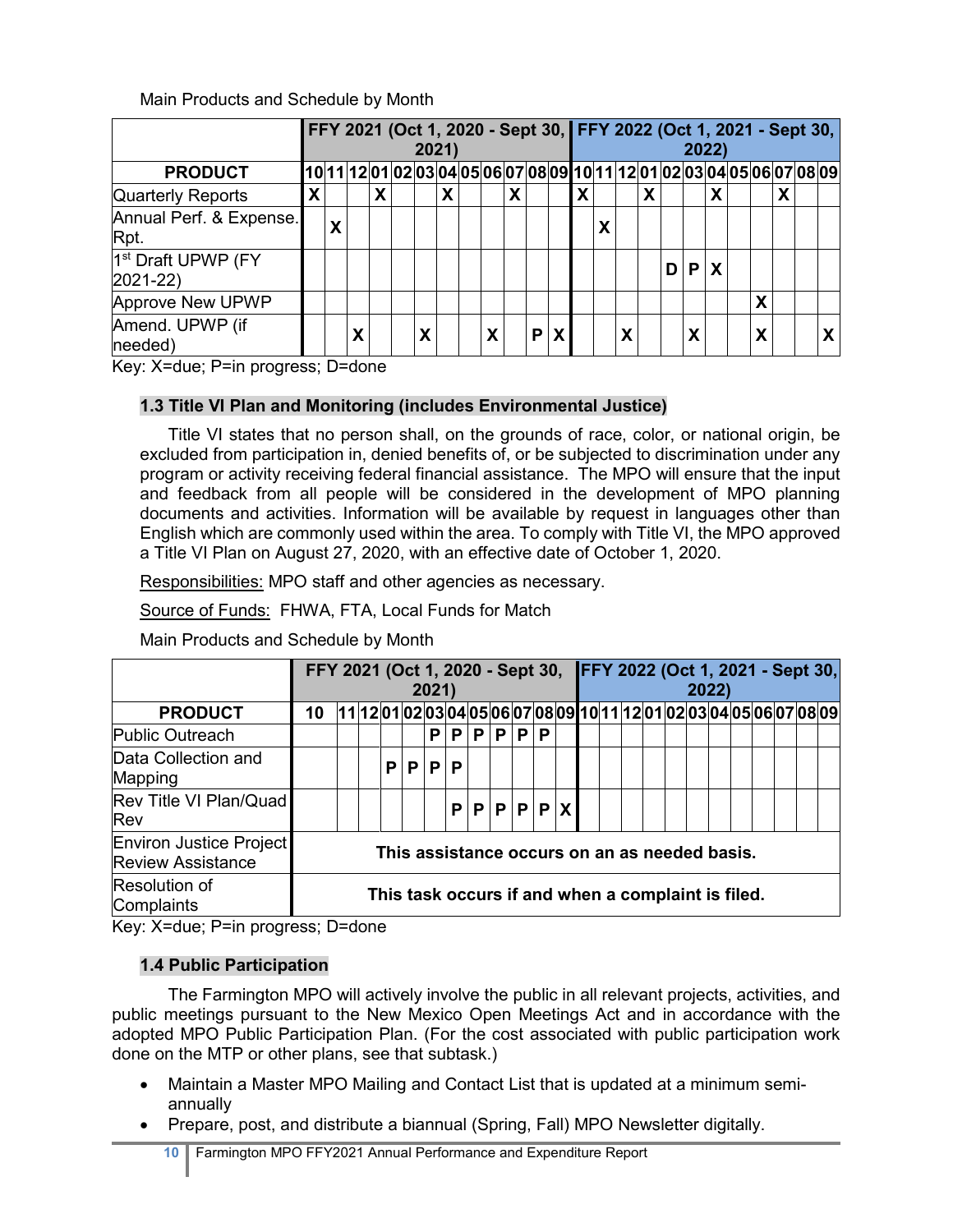- Prepare and advertise public notices for meetings, action items, and public comment periods in the newspaper, on-line and through public video displays in local libraries and government offices.
- Engage the public throughout the development of all plans, including the upcoming Metropolitan Transportation Plan (MTP) update
- Consult with interested stakeholders and advisors shown in the Public Participation Plan (PPP) when developing MPO policies, plans, and documents
- Implement the use of social media as a means of engaging the public
- Distribute Public Service Announcements (PSAs)
- Develop and implement pro-active strategies when soliciting public comments and involvement including revamping of the MPO's Facebook page to garner a bigger following and regular interaction with local radio and television.
- Prepare the 2045 MTP and subsequent planning documents for the next five (5) years utilizing the principles and guidance identified in the 2019 PPP.

Responsibilities: MPO staff and other agencies as necessary.

Source of Funds: FHWA, FTA, Local Funds for Match

Main Products and Schedule by Month

|                                                                                                         |   |   |   | FFY 2021 (Oct 1, 2020 - Sept 30, FFY 2022 (Oct 1, 2021 - Sept 30,      | 2021) |   |   |                              |   |   |   |   | 2022) |   |  |  |
|---------------------------------------------------------------------------------------------------------|---|---|---|------------------------------------------------------------------------|-------|---|---|------------------------------|---|---|---|---|-------|---|--|--|
| <b>PRODUCT</b>                                                                                          |   |   |   | 10 11 2 01 02 03 04 05 06 07 08 09 10 11 12 01 02 03 04 05 06 07 08 09 |       |   |   |                              |   |   |   |   |       |   |  |  |
| <b>MPO Quarterly</b><br><b>Newsletter</b>                                                               | X |   | Χ |                                                                        | Χ     |   | Χ |                              | X |   | χ |   | X     |   |  |  |
| Maintain a Master MPO<br>Mailing and Contact List                                                       |   | χ |   |                                                                        |       | Χ |   |                              |   | Χ |   | D |       | X |  |  |
| Prepare and advertise<br>public notices for<br>meetings, action items,<br>and public comment<br>periods |   |   |   |                                                                        |       |   |   | This is an ongoing activity. |   |   |   |   |       |   |  |  |

Key: X=due; P=in progress; D=done

#### **1.5 Website and Other Communications**

The MPO maintains and updates a website to provide general information about itself and its planning work (including required documents, maps, and performance targets), posts public notices, advertises on-going development of plans and projects, and solicits for public input. Maintenance and upgrades are necessary as technology and visual preferences change. Staff will work with vendors on an as-needed basis.

Responsibilities: MPO Staff

Source of Funds: FHWA, FTA, Local Funds for Match

Main Products and Schedule by Month

|                        | FFY 2021 (Oct 1, 2020 - Sept 30, FFY 2021 (Oct 1, 2021 - Sept 30,       |  |       |  |  |  |  |                              |      |  |  |  |
|------------------------|-------------------------------------------------------------------------|--|-------|--|--|--|--|------------------------------|------|--|--|--|
|                        |                                                                         |  | 2021) |  |  |  |  |                              | 2022 |  |  |  |
| <b>PRODUCT</b>         | 10 11 12 01 02 03 04 05 06 07 08 09 10 11 12 01 02 03 04 05 06 07 08 09 |  |       |  |  |  |  |                              |      |  |  |  |
| Website Maint & Update |                                                                         |  |       |  |  |  |  | This is an ongoing activity. |      |  |  |  |

Key: X=due; P=in progress; D=done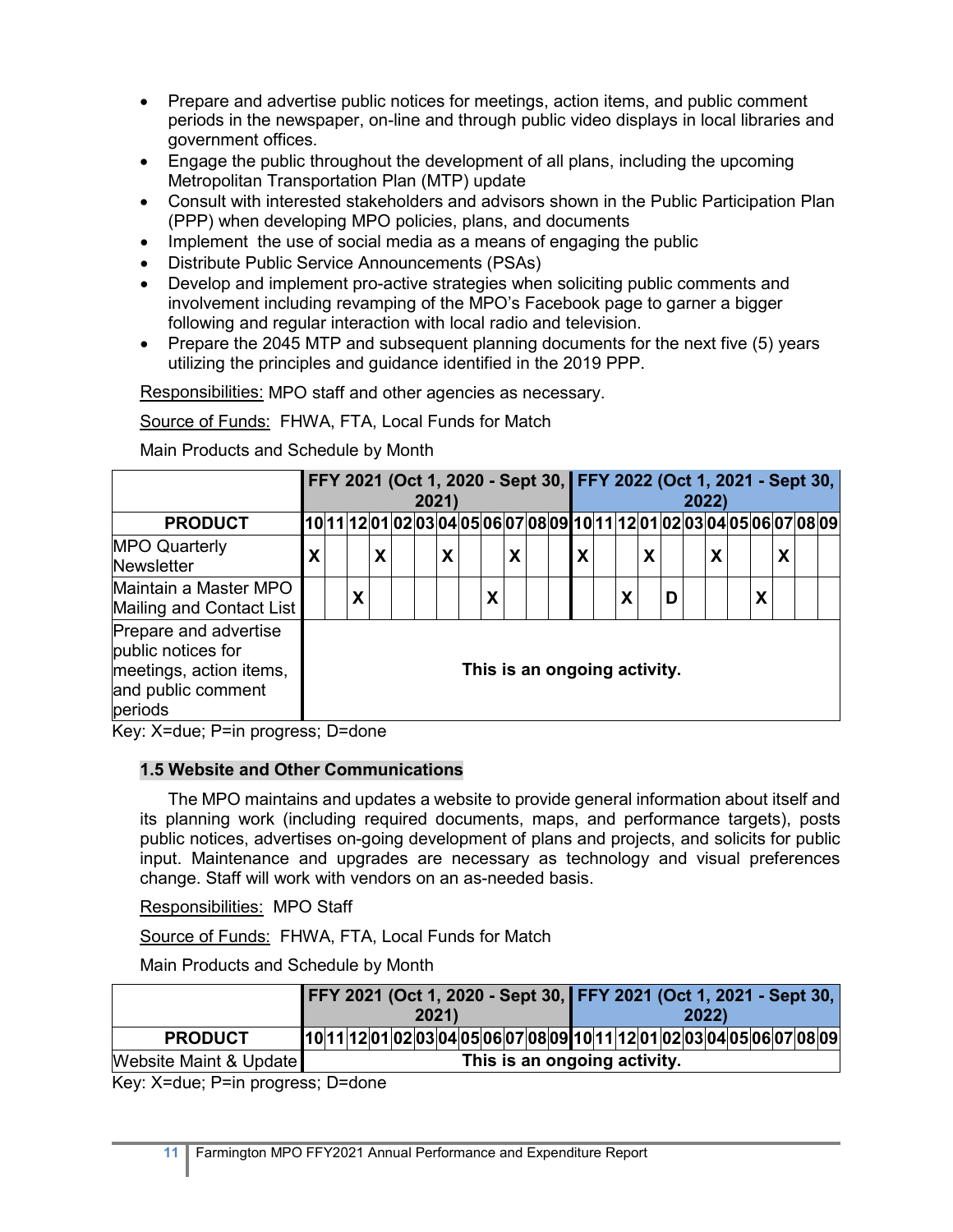## **1.6 Staff Training and Professional Development**

Staff will attend meetings designed to enhance technical/professional skills and to promote coordination among the Farmington MPO, member entities, surrounding regional transportation planning organizations (RTPOs), Navajo Nation and other tribal governments, and State and Federal Highway Administrations.

Attendance is dependent upon review of conference course/session offerings, conference costs, travel costs, conference location, employee work schedules and work load, etc. and may be subject to change. Other workshops and conferences may be attended by staff depending on funding availability and course offerings.

Responsibilities: MPO staff.

Source of Funds: FHWA, FTA, Local Funds for Match, Local Non-Matching Funds

Representative Conferences, Training and Workshops:

- Legal training offered by New Mexico Municipal League, including the NM Open Meetings Act, IPRA, NM Governmental Conduct Act
- Statewide Trainings and Meetings (e.g. RTPO, NMAPA, NMDOT)
- MPO Quarterly Meetings
- Association of Metropolitan Planning Organizations (AMPO) Conference
- APA State and National Conferences
- VISUM Training Course
- Webinars hosted by APA, ITE, NHI and other transportation organizations

|                               |  |  | FFY 2021 (Oct 1, 2020- Sept 30, FFY 2022 (Oct 1, 2021 - Sept 30, | 2021) |  |  |       |  |  | 2022 |  |  |                                                                          |
|-------------------------------|--|--|------------------------------------------------------------------|-------|--|--|-------|--|--|------|--|--|--------------------------------------------------------------------------|
| <b>PRODUCT</b>                |  |  |                                                                  |       |  |  |       |  |  |      |  |  | [10 11 12 01 02 03 04 05 06 07 08 09 10 11 12 01 02 03 04 05 06 07 08 09 |
| <b>MPO Quarterly Mtgs</b>     |  |  |                                                                  |       |  |  |       |  |  |      |  |  |                                                                          |
| Other<br>Conferences/Training |  |  | The schedule is dependent upon course offerings and staff work   |       |  |  | load. |  |  |      |  |  |                                                                          |

Main Products and Schedule by Month

Key: X=due; P=in progress; D=done

## **1.7 Committee Member Training**

Committee member training and workshops are to educate policy board members and possibly other committee members as to their roles and responsibilities regarding the transportation planning process, major policies and policy issues and the Planning Procedures Manual (PPM). The following represents the MPO's training plan for its committees: (1) One-on-one orientation sessions are scheduled with new members before they start serving on the committees. Information & Documentation Books are prepared, updated, and provided at these sessions. Members retain these books as reference guides. (2) An MPO 101 PowerPoint presentation has been prepared and will be provided at the orientation sessions for new members. (3) Members of both committees have been provided with national and state memberships to American Planning Association (Annual cost: \$1,155). This membership provides members with *Planning* magazine, published monthly, and full access to APA's website, including access to Planning Advisory Service publications. (4) Free or inexpensive webinars from ITE, NHI, AMPO, and APA are routinely offered to members of the committees. At times, the MPO has hosted these webinars. (5) Relevant technical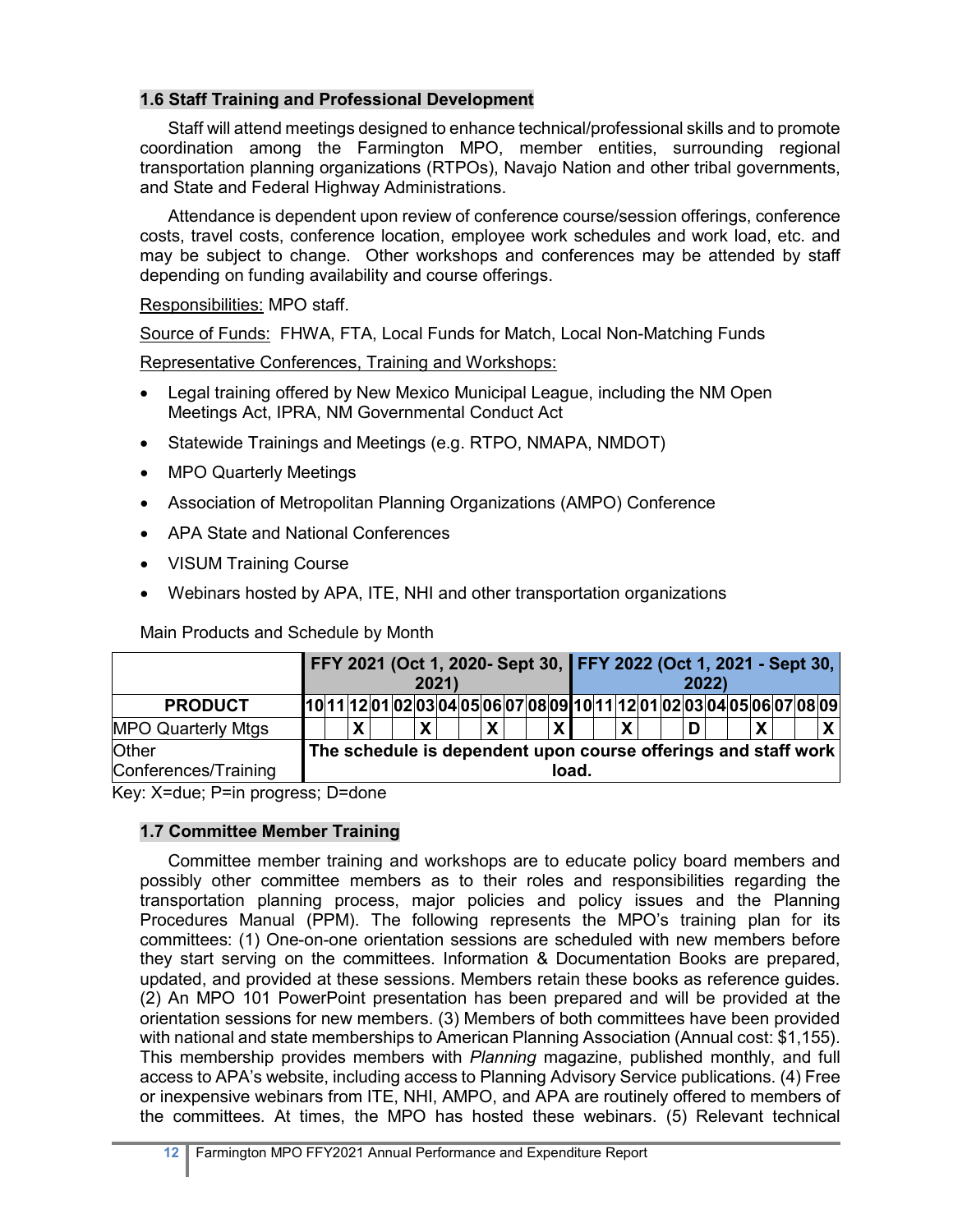trainings will be developed and provided during regular meetings to the Technical Committee quarterly. The Policy Committee will be provided an overview of these trainings in the same months, in addition to trainings on broader transportation planning topics.

Responsibilities: MPO staff and other agencies as needed.

Source of Funds: FHWA, FTA, Local Funds for Match, Local Non-Matching Funds

Main Products and Schedule by Month

|                              |  |  | 2021) |  |  |   |  | FFY 2021 (Oct 1, 2020 - Sept 30, FFY 2022 (Oct 1, 2021 - Sept 30,        |  | 2022 |   |  |  |
|------------------------------|--|--|-------|--|--|---|--|--------------------------------------------------------------------------|--|------|---|--|--|
| <b>PRODUCT</b>               |  |  |       |  |  |   |  | [10 11 12 01 02 03 04 05 06 07 08 09 10 11 12 01 02 03 04 05 06 07 08 09 |  |      |   |  |  |
| Committee member<br>training |  |  |       |  |  | v |  | Χ                                                                        |  |      | Χ |  |  |

Key: X=due; P=in progress; D=done

## **1.8 Joint Powers Agreement**

The current JPA became effective October 1, 2020 after approval by member governments on June 25, 2020..

Revisions to committee bylaws are typically processed on an "as needed" basis.

Responsibilities: MPO staff, member entities.

Source of Funds: FHWA, FTA, Local Funds for Match, Local Non-Matching Funds

Main Products and Schedule by Month

|                                                      | FFY 2021 (Oct 1, 2020 - Sept 30, FFY 2022 (Oct 1, 2021 - Sept 30,<br>2021 | 2022                                        |
|------------------------------------------------------|---------------------------------------------------------------------------|---------------------------------------------|
| <b>PRODUCT</b>                                       | 10 11 12 01 02 03 04 05 06 07 08 09 10 11 12 01 02 03 04 05 06 07 08 09   |                                             |
| <b>JPA Amendment</b><br>Adoption                     |                                                                           | This activity occurs on an as needed basis. |
| <b>Committee Bylaws</b><br><b>Amendment Adoption</b> |                                                                           | This activity occurs on an as needed basis. |

Key: X=due; P=in progress; D=done

#### **1.9 State and Federal Coordination**

Staff will promote coordination among the Farmington MPO, other NM MPOs and RTPOs, and State and Federal Transportation agencies, including the development/adoption of FHWA-required Performance Measures and Performance – Based Planning and Programming requirements.

Responsibilities: MPO staff, member entities, NMDOT, other agencies.

Source of Funds: FHWA, FTA, Local Funds for Match

Main Products and Schedule by Month

|                                                | FFY 2021 (Oct 1, 2020 - Sept 30, FFY 2021 (Oct 1, 2021 - Sept 30, |  |  | 2021) |  |  |  |  |  |  | 2022 |  |  |                                                                                                                                                                                                                                                                                                                                                                                                                                                                                                                                                                                         |
|------------------------------------------------|-------------------------------------------------------------------|--|--|-------|--|--|--|--|--|--|------|--|--|-----------------------------------------------------------------------------------------------------------------------------------------------------------------------------------------------------------------------------------------------------------------------------------------------------------------------------------------------------------------------------------------------------------------------------------------------------------------------------------------------------------------------------------------------------------------------------------------|
| <b>PRODUCT</b>                                 |                                                                   |  |  |       |  |  |  |  |  |  |      |  |  | 10 11 2 01 02 03 04 05 06 07 08 09 10 11 12 01 02 03 04 05 06 07 08 09                                                                                                                                                                                                                                                                                                                                                                                                                                                                                                                  |
| Meetings, coop w/<br>NMDOT & other<br>agencies |                                                                   |  |  |       |  |  |  |  |  |  |      |  |  | $\mathbf{x} \times \mathbf{x} \times \mathbf{x} \times \mathbf{x} \times \mathbf{x} \times \mathbf{x} \times \mathbf{x} \times \mathbf{x} \times \mathbf{x} \times \mathbf{x} \times \mathbf{x} \times \mathbf{x} \times \mathbf{x} \times \mathbf{x} \times \mathbf{x} \times \mathbf{x} \times \mathbf{x} \times \mathbf{x} \times \mathbf{x} \times \mathbf{x} \times \mathbf{x} \times \mathbf{x} \times \mathbf{x} \times \mathbf{x} \times \mathbf{x} \times \mathbf{x} \times \mathbf{x} \times \mathbf{x} \times \mathbf{x} \times \mathbf{x} \times \mathbf{x} \times \mathbf$ |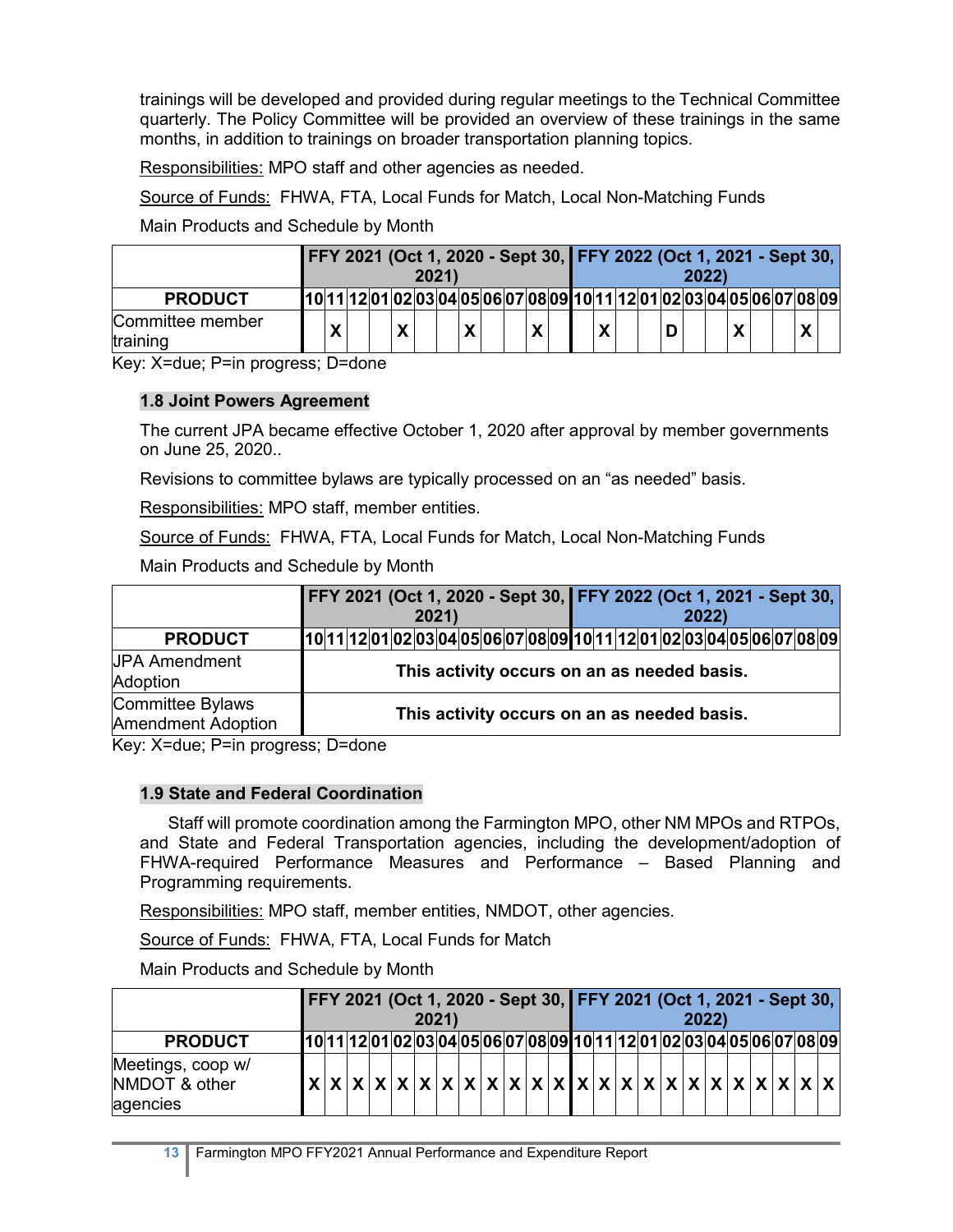| <b>MPO Quarterly</b><br><b>Meetings</b>                    |  |  | $\boldsymbol{\mathcal{L}}$ |  |  |  |  |  |  |  |  |  |
|------------------------------------------------------------|--|--|----------------------------|--|--|--|--|--|--|--|--|--|
| Development, Adoption<br>of Performance<br><b>Measures</b> |  |  |                            |  |  |  |  |  |  |  |  |  |

Key: X=due; P=in progress; D=done

|                                                   | FFY 2021 (Oct 1, 2020 - Sept 30, 2021)                                                                                                                                                                                                                                                                                                                                                                                                             | FFY 2022 (Oct 1, 2021 - Sept 30, 2022) |
|---------------------------------------------------|----------------------------------------------------------------------------------------------------------------------------------------------------------------------------------------------------------------------------------------------------------------------------------------------------------------------------------------------------------------------------------------------------------------------------------------------------|----------------------------------------|
| 1 <sup>st</sup> Q. Report                         | • Staff produced agendas for, properly<br>noticed and held, regular Technical and<br><b>Policy Committee meetings</b><br>Staff regularly updated the FMPO<br>website<br>· Staff took part in statewide quarterly<br>MPO meeting<br>· Staff participated in online professional<br>development opportunities                                                                                                                                        |                                        |
| 2 <sup>nd</sup> Q. Report                         | • Staff produced agendas for, properly<br>noticed and held, regular Technical and<br><b>Policy Committee meetings</b><br>• Staff regularly updated the FMPO<br>website<br>· Staff took part in statewide quarterly<br><b>MPO</b> meeting<br>• Staff participated in online professional<br>development opportunities<br>•Staff submitted and NMDOT approved a<br><b>UPWP</b> amendment                                                             |                                        |
| 3rd Q. Report                                     | • Staff produced agendas for, properly<br>noticed and held, regular Technical and<br><b>Policy Committee meetings</b><br>• Staff regularly updated the FMPO<br>website<br>• Staff completed a review of the FMPO<br>website to ensure all links and maps<br>were functional<br>• Staff organized and hosted (virtually)<br>the June statewide quarterly MPO<br>meeting<br>· Staff participated in online professional<br>development opportunities |                                        |
| 4 <sup>th</sup> Q. Report<br>End of Year Report - | • Staff produced agendas for, properly<br>noticed and held, regular Technical and<br><b>Policy Committee meetings</b><br>• Staff regularly updated the FMPO<br>website<br>· Staff attended the September statewide<br>quarterly MPO meeting<br>• Staff participated in online professional<br>development opportunities                                                                                                                            |                                        |
| Supplemental, if needed                           |                                                                                                                                                                                                                                                                                                                                                                                                                                                    |                                        |

## **Task 2 – Transportation Improvement Program (TIP)**

This task covers the development, monitoring, and management of the Transportation Improvement Program (TIP) which implements transportation projects through federal, state, and local funding programs. The TIP spans a period of six years with the first four years constituting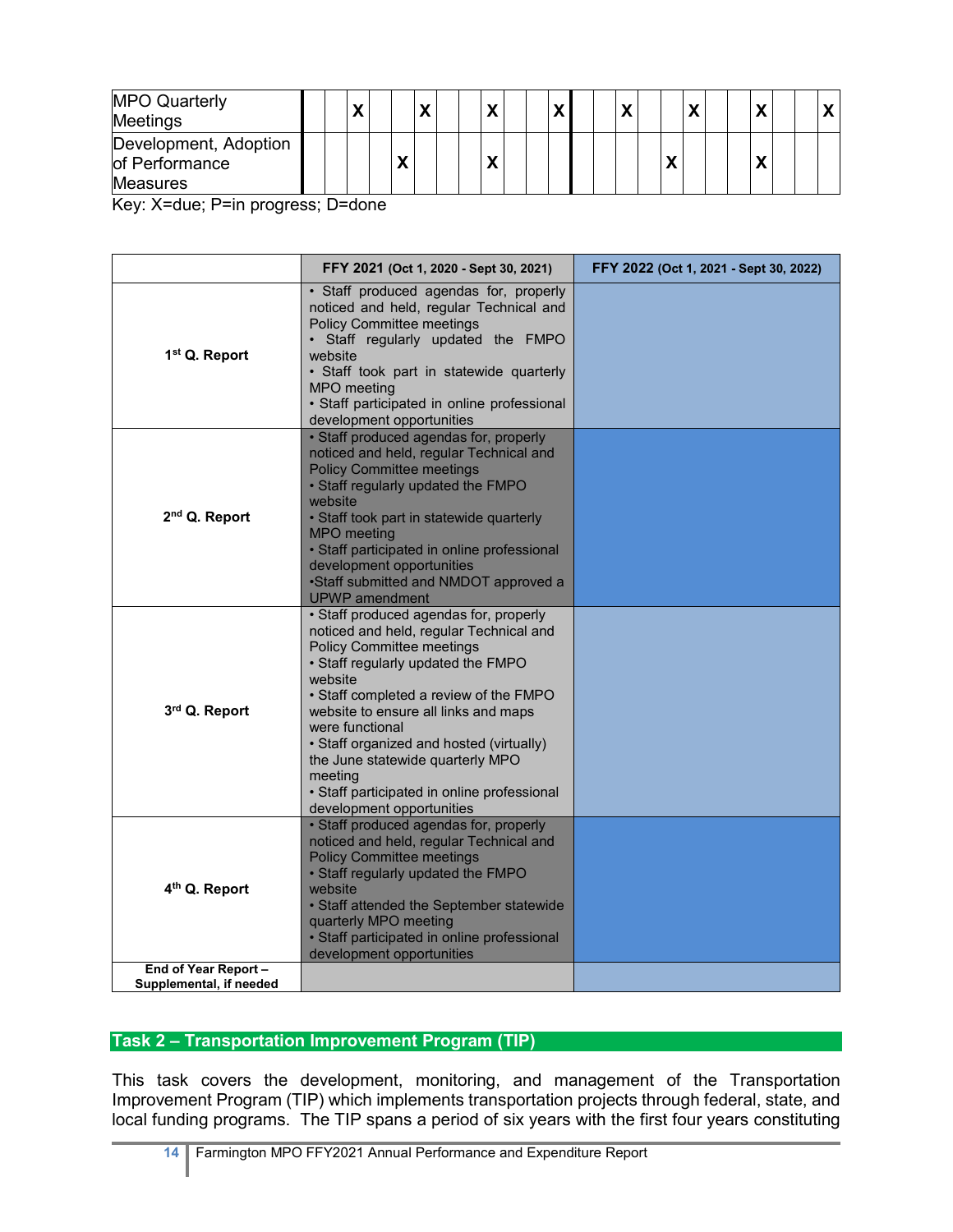the federal TIP and the  $5<sup>th</sup>$  and  $6<sup>th</sup>$  year serving as informational or planning years. The TIP must comply with the requirements of 23 CFR 450.324, including being fiscally constrained.

Estimated Cost for Task 2 (includes all subtasks): FFY 2021 = \$11,183 FFY 2022 =  $$11,183$ 

| Task 2 TIP        | Estimated          | Estimated  | Estimated         | Estimated  | Estimated   | Estimated        |
|-------------------|--------------------|------------|-------------------|------------|-------------|------------------|
| <b>Activities</b> | <b>Staff Hours</b> | Avg. Staff | <b>Staff Cost</b> | Consultant | Other Costs | <b>Task Cost</b> |
|                   |                    | Rate       |                   | Cost       |             |                  |
| <b>FFY 2021</b>   | 315                | \$35.50    | \$11.183          | \$0        | \$0         | \$11.183         |
| <b>FFY 2022</b>   | 315                | \$35.50    | \$11,183          | \$0        | \$0         | \$11.183         |

See budget notes in Appendix A

#### **2.1 TIP Development**

Develop and adopt a fiscally constrained list of projects meeting the requirements of 23 CFR 450.324 and contributing to the achievement of adopted performance targets, which are to be funded with federal transportation funds, state and/or local funds.

Responsibilities: MPO Staff, member entities, NMDOT and Red Apple Transit.

Source of Funds: FHWA, FTA, Local Funds for Match

Main Products and Schedule by Month

|                                                                 |  |   | 2021) |   |    |   |   |  |  |   | 2022) |  |   | FFY 2021 (Oct 1, 2020 - Sept 30, FFY 2022 (Oct 1, 2021 - Sept 30,       |
|-----------------------------------------------------------------|--|---|-------|---|----|---|---|--|--|---|-------|--|---|-------------------------------------------------------------------------|
| <b>PRODUCT</b>                                                  |  |   |       |   |    |   |   |  |  |   |       |  |   | 10 11 12 01 02 03 04 05 06 07 08 09 10 11 12 01 02 03 04 05 06 07 08 09 |
| <b>Develop TIP Priorities</b>                                   |  | X |       | X |    |   | x |  |  | Р |       |  | P |                                                                         |
| FFY 2022-2027 TIP<br>Development                                |  |   | P     | P | P. | P | X |  |  |   |       |  |   |                                                                         |
| 1st Draft FFY 2022-2027<br>ΠIΡ                                  |  |   |       |   |    | χ |   |  |  |   |       |  |   |                                                                         |
| Post/Advertise FFY<br>2022-2027 TIP for<br><b>Public Review</b> |  |   |       |   |    | χ |   |  |  |   |       |  |   |                                                                         |
| Adopt FFY 2022-2027<br>ΠP                                       |  |   |       |   |    |   |   |  |  |   |       |  |   |                                                                         |

Key: X=due; P=in progress; D=done

#### **2.2 TIP Management**

Monitor the progress of projects in the TIP, ensuring they continue to meet all requirements, including fiscal constraints. Revise the TIP to accommodate increased or decreased funding, to delay or advance projects as progress monitoring dictates.

Revisions fall into two categories: TIP Administrative Modifications which are minor revisions and TIP Amendments, which require approval by the Policy Committee after the required public input period and a recommendation by the Technical Committee. The MPO is responsible for the MPO's TIP database and the quality assurance/quality control of all TIP amendments and TIP files, which are submitted to the NMDOT STIP Unit. TIP Projects are also reviewed with the Technical Committee and updated on a monthly basis. The MPO also is responsible for ensuring that Intelligent Transportation System projects are added to the TIP as funding becomes available through State and local sources.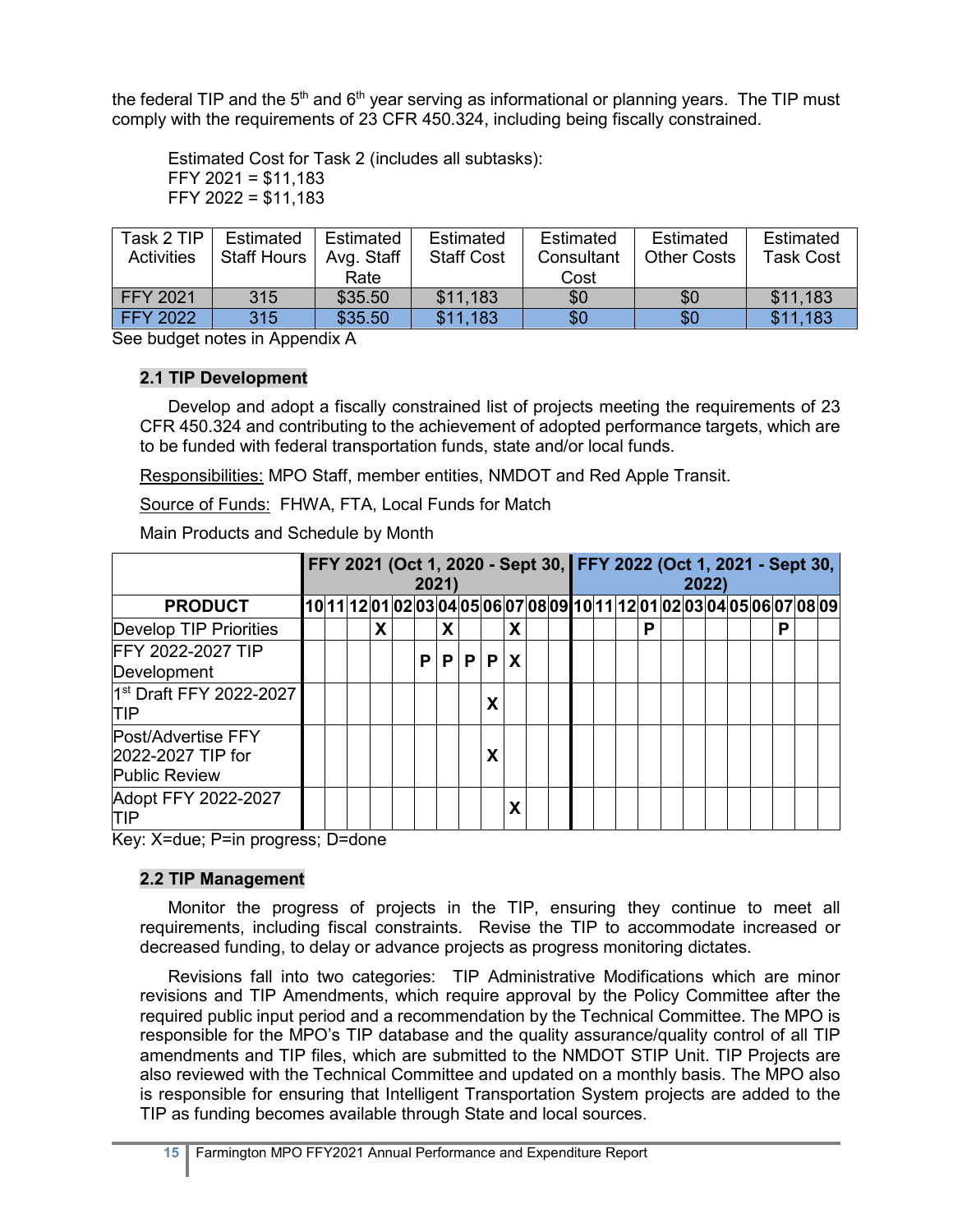Responsibilities: MPO staff manages the TIP and processes TIP Administrative Modifications signed by the MPO Officer. TIP Amendments are processed upon recommendation/approval by the local entities, NMDOT, and Red Apple Transit. MPO Staff submits amendments, certifications to NMDOT via the eSTIP Program.

Source of Funds: FHWA, FTA, Local Funds for Match

Main Products and Schedule by Month

|                                        |   |                                                                                                |   |  | FFY 2021 (Oct 1, 2020 - Sept 30, FFY 2022 (Oct 1, 2021 - Sept 30, |   | 2021) |   |   |  |   |   |   |  |   |  |   |           | 2022) |   |   |  |   |   |
|----------------------------------------|---|------------------------------------------------------------------------------------------------|---|--|-------------------------------------------------------------------|---|-------|---|---|--|---|---|---|--|---|--|---|-----------|-------|---|---|--|---|---|
| <b>PRODUCT</b>                         |   | 10  11  12  01  02  03  04  05  06  07  08  09  10  11  12  01  02  03  04  05  06  07  08  09 |   |  |                                                                   |   |       |   |   |  |   |   |   |  |   |  |   |           |       |   |   |  |   |   |
| Updates on Existing TIP<br>Projects    | χ | $x x x x x x x x x x x x x x x x x x x x x x x x x $                                           |   |  |                                                                   |   |       |   |   |  |   |   |   |  |   |  |   |           |       |   |   |  |   |   |
| <b>TIP Modifications</b>               | X |                                                                                                |   |  | X                                                                 |   |       | X |   |  | X |   | X |  |   |  | χ |           | X     |   |   |  | X |   |
| Call for amendments                    |   |                                                                                                | X |  |                                                                   | χ |       |   | X |  |   | X |   |  | X |  |   | X         |       |   | X |  |   | X |
| <b>TC consider TIP</b><br>Amendment(s) | χ |                                                                                                |   |  | X                                                                 |   |       | X |   |  | X |   | X |  |   |  | χ |           |       | Χ |   |  | X |   |
| PC adopt TIP<br>Amendment(s)           | X |                                                                                                |   |  | Χ                                                                 |   |       | X |   |  | X |   | X |  |   |  | χ |           |       | Χ |   |  | X |   |
| Add ITS Projects to TIP                |   |                                                                                                |   |  | As needed                                                         |   |       |   |   |  |   |   |   |  |   |  |   | As needed |       |   |   |  |   |   |

Key: X=due; P=in progress; D=done

## **2.3 Annual Project Listing and Obligation Report**

In accordance with 23 CFR 450.332 the MPO shall prepare an annual report (no later than 90 days following the end of the program year on September  $30<sup>th</sup>$ ) on the status of projects in that program year's TIP and the status of the obligation of the funds programmed in that year.

Responsibilities: MPO Staff, local entities, NMDOT and Red Apple Transit.

Source of Funds: FHWA, FTA, Local Funds for Match

Main Products and Schedule by Month

|                                                 |                       |  | 2021) |  |  |  |   |  |  | 2022 |  |  | FFY 2021 (Oct 1, 2020 - Sept 30, FFY 2022 (Oct 1, 2021 - Sept 30,        |
|-------------------------------------------------|-----------------------|--|-------|--|--|--|---|--|--|------|--|--|--------------------------------------------------------------------------|
| <b>PRODUCT</b>                                  |                       |  |       |  |  |  |   |  |  |      |  |  | [10 11 12 01 02 03 04 05 06 07 08 09 10 11 12 01 02 03 04 05 06 07 08 09 |
| 1 <sup>st</sup> Draft Annual Project<br>Listing | $\tilde{\phantom{a}}$ |  |       |  |  |  | X |  |  |      |  |  |                                                                          |
| <b>Final Annual Project</b><br>Listing          |                       |  |       |  |  |  |   |  |  |      |  |  |                                                                          |

Key: X=due; P=in progress; D=done

|                           | FFY 2021 (Oct 1, 2020 - Sept 30, 2021)                                                                                                                                                                                                                            | FFY 2022 (Oct 1, 2021 - Sept 30, 2022) |
|---------------------------|-------------------------------------------------------------------------------------------------------------------------------------------------------------------------------------------------------------------------------------------------------------------|----------------------------------------|
| 1 <sup>st</sup> Q. Report | Staff produced and posted Annual<br>Listing of Obligated Projects to<br><b>FMPO</b> website<br>Staff processed TIP amendments<br>and administrative modifications<br>Staff sent out a call for projects memo<br>to begin development process for<br>next FMPO TIP |                                        |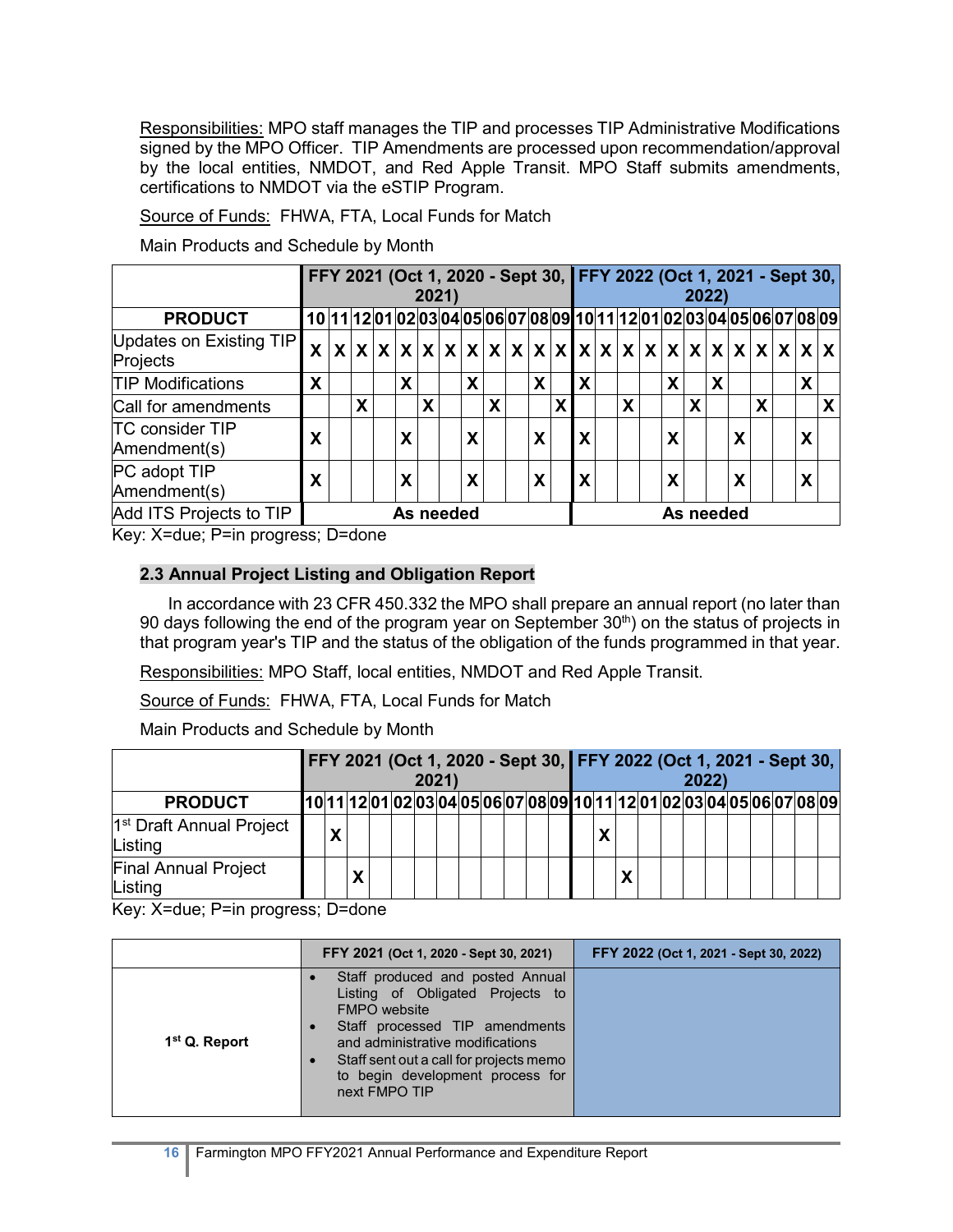| 2 <sup>nd</sup> Q. Report                       | •Staff processed TIP amendments and<br>administrative modifications<br>•Staff continued to work on development<br>of FY22-27 TIP  |  |
|-------------------------------------------------|-----------------------------------------------------------------------------------------------------------------------------------|--|
| 3rd Q. Report                                   | •Staff processed TIP amendments and<br>administrative modifications<br>• FMPO Policy Committee approved the<br><b>FY22-27 TIP</b> |  |
| 4 <sup>th</sup> Q. Report                       | Staff processed administrative<br>modifications and worked with NMDOT<br>to finalize new TIP for adoption                         |  |
| End of Year Report -<br>Supplemental, if needed |                                                                                                                                   |  |

#### **Task 3 - General Development and Data Collection/Analysis**

This consists of general planning activities, data collection, socioeconomic projections, mapping services, travel demand/traffic forecasting, development review, and local assistance.

Estimated Cost for Task 3 (includes all subtasks): FFY 2021 = \$52,950 FFY 2022 = \$52,950

| Task 3              | Estimated          | Estimated  | Estimated         | Estimated  | Estimated | Estimated        |
|---------------------|--------------------|------------|-------------------|------------|-----------|------------------|
| <b>Gen Dev Data</b> | <b>Staff Hours</b> | Avg. Staff | <b>Staff Cost</b> | Consultant | Other     | <b>Task Cost</b> |
| Collection/Anal     |                    | Rate       |                   | Cost       | Costs     |                  |
| VSIS                |                    |            |                   |            |           |                  |
| <b>FFY 2021</b>     | 1300               | \$35.50    | \$46,150          | \$0        | \$6,800   | \$52,950         |
| <b>FFY 2022</b>     | 1300               | \$35.50    | \$46,150          | \$0        | \$6,800   | \$52,950         |

See budget notes in Appendix A

#### **3.1 Traffic Counting and Reporting**

On a statewide contract, NMDOT annually collects and processes traffic data for routine monitoring of the transportation network. Counts are collected on major roads in the FMPO region (Aztec, Bloomfield, Farmington, Kirtland, and San Juan County) for a total of approximately 225 count locations. Each location is counted once every three years and all counts are reviewed to confirm they meet the Highway Performance Monitoring System standards of FHWA and the NMDOT State Traffic Monitoring Standards.

Counts may include speed, directional volume data, and vehicle classification. Data is archived and logged into the traffic counts database and shared with local agencies for use in transportation planning activities and may be used by the MPO in analyzing system performance. NMDOT has transitioned to the use of Transportation Data Management Software whereby the data will be uploaded onto a web-based system. All reports and analyses are made available to member agencies and the general public. Counts can be viewed via an online interactive map on the MPO website. The MPO also prepares a Traffic Flow Map based on the counts annually.

Responsibilities: MPO staff, NMDOT, MPO entities, and other agencies as necessary.

Source of Funds: FHWA, Local Funds for Match

Main Products and Schedule by Month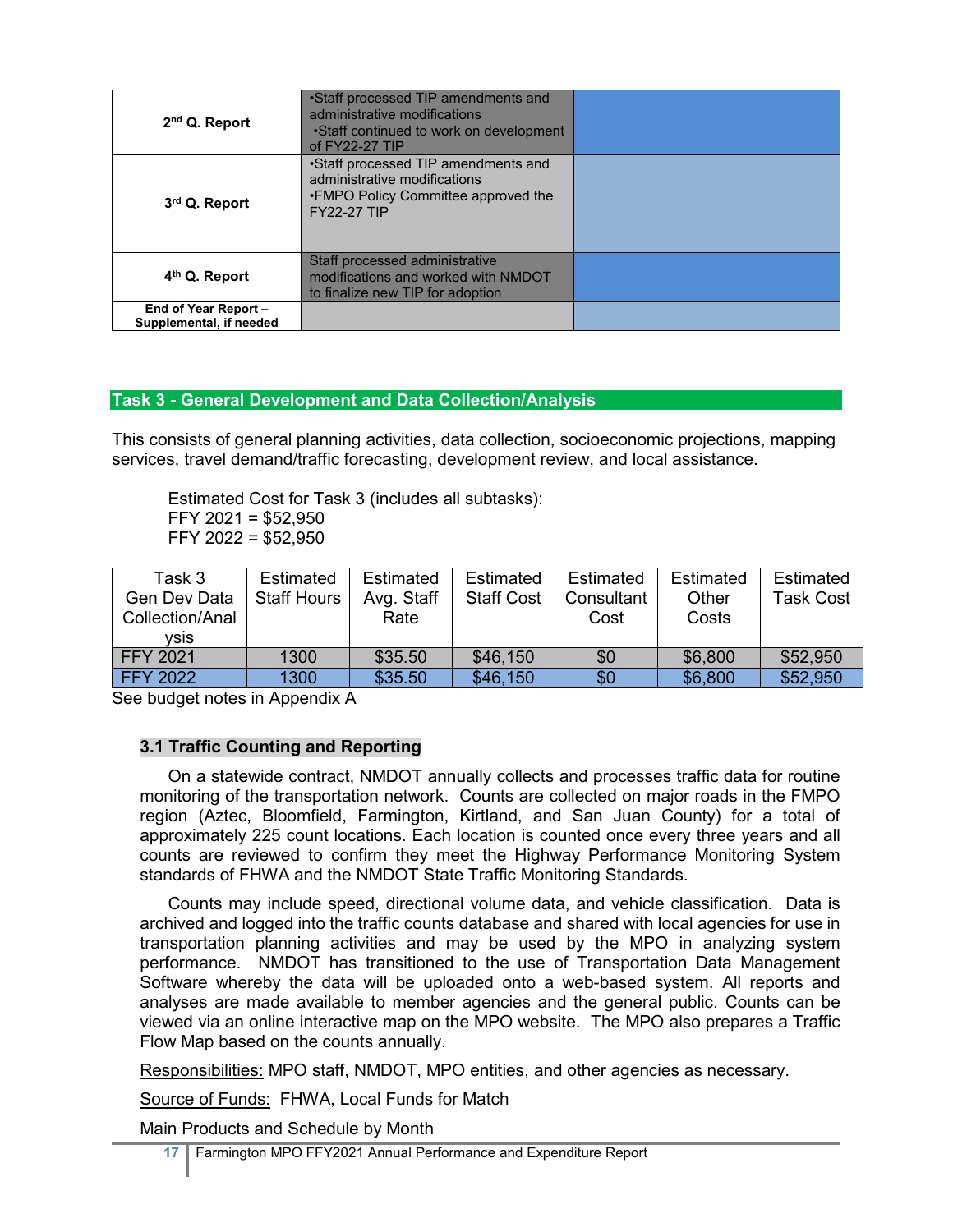|                                               | FFY 2021 (Oct 1, 2020 - Sept 30, FFY 2022 (Oct 1, 2021 - Sept 30,<br>2021)<br>[10 11 12 01 02 03 04 05 06 07 08 09 10 11 12 01 02 03 04 05 06 07 08 09 |  |  |  |  |  |  |  |  |  |  |  |  | 2022 |  |  |              |  |
|-----------------------------------------------|--------------------------------------------------------------------------------------------------------------------------------------------------------|--|--|--|--|--|--|--|--|--|--|--|--|------|--|--|--------------|--|
| <b>PRODUCT</b>                                |                                                                                                                                                        |  |  |  |  |  |  |  |  |  |  |  |  |      |  |  |              |  |
| <b>Assist with Traffic</b><br>Counts          |                                                                                                                                                        |  |  |  |  |  |  |  |  |  |  |  |  |      |  |  | $\mathbf{v}$ |  |
| <b>Prepare the Annual</b><br>Traffic Flow Map |                                                                                                                                                        |  |  |  |  |  |  |  |  |  |  |  |  |      |  |  |              |  |

Key: X=due; P=in progress; D=done

## **3.2 Travel Demand Model Maintenance**

The MPO currently uses VISUM as its travel demand modeling program. Model runs are conducted upon request by various agencies and for development of the Metropolitan Transportation Plan (MTP) and the Transportation Improvement Program (TIP). The software can also aid in the decision-making process with regard to federally required performance measures, particularly those related to reliability. Updates are done periodically, to the model's socioeconomic and demographic data, the roadway network and transit network. In FFY 2013, staff hired a consultant for the calibration and validation process for the model. Coordinate with NMDOT to ensure statewide model interface with the MPO model. In FFY2017, the MPO purchased updates and extensions to the software, and sent both planners to PTV America for hands-on training with VISSIM, VISTRO, and VISUM. In March 2020 staff developed a traffic software checkout policy allowing FMPO entities and other public agencies to check out the updated software.

Responsibilities: MPO staff and other agencies as necessary

Source of Funds: FHWA, FTA, Local Funds for Match

Main Products and Schedule by Month

|                               |            |  |  | FFY 2021 (Oct 1, 2020 - Sept |  | 30, 2021) |  |  |  |  |  | FFY 2022 (Oct 1, 2021 - Sept                                        |  | 30, 2022) |  |  |  |  |
|-------------------------------|------------|--|--|------------------------------|--|-----------|--|--|--|--|--|---------------------------------------------------------------------|--|-----------|--|--|--|--|
| <b>PRODUCT</b>                |            |  |  |                              |  |           |  |  |  |  |  | 10 11 2010203 04 05 06 07 08 09 10 11 12 01 02 03 04 05 06 07 08 09 |  |           |  |  |  |  |
| Data Collection Activities    |            |  |  |                              |  |           |  |  |  |  |  | As needed.                                                          |  |           |  |  |  |  |
| Model                         |            |  |  |                              |  |           |  |  |  |  |  |                                                                     |  | X X X     |  |  |  |  |
| Calibration/Update/Validation |            |  |  |                              |  |           |  |  |  |  |  |                                                                     |  |           |  |  |  |  |
| <b>Model Runs</b>             | As needed. |  |  |                              |  |           |  |  |  |  |  |                                                                     |  |           |  |  |  |  |

Key: X=due; P=in progress; D=done

## **3.3 Software Upgrades**

MPO staff periodically purchases software which serves its planning functions. Software purchased include traffic demand modeling, GIS, design software for complete streets and other visioning projects and desktop publishing.

Responsibilities: MPO staff and other agencies as necessary

Source of Funds: FHWA, FTA, Local Funds for Match, Local Non-Matching Funds

Main Products and Schedule by Month

| FFY 2021 (Oct 1, 2020 - Sept 30, FFY 2022 (Oct 1, 2021 - Sept 30, |       |
|-------------------------------------------------------------------|-------|
| 2021)                                                             | 2022) |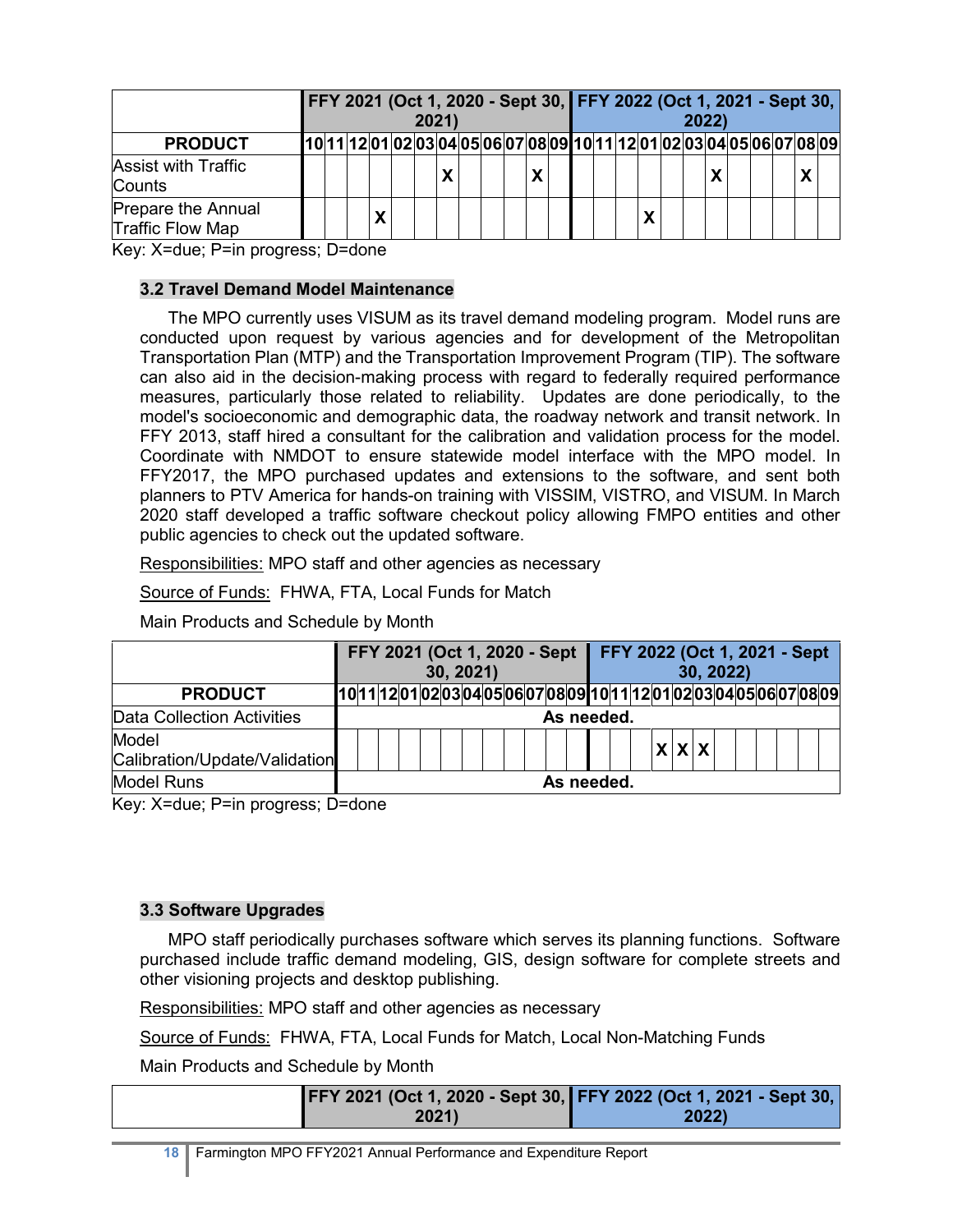| Software<br>As needed.<br>Purchases/Upgrades |
|----------------------------------------------|

Key: X=due; P=in progress; D=done

## **3.4 GIS Data Development and Maintenance**

Provide Geographic Information Systems (GIS) maps and data in support of transportation planning within the metropolitan planning area. This includes GIS analytical and cartographic support for the planning products, performance target setting, scenario planning and other technical studies, and maintaining system maps.

Responsibilities: MPO staff and other agencies as necessary

Source of Funds: FHWA, FTA, Local Funds for Match, Local Non-Matching Funds

Main Products and Schedule by Month

|                                           | FFY 2021 (Oct 1, 2020 - Sept 30, FFY 2022 (Oct 1, 2021 - Sept 30,<br>2021)<br>10 11 12 01 02 03 04 05 06 07 08 09 10 11 12 01 02 03 04 05 06 07 08 09 |  |  |  |  |  |  |  |  |  |  |  |  |  | 2022 |  |  |                                                                                                                                                                                                                                                                                                                                                                                                                                                                                                                                                                                         |
|-------------------------------------------|-------------------------------------------------------------------------------------------------------------------------------------------------------|--|--|--|--|--|--|--|--|--|--|--|--|--|------|--|--|-----------------------------------------------------------------------------------------------------------------------------------------------------------------------------------------------------------------------------------------------------------------------------------------------------------------------------------------------------------------------------------------------------------------------------------------------------------------------------------------------------------------------------------------------------------------------------------------|
| <b>PRODUCT</b>                            |                                                                                                                                                       |  |  |  |  |  |  |  |  |  |  |  |  |  |      |  |  |                                                                                                                                                                                                                                                                                                                                                                                                                                                                                                                                                                                         |
| <b>GIS Data Collection &amp;</b><br>Maint |                                                                                                                                                       |  |  |  |  |  |  |  |  |  |  |  |  |  |      |  |  | $\mathbf{x} \times \mathbf{x} \times \mathbf{x} \times \mathbf{x} \times \mathbf{x} \times \mathbf{x} \times \mathbf{x} \times \mathbf{x} \times \mathbf{x} \times \mathbf{x} \times \mathbf{x} \times \mathbf{x} \times \mathbf{x} \times \mathbf{x} \times \mathbf{x} \times \mathbf{x} \times \mathbf{x} \times \mathbf{x} \times \mathbf{x} \times \mathbf{x} \times \mathbf{x} \times \mathbf{x} \times \mathbf{x} \times \mathbf{x} \times \mathbf{x} \times \mathbf{x} \times \mathbf{x} \times \mathbf{x} \times \mathbf{x} \times \mathbf{x} \times \mathbf{x} \times \mathbf$ |

Key: X=due; P=in progress; D=done

#### **3.5 Development Review**

The MPO will assist member local agencies, and NMDOT with reviews of development plans of regional significance and with traffic forecasts as requested. Plans will be reviewed for consistency with the MTP, TIP, and other pertinent planning documents and plans.

Forecasts requested by developers often come to the attention of the MPO through one of the entities. The MPO cannot perform a Traffic Impact Analysis (TIA) or Traffic Impact Study (TIS) for developers. Developers and the local entities may obtain information which the MPO has already compiled or collected.

Responsibilities: MPO staff and other agencies as necessary.

Source of Funds: FHWA, FTA, Local Funds for Match

Main Products and Schedule by Month

|                                |                                                                         |  |  |  |  |  |  |  |  |  | FFY 2021 (Oct 1, 2020 - Sept 30, FFY 2022 (Oct 1, 2021 - Sept 30, |  |  |  |      |  |  |  |  |  |  |  |
|--------------------------------|-------------------------------------------------------------------------|--|--|--|--|--|--|--|--|--|-------------------------------------------------------------------|--|--|--|------|--|--|--|--|--|--|--|
|                                | 2021)                                                                   |  |  |  |  |  |  |  |  |  |                                                                   |  |  |  | 2022 |  |  |  |  |  |  |  |
| <b>PRODUCT</b>                 | 10 11 12 01 02 03 04 05 06 07 08 09 10 11 12 01 02 03 04 05 06 07 08 09 |  |  |  |  |  |  |  |  |  |                                                                   |  |  |  |      |  |  |  |  |  |  |  |
| <b>Development Reviews</b>     | Ongoing as needed.                                                      |  |  |  |  |  |  |  |  |  |                                                                   |  |  |  |      |  |  |  |  |  |  |  |
| <b>Traffic Count Inquiries</b> | As requested.                                                           |  |  |  |  |  |  |  |  |  |                                                                   |  |  |  |      |  |  |  |  |  |  |  |

Key: X=due; P=in progress; D=done

#### **3.6 Data Collection and Reporting Activities**

Staff collects, maintains, and analyzes data from various sources that results in informed recommendations, performance target setting, reporting/monitoring, and planning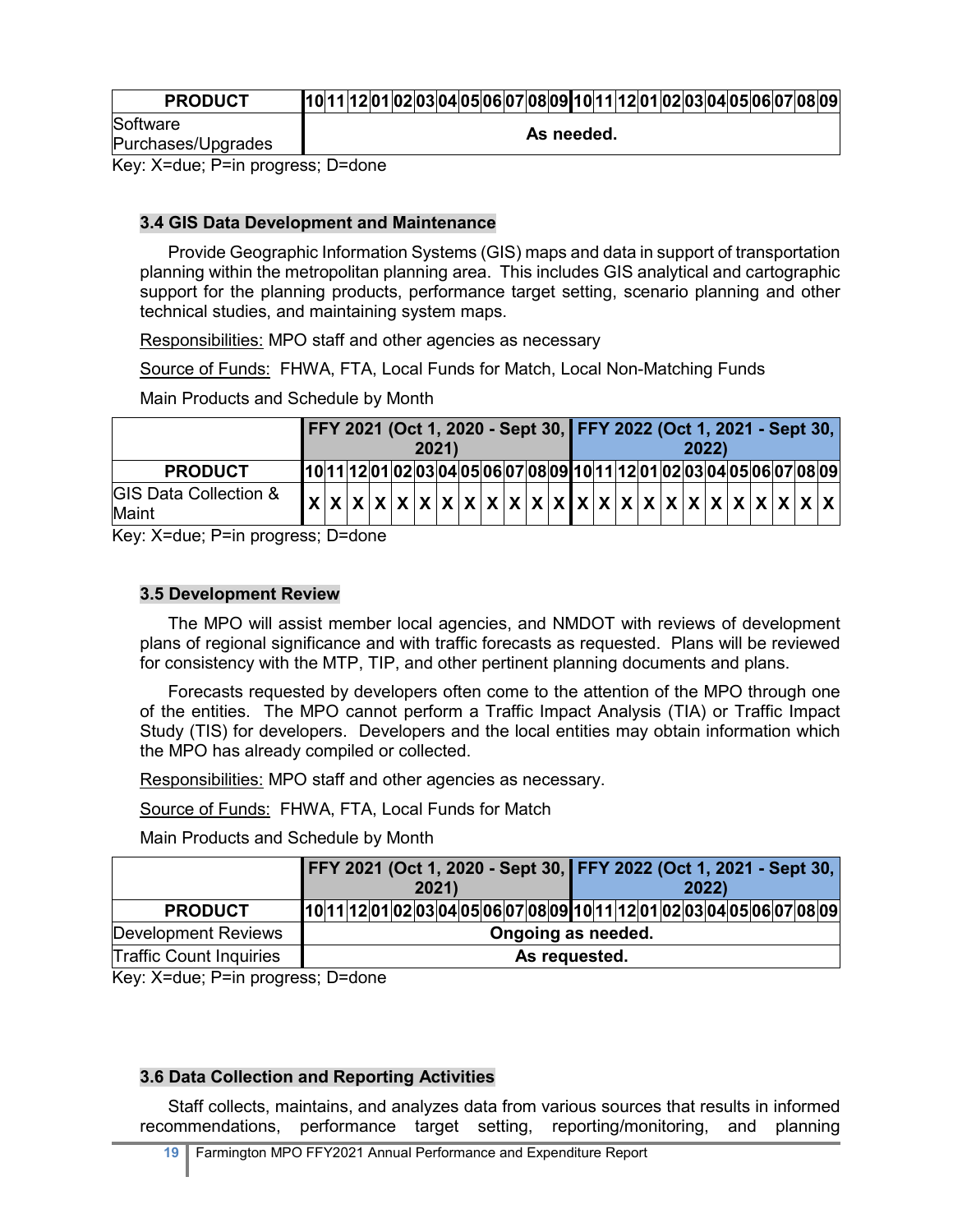implementation. Staff provides data and forecasts for transportation planning purposes on the TAZ level and for use by member entities, state and federal agencies. Sources include demographic and socioeconomic data for the metropolitan planning area, semi-annual kid counts (in support of the Safe Routes to School program), transit ridership, crash data, and other bicycle and/or pedestrian activities not currently tracked.

Responsibilities: MPO Staff, local entities, and other agencies as necessary

Source of Funds: FHWA, FTA, Local Funds for Match, Local Non-Matching Funds

Main Products and Schedule by Month

|                                                                |   |                    |  |    |   | FFY 2021 (Oct 1, 2020 - Sept 30, FFY 2022 (Oct 1, 2021 - Sept 30,<br><b>2022)</b><br> 10  11  12  01  02  03  04  05  06  07  08  09  10  11  12  01  02  03  04  05  06  07  08  09 |            |  |  |  |            |   |  |   |   |   |  |                    |  |  |  |
|----------------------------------------------------------------|---|--------------------|--|----|---|--------------------------------------------------------------------------------------------------------------------------------------------------------------------------------------|------------|--|--|--|------------|---|--|---|---|---|--|--------------------|--|--|--|
| <b>PRODUCT</b>                                                 |   |                    |  |    |   |                                                                                                                                                                                      |            |  |  |  |            |   |  |   |   |   |  |                    |  |  |  |
| Demographic &<br>socioeconomic data                            |   | Ongoing as needed. |  |    |   |                                                                                                                                                                                      |            |  |  |  |            |   |  |   |   |   |  | Ongoing as needed. |  |  |  |
| Semi-Annual Kid<br>Counts                                      |   |                    |  |    |   |                                                                                                                                                                                      | Χ          |  |  |  | X          |   |  |   |   |   |  |                    |  |  |  |
| Tabulation & Analysis of<br><b>Transit Ridership</b><br>Counts |   |                    |  | P. | P | P                                                                                                                                                                                    |            |  |  |  |            |   |  | P | P | P |  |                    |  |  |  |
| <b>Bike/Pedestrian Counts</b>                                  |   |                    |  |    |   |                                                                                                                                                                                      | As needed. |  |  |  | As needed. |   |  |   |   |   |  |                    |  |  |  |
| Crash Data Reporting                                           | X |                    |  |    |   |                                                                                                                                                                                      |            |  |  |  |            | X |  |   |   |   |  |                    |  |  |  |

Key: X=due; P=in progress; D=done

#### **3.7 Planning Consultation and Local Transportation Planning Assistance**

The MPO will review the work of local agencies in the development of the transportation element of their comprehensive plans and other planning documents, as requested.

MPO staff will assist local agencies with grant applications where possible, as well as progressing capital improvement projects funded in the TIP through the project development process, certification process, and the process for the obligation of funds.

This subtask also includes routine, cooperative planning efforts with NMDOT, FHWA, FTA, other federal agencies, tribal governments, municipalities, Red Apple Transit, natural resource agencies, and other similar agencies.

Responsibilities: MPO staff and other agencies as necessary.

Source of Funds: FHWA, FTA, Local Funds for Match

Main Products and Schedule by Month

|                                      | FFY 2021 (Oct 1, 2020 - Sept 30, FFY 2022 (Oct 1, 2021 - Sept 30,       |                                                       |
|--------------------------------------|-------------------------------------------------------------------------|-------------------------------------------------------|
|                                      | 2021)                                                                   | 2022)                                                 |
| <b>PRODUCT</b>                       | 10 11 12 01 02 03 04 05 06 07 08 09 10 11 12 01 02 03 04 05 06 07 08 09 |                                                       |
| Transp. Element In<br>Plans          |                                                                         | As requested and as MPO resources allow.              |
| <b>Capital Project</b><br>Assistance |                                                                         | As requested and as initiated by the TIP coordinator. |
|                                      |                                                                         |                                                       |

Key: X=due; P=in progress; D=done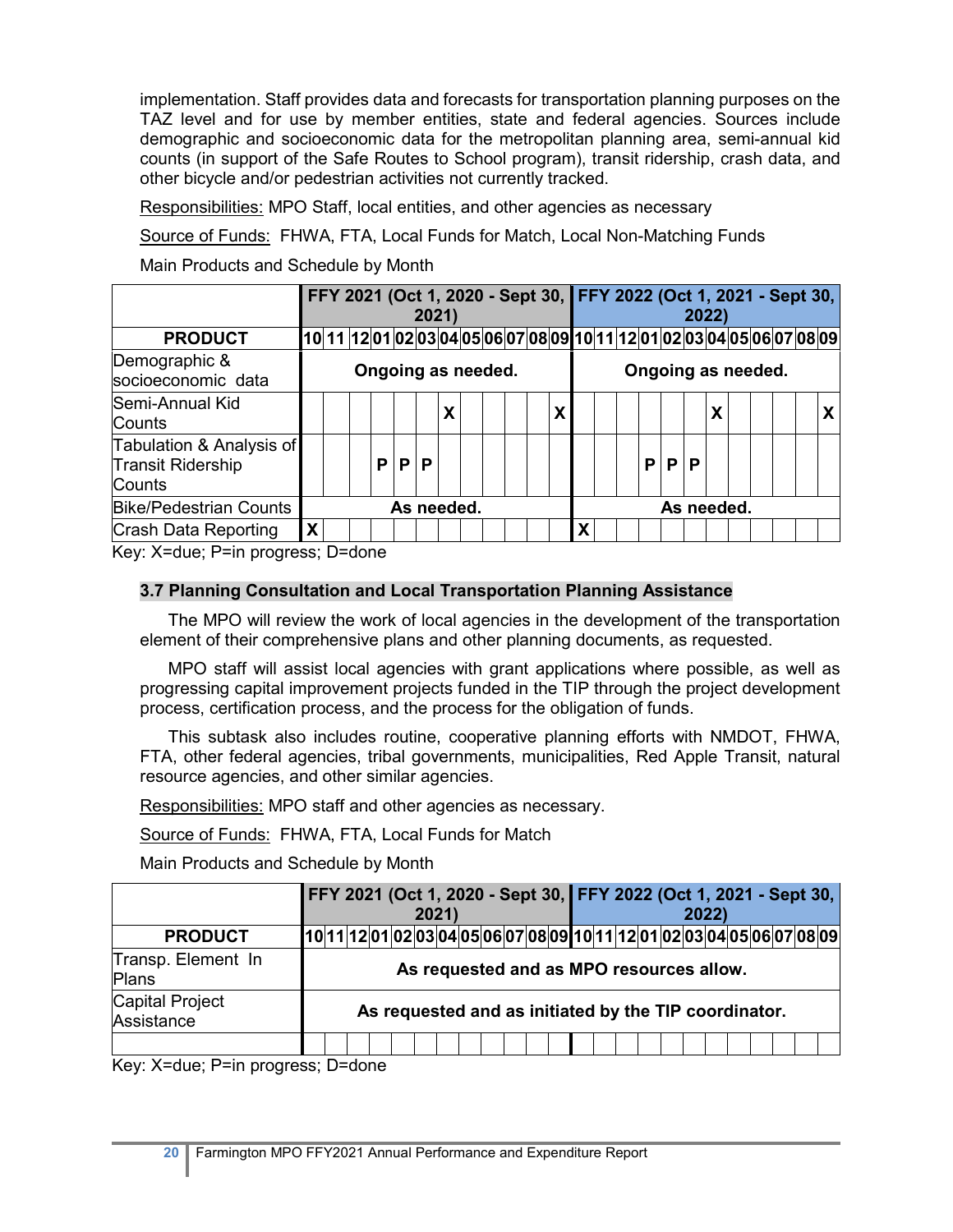|                           | FFY 2021 (Oct 1, 2020 - Sept 30, 2021)                                                                                                                                                                                                                                                                                                                                                                                                                                                                                                                                                                                                                                                                                                                                                                                                                                                                                                                                                         | FFY 2022 (Oct 1, 2021 - Sept 30, 2022) |
|---------------------------|------------------------------------------------------------------------------------------------------------------------------------------------------------------------------------------------------------------------------------------------------------------------------------------------------------------------------------------------------------------------------------------------------------------------------------------------------------------------------------------------------------------------------------------------------------------------------------------------------------------------------------------------------------------------------------------------------------------------------------------------------------------------------------------------------------------------------------------------------------------------------------------------------------------------------------------------------------------------------------------------|----------------------------------------|
| 1 <sup>st</sup> Q. Report | Staff attended a user group meeting,<br>$\bullet$<br>which included technical trainings,<br>from PTV Group and renewed<br>license for PTV Travel Demand<br>software.<br>Staff continued to work with entities<br>$\bullet$<br>and the public to provided requested<br>GIS data.<br>Staff worked toward cleaning and<br>$\bullet$<br>organizing GIS data, focusing of<br>sidewalk data and geographical<br>reference data.<br>Crash data was requested and<br>$\bullet$<br>received from NMDOT.                                                                                                                                                                                                                                                                                                                                                                                                                                                                                                 |                                        |
| 2 <sup>nd</sup> Q. Report | • Staff provided comments and feedback<br>on draft City of Farmington<br>comprehensive plan<br>•Staff provided comments on<br>development review processes, as<br>requested.<br>• Staff met with NMDOT's Data<br>Management Bureau to discuss our<br>current traffic counting and reporting<br>methods and to determine further<br>collaboration between the MPO and<br>NMDOT on traffic counting.<br>•Staff continued to work on creating and<br>updating the travel demand model for the<br>MPO.<br>•Staff is continuing to clean and maintain<br>the existing GIS data stored on the<br>network drive and worked to ensure that<br>outdated data was updated and stored in<br>an organized and accessible way.<br>•Staff worked on a sidewalk inventory to<br>identify sidewalk gaps or other<br>obstructions in sidewalks in the MPO.<br>Staff is working to provide entities with<br>sidewalk data, specifically identifying<br>gaps around schools as requested by<br>multiple entities. |                                        |
| 3rd Q. Report             | • Staff provided comments on<br>development review processes, as<br>requested.<br>• Staff worked with NMDOT to provide<br>data for the statewide travel demand<br>model and with a consultant to provide<br>data for a countywide outdoor recreation<br>map.<br>• Staff continued to work on sidewalk<br>inventory, emphasizing sidewalk data<br>near schools.<br>· Staff continues to maintain the existing<br>GIS data storage and provide data at                                                                                                                                                                                                                                                                                                                                                                                                                                                                                                                                           |                                        |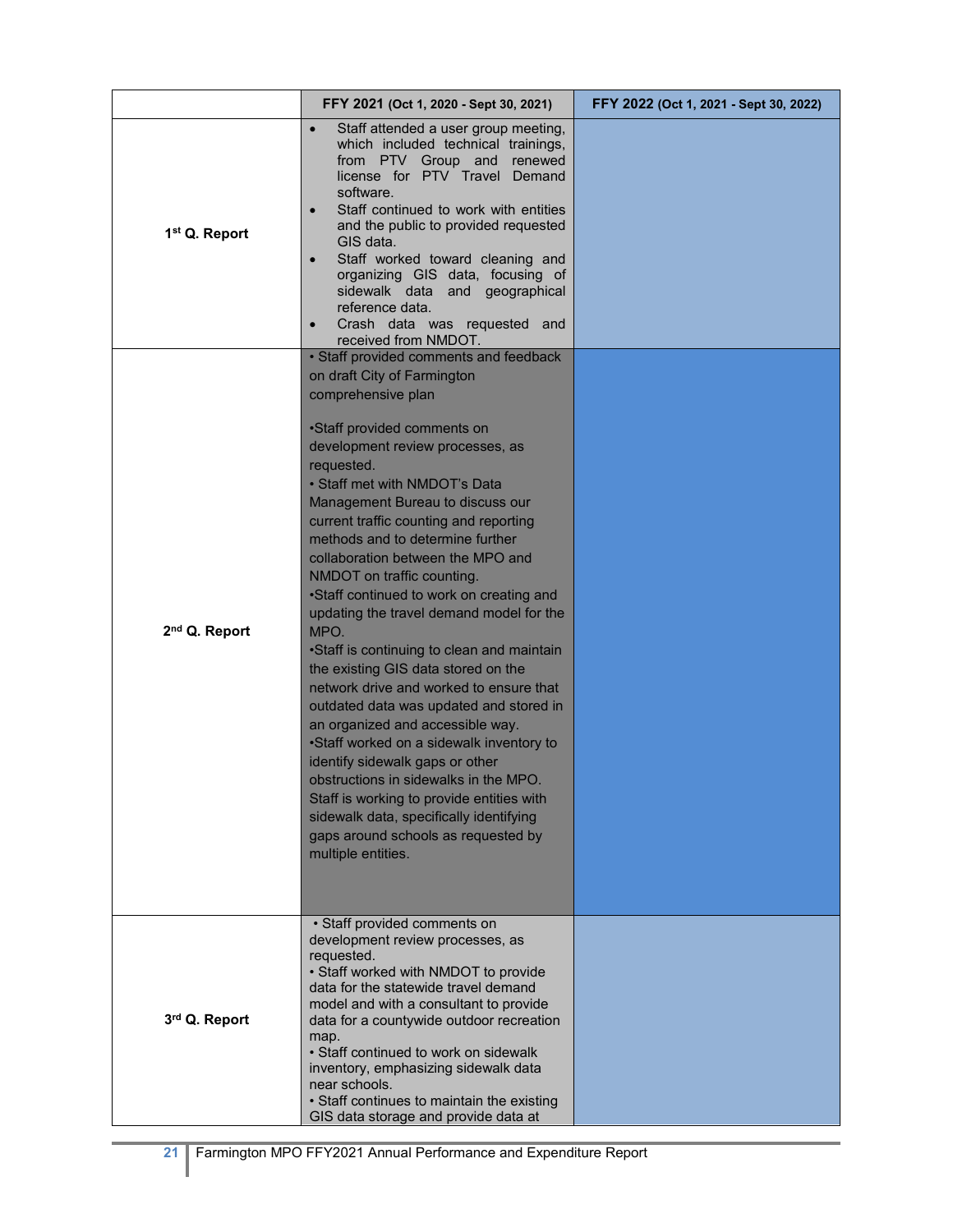|                                                 | requests of entities or other<br>organizations.<br>• Staff updated their traffic counts<br>website with the most recent traffic<br>counts from 2020.                                                                                                                                                                                                                                                                                                                                                                                                                                                                                                           |  |
|-------------------------------------------------|----------------------------------------------------------------------------------------------------------------------------------------------------------------------------------------------------------------------------------------------------------------------------------------------------------------------------------------------------------------------------------------------------------------------------------------------------------------------------------------------------------------------------------------------------------------------------------------------------------------------------------------------------------------|--|
| 4 <sup>th</sup> Q. Report                       | • Staff renewed the PTV America<br>maintenance agreement.<br>• Staff collected and analyzed the 2021<br>Census data release and prepared a<br>presentation for both the Policy and<br>Technical committees.<br>• Staff continued to work on sidewalk<br>inventory, emphasizing sidewalk data<br>near schools.<br>• Staff continues to maintain the existing<br>GIS data storage and provide data at<br>requests of entities or other<br>organizations.<br>•Staff began working with consultant and<br>NMDOT to update the ITS Architecture<br>Plan<br>•Staff Joined the San Juan Basin GIS<br>User Group to collaborate with other GIS<br>users in the region. |  |
| End of Year Report -<br>Supplemental, if needed |                                                                                                                                                                                                                                                                                                                                                                                                                                                                                                                                                                                                                                                                |  |

#### **Task 4 - Transportation Planning**

This includes the development, writing and monitoring of the long-range Metropolitan Transportation Plan (MTP), travel forecasting, coordinating with the state's long-range transportation plan and other studies. It also includes Intelligent Transportation Systems (ITS) planning, safety analyses, and other short to medium range planning activities.

Estimated Cost for Task 4 (includes all subtasks): FFY 2021 = \$111,000 FFY 2022 = \$111,000

| Task 4          | Estimated   | Estimated  | Estimated         | Estimated  | Estimated | Estimated |
|-----------------|-------------|------------|-------------------|------------|-----------|-----------|
| Trans.          | Staff Hours | Ave. Staff | <b>Staff Cost</b> | Consultant | Other     | Task Cost |
| Planning        |             | Rate       |                   | Cost       | Costs     |           |
| <b>FFY 2021</b> | 1,600       | \$35.50    | \$71,000          | \$40,000   |           | \$111,000 |
| <b>FFY 2022</b> | 2,000       | \$35.50    | \$71,000          | \$40,000   |           | \$111,000 |

See budget notes in Appendix A

#### **4.1 Metropolitan Transportation Plan (MTP)**

The Metropolitan Transportation Plan (MTP) forms the basis for all transportation planning and projects within the metropolitan planning area. The MTP covers all modes of transportation that may serve the current and future needs of the region. The plan conforms to federal regulations as set forth in 23 CFR 450.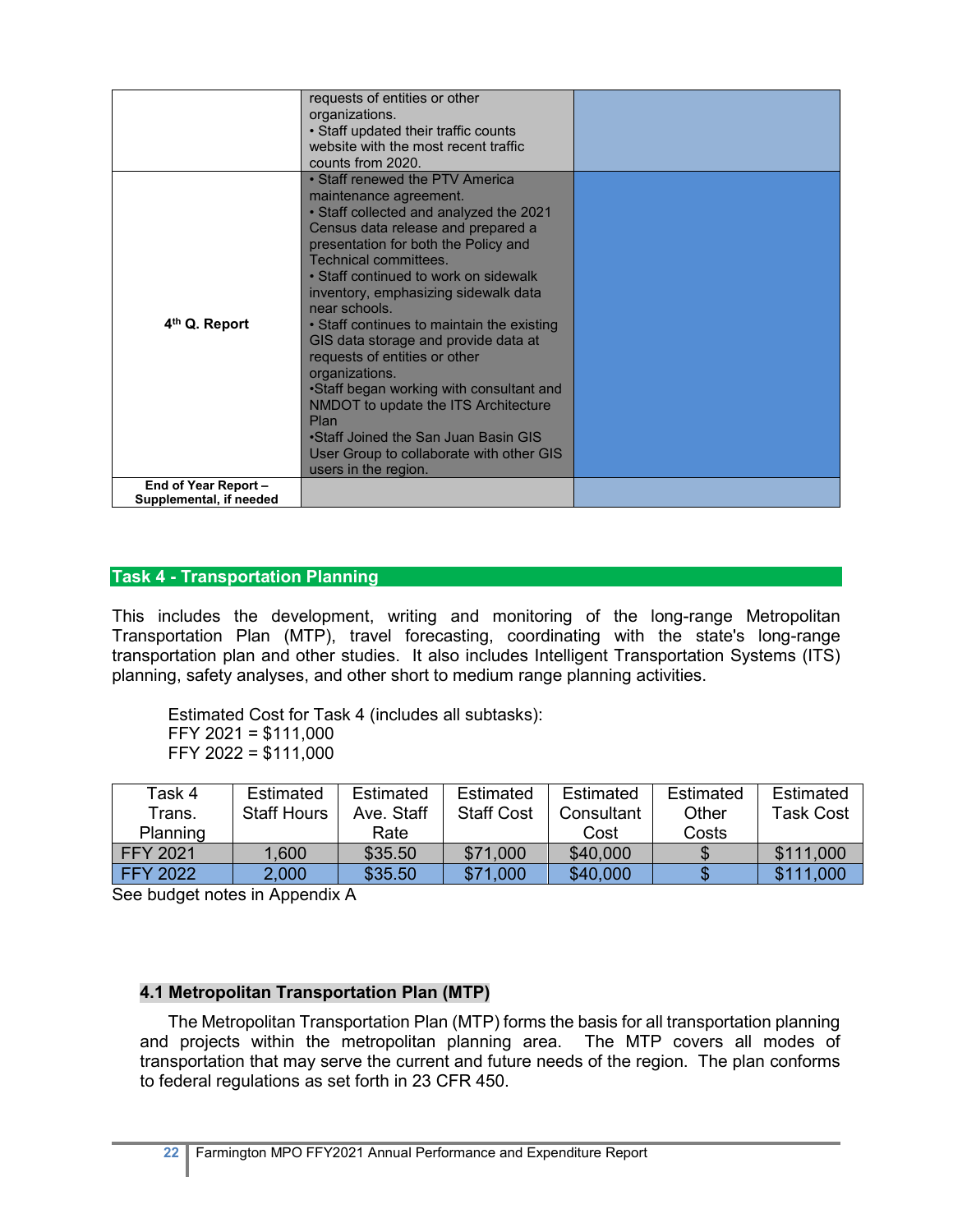As required by the FAST Act, the MTP needs to be updated every five years and may be amended, as necessary. The FMPO adopted the 2045 Metropolitan Transportation Plan in September 2020.

Subsequently staff will work to implement the goals, projects, and performance targets identified in the plan, as well as present the document to any interested stakeholders and the general public.

Responsibilities: MPO staff serves as the lead, with assistance by a consultant for the 2045 MTP update. The development of the MTP is a cooperative effort by the MPO, its member entities and NMDOT, with coordination and input from several other agencies and stakeholders.

Source of Funds: FHWA, FTA, Local Funds for Match

Main Products and Schedule by Month

|                                              | FFY 2021 (Oct 1, 2020 - Sept 30, FFY 2022 (Oct 1, 2021 - Sept 30,       |  | 2021) |                              |  |            |  |  |  | <b>2022</b> |  |  |  |
|----------------------------------------------|-------------------------------------------------------------------------|--|-------|------------------------------|--|------------|--|--|--|-------------|--|--|--|
| <b>PRODUCT</b>                               | 10 11 12 01 02 03 04 05 06 07 08 09 10 11 12 01 02 03 04 05 06 07 08 09 |  |       |                              |  |            |  |  |  |             |  |  |  |
| Cont. Public<br><b>Participation Process</b> |                                                                         |  |       | This is an ongoing activity. |  |            |  |  |  |             |  |  |  |
| <b>MTP Amendments</b>                        |                                                                         |  |       |                              |  | As needed. |  |  |  |             |  |  |  |

Key: X=due; P=in progress; D=done

## **4.2 Safety Analysis and Planning**

In accordance with 23 CFR 490, the MPOs are required to adopt safety performance targets annually no later than the end of February. MPOs have the option of adopting the state of New Mexico's safety targets, or setting their own.

**Responsibilities:** MPO staff, member entities, consultant(s).

Source of Funds: FHWA, FTA, Local Funds for Match

Main Products and Schedule by Month

|                                                          |  |  |             | 2021 |  |  |  |  |   |                     |  | 2022 |  |  | FFY 2021 (Oct 1, 2020 - Sept 30, FFY 2022 (Oct 1, 2021 - Sept 30,       |
|----------------------------------------------------------|--|--|-------------|------|--|--|--|--|---|---------------------|--|------|--|--|-------------------------------------------------------------------------|
| <b>PRODUCT</b>                                           |  |  |             |      |  |  |  |  |   |                     |  |      |  |  | 10 11 12 01 02 03 04 05 06 07 08 09 10 11 12 01 02 03 04 05 06 07 08 09 |
| <b>Safety Performance</b><br>Targets Review,<br>Adoption |  |  | $P$ $P$ $X$ |      |  |  |  |  | D | $\vert$ P $\vert$ X |  |      |  |  |                                                                         |

Key: X=due; P=in progress; D=done

## **4.3 Bike and Pedestrian Planning/Complete Streets**

This task includes tasks related to Bike and Pedestrian Planning, including work towards implementing the regional Bicycle and Pedestrian Plan, completed in 2019.

Additionally, work for this task can draw from the bicycle and pedestrian chapter of the 2045 MTP, which includes recommendations and action items.

The Technical Committee may recommend updating the Complete Streets Design Guidelines periodically. However, a review for an update should be scheduled for September 22, 2021 (5 years after the document's adoption).

Responsibilities: MPO staff

Source of Funds: FHWA, FTA, Local Funds for Match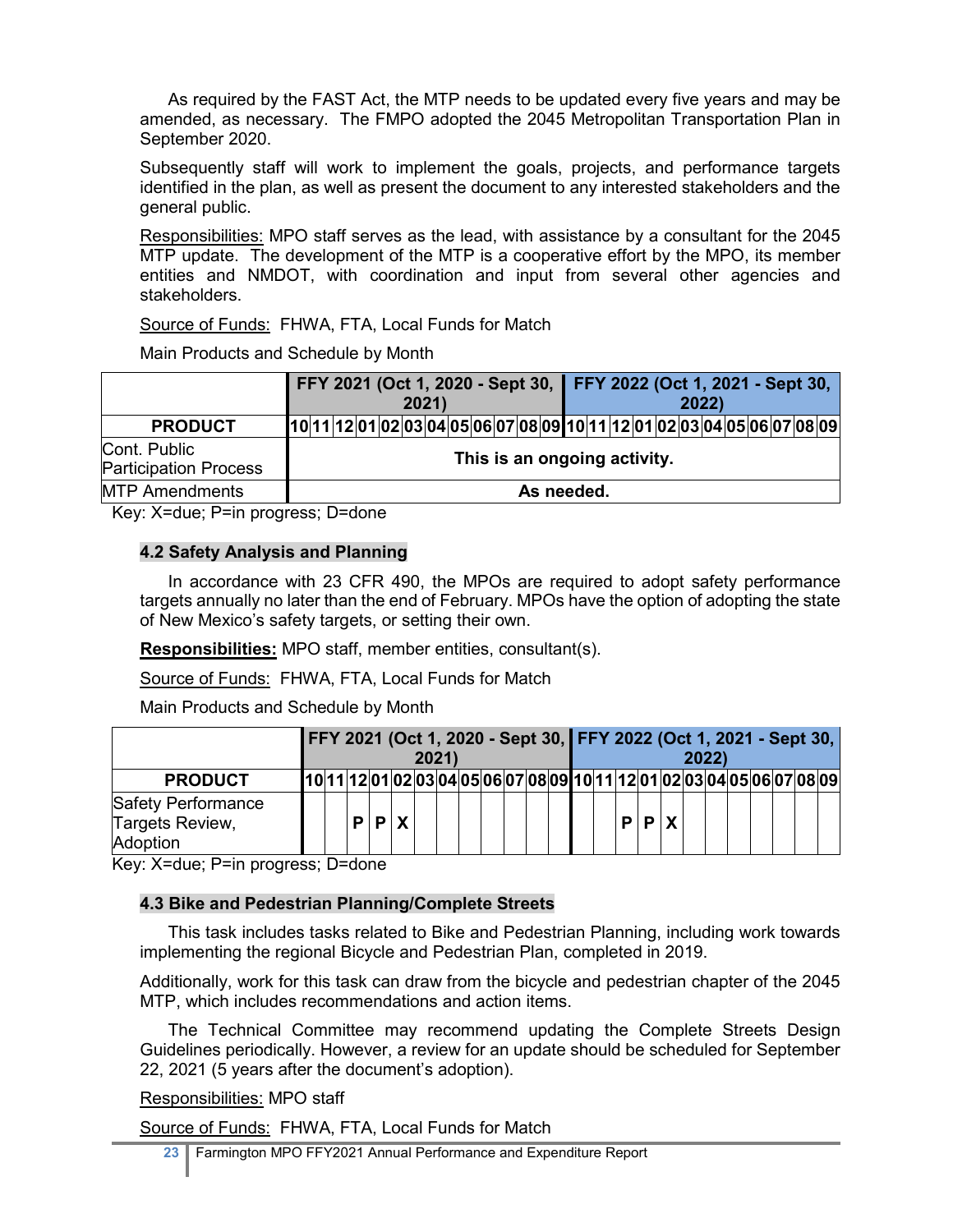Main Products and Schedule by Month

|                                                           | FFY 2021 (Oct 1, 2020 - Sept 30, FFY 2022 (Oct 1, 2021 - Sept 30,       |  | 2021) |  |  |           |  |  |  | 2022) |  |  |  |
|-----------------------------------------------------------|-------------------------------------------------------------------------|--|-------|--|--|-----------|--|--|--|-------|--|--|--|
| <b>PRODUCT</b>                                            | 10 11 12 01 02 03 04 05 06 07 08 09 10 11 12 01 02 03 04 05 06 07 08 09 |  |       |  |  |           |  |  |  |       |  |  |  |
| Implementation<br>assistance                              |                                                                         |  |       |  |  | As needed |  |  |  |       |  |  |  |
| <b>Complete Streets</b><br>Design Guideline<br>amendments |                                                                         |  |       |  |  | As needed |  |  |  |       |  |  |  |

Key: X=due; P=in progress; D=done

## **4.4 Transit System Studies**

The MPO assists Red Apple Transit in its efforts to provide efficient bus service throughout the MPO area. The City of Farmington, together with its sub-contractor, operates Red Apple Transit. The MPO assists the Red Apple Transit in funding, where possible, with specific longrange planning studies, developing surveys, hub studies and other transit related activities. The MPO will coordinate with Red Apple Transit regarding any required Transit Asset Management (TAM) and transit safety performance target setting. As part of the Ladders of Opportunity, transit studies will identify transportation connectivity gaps in accessing essential services such as health care, employment, schools/education, and recreation. Resulting plans will encourage infrastructure development and operational solutions that provide the public and underserved populations adequate access to mentioned essential services.

Responsibilities: MPO serves as lead in coordination with member agencies, regional transit providers, possible consultants, and NMDOT.

Source of Funds: FTA, Local Funds for Match

Main Products and Schedule by Month

|                                                | FFY 2021 (Oct 1, 2020 - Sept 30, FFY 2022 (Oct 1, 2021 - Sept 30,<br>2021<br>As funding allows and as |  |  |  |  |  |            |  |  |  |  |  |  |                          |            |         | 2022) |  |  |  |
|------------------------------------------------|-------------------------------------------------------------------------------------------------------|--|--|--|--|--|------------|--|--|--|--|--|--|--------------------------|------------|---------|-------|--|--|--|
| <b>PRODUCT</b>                                 |                                                                                                       |  |  |  |  |  |            |  |  |  |  |  |  |                          |            |         |       |  |  |  |
| <b>Funding for Red Apple</b><br><b>Studies</b> | 10 11 12 01 02 03 04 05 06 07 08 09 10 11 12 01 02 03 04 05 06 07 08 09 <br>needed.                   |  |  |  |  |  |            |  |  |  |  |  |  | As funding allows and as |            | needed. |       |  |  |  |
| Development of Surveys                         |                                                                                                       |  |  |  |  |  | As needed. |  |  |  |  |  |  |                          | As needed. |         |       |  |  |  |

Key: X=due; P=in progress; D=done

## **4.5 Planning Support**

The FMPO is available to provide technical support and undertake planning studies (including scenario planning) to assist member entities in coordinating land use and transportation. Support could include, but is not limited to, how transportation relates to the built environment by, for example, analyzing density, zoning, environmental constraints, utilities, infrastructure, and travel demand. There are funds budgeted for consulting services to assist in providing this support to member governments.

Responsibilities: MPO, member entities, regional transit providers, possible consultants, and NMDOT.

Source of Funds: FHWA, FTA, Local Funds for Match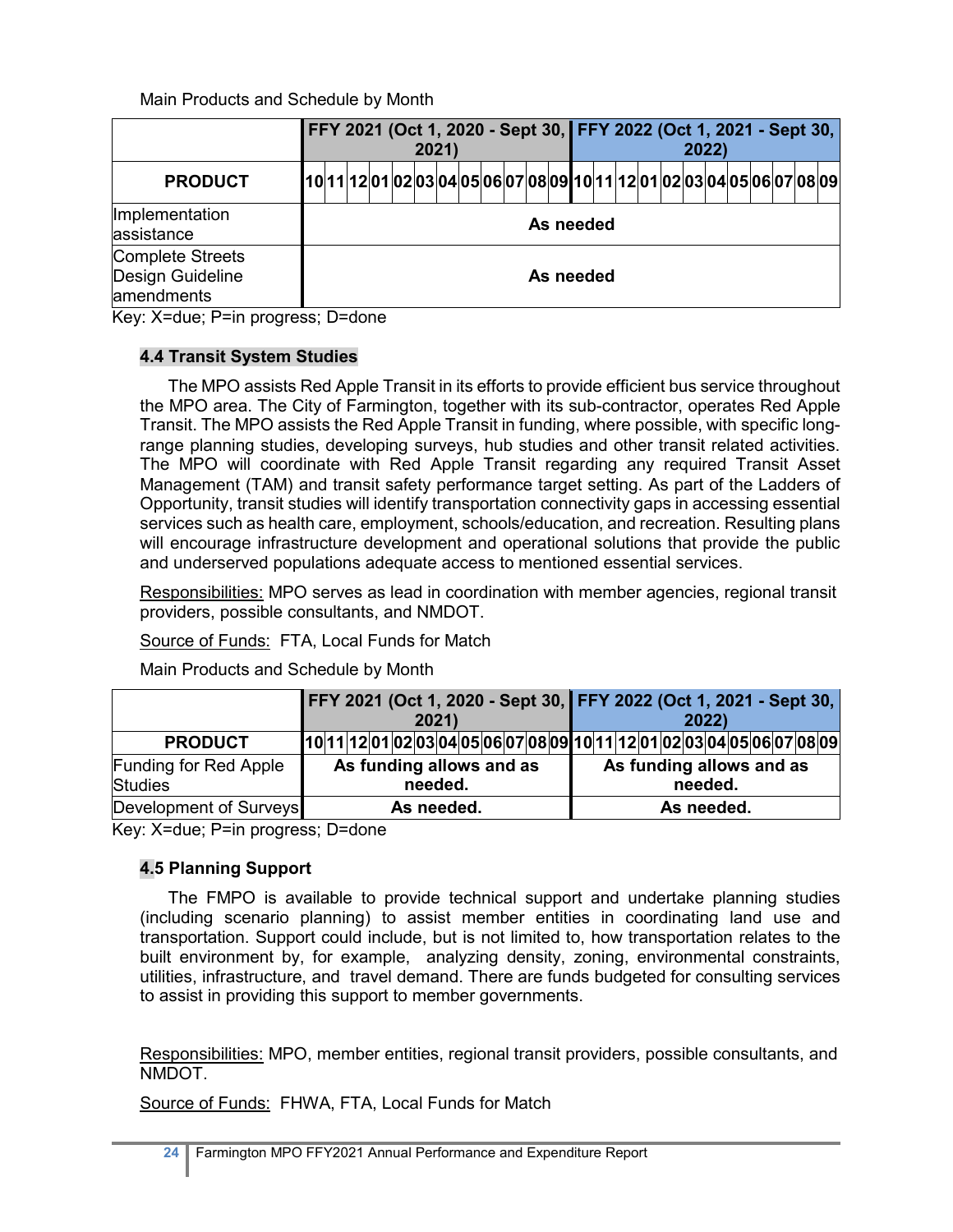Main Products and Schedule by Month

|                      | FFY 2021 (Oct 1, 2020 - Sept 30, FFY 2022 (Oct 1, 2021 - Sept 30,<br>2021 | 2022          |
|----------------------|---------------------------------------------------------------------------|---------------|
| <b>PRODUCT</b>       | 10 11 12 01 02 03 04 05 06 07 08 09 10 11 12 01 02 03 04 05 06 07 08 09   |               |
| Technical training   | As needed.                                                                | As needed.    |
| Data Collection      | As needed.                                                                | As needed.    |
| Scenario development | As requested.                                                             | As requested. |

Key: X=due; P=in progress; D=done

#### **4.6 Access Management Plan**

The MPO will review the AMP in FFY2021 with the Technical Committee to determine if an update is needed.

Responsibilities: MPO staff, member entities, with consultation by NMDOT.

Source of Funds: FHWA, FTA, Local Funds for Match

Main Products and Schedule by Month

|                                 |  |  |  | 2021) |            | FFY 2020 (Oct 1, 2020 - Sept 30, FFY 2022 (Oct 1, 2021 - Sept 30,       |  |  |  |  |            | 2022 |  |  |  |
|---------------------------------|--|--|--|-------|------------|-------------------------------------------------------------------------|--|--|--|--|------------|------|--|--|--|
| <b>PRODUCT</b>                  |  |  |  |       |            | 10 11 12 01 02 03 04 05 06 07 08 09 10 11 12 01 02 03 04 05 06 07 08 09 |  |  |  |  |            |      |  |  |  |
| Review/Update the<br><b>AMP</b> |  |  |  |       | As needed. |                                                                         |  |  |  |  | As needed. |      |  |  |  |

Key: X=due; P=in progress; D=done

|                           | FFY 2021 (Oct 1, 2020 - Sept 30, 2021)                                                                                                                                                                                                                                                                                                                  | FFY 2022 (Oct 1, 2021 - Sept 30, 2022) |
|---------------------------|---------------------------------------------------------------------------------------------------------------------------------------------------------------------------------------------------------------------------------------------------------------------------------------------------------------------------------------------------------|----------------------------------------|
| 1 <sup>st</sup> Q. Report | Staff worked to implement 2045 long-<br>$\bullet$<br>plan<br>through<br>the<br><b>TIP</b><br>range<br>development process<br>Staff began the work of a sidewalk<br>inventory for the region.<br>Crash data was requested and<br>received from NDOT and a basic<br>crash analysis and safety report was<br>begun.                                        |                                        |
| 2 <sup>nd</sup> Q. Report | • Staff worked to implement 2045 long-<br>range plan through the TIP development<br>and overall MPO planning process                                                                                                                                                                                                                                    |                                        |
| 3rd Q. Report             | • Staff worked to implement 2045 long-<br>range plan through the TIP development<br>and overall MPO planning process<br>• Staff provided analysis to Technical<br>and Policy Committees regarding the<br>potential impacts of changes to Census<br>urbanized area designations<br>• Staff obtained and began analyzing<br>crash data with the MPO area. |                                        |
| 4 <sup>th</sup> Q. Report | Staff worked to implement 2045<br>long-range plan through the TIP<br>development and overall MPO<br>planning process<br>· Staff solicited, and assisted with<br>the development and submittal of,                                                                                                                                                       |                                        |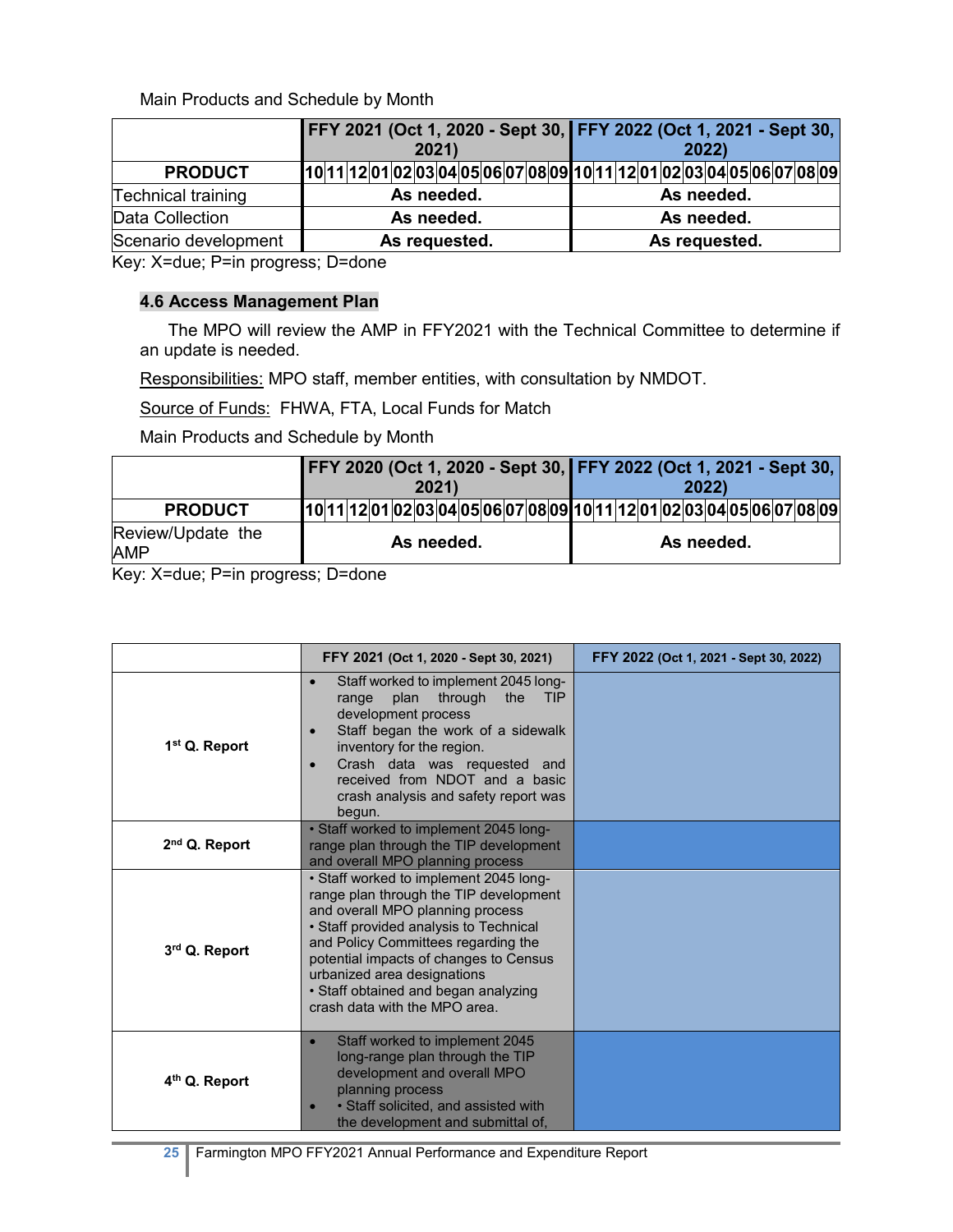| Alternatives, Congestion<br>Mitigation/Air Quality, and<br><b>Recreational Trails programs</b><br>Staff began work, with NMDOT,<br>FHWA, and a consultant on a Local<br>Road Safety Plan for the FMPO<br>region |  |
|-----------------------------------------------------------------------------------------------------------------------------------------------------------------------------------------------------------------|--|
|                                                                                                                                                                                                                 |  |
|                                                                                                                                                                                                                 |  |

## **Task 5 - Special Studies and Activities**

This task covers transportation planning activities that do not fall under the categories above. These are plans and projects which are important to the entities and the MPO and address the transportation planning needs of the communities within the MPO.

Estimated Cost for Task 5 (includes all subtasks): FFY 2021 = \$22,188 FFY 2022 = \$22,188

| Task 5<br>Special<br>Studies &<br><b>Activities</b> | Estimated<br><b>Staff Hours</b> | Estimated<br>Ave. Staff<br>Rate | Estimated<br><b>Staff Cost</b> | Estimated<br>Consultant<br>Cost | Estimated<br>Other<br>Costs | Estimated<br>Task Cost |
|-----------------------------------------------------|---------------------------------|---------------------------------|--------------------------------|---------------------------------|-----------------------------|------------------------|
| <b>FFY 2021</b>                                     | 625                             | \$35.50                         | \$22,188                       | \$0                             | \$0                         | \$22,188               |
| <b>FFY 2022</b>                                     | 625                             | \$35.50                         | \$22,188                       | \$0                             | \$0                         | \$22,188               |

See budget notes in Appendix A

## **5.1 Public Health Planning and Collaboration**

Integrate a public health component into transportation planning. Emphasize the benefits of using alternative modes of travel and personal active transportation to reduce the growing incidents of chronic disease.

#### Staff Activities:

- Develop partnerships and alliances with Public and Community Health agency staff and advocates in furthering active transportation initiatives
- Coordinate events and promotional activities that encourage walking, cycling and transit
- Identify and review existing studies, data and information relevant to the public health and to the FMPO planning area that may support active transportation. Work with public health agencies to develop strategies that promote active transportation

Source of Funds: FHWA, FTA, Local Funds for Match

Main Products and Schedule by Month

|                      |  |  | 2021) | FFY 2021 (Oct 1, 2020 - Sept 30, FFY 2022 (Oct 1, 2021 - Sept 30,       |          |  |  | 2022 |  |  |  |
|----------------------|--|--|-------|-------------------------------------------------------------------------|----------|--|--|------|--|--|--|
| <b>PRODUCT</b>       |  |  |       | 10 11 12 01 02 03 04 05 06 07 08 09 10 11 12 01 02 03 04 05 06 07 08 09 |          |  |  |      |  |  |  |
| <b>Public Health</b> |  |  |       |                                                                         |          |  |  |      |  |  |  |
| Partnership          |  |  |       |                                                                         | Ongoing. |  |  |      |  |  |  |
| Development          |  |  |       |                                                                         |          |  |  |      |  |  |  |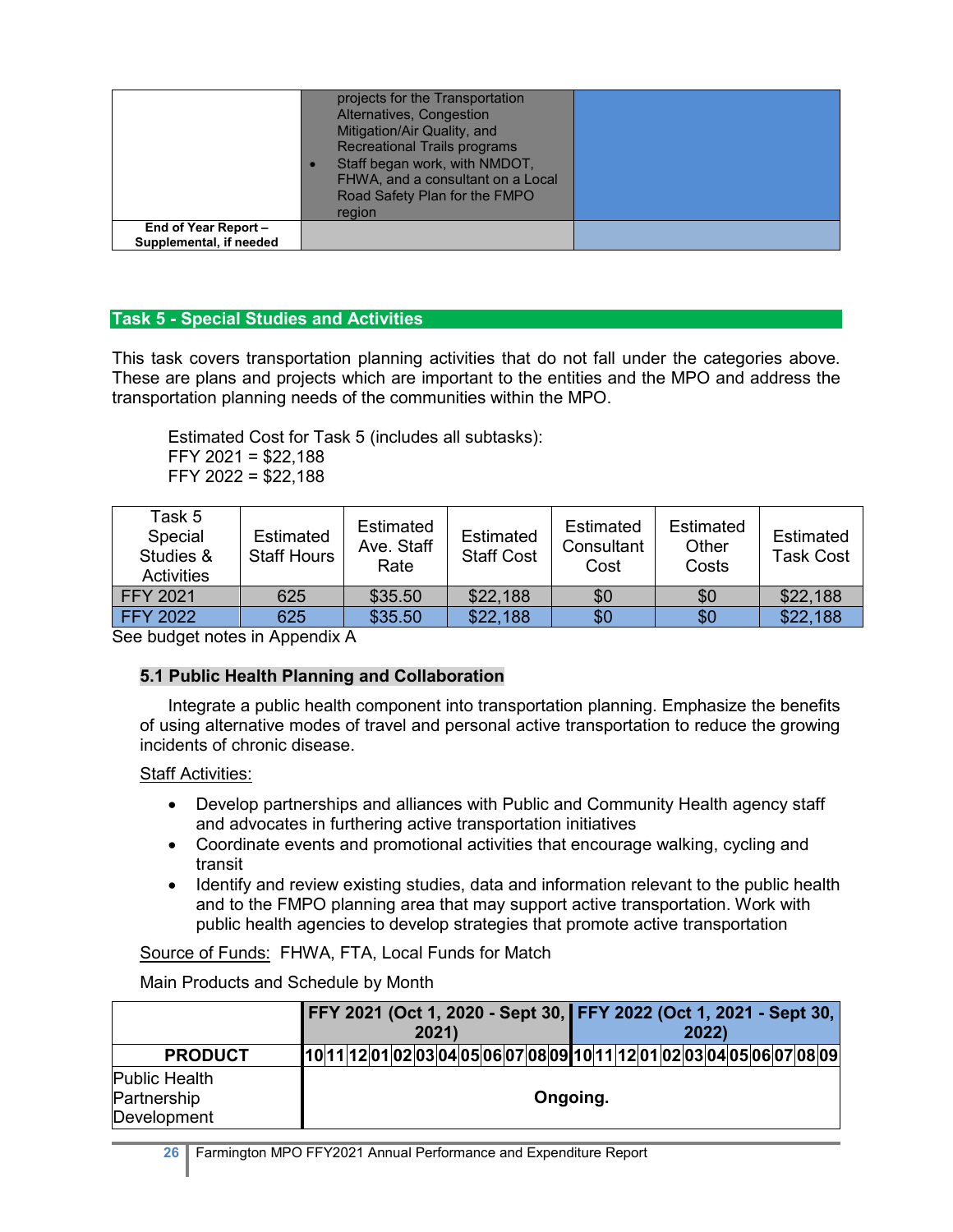| <b>Event Coordination</b>                | As needed. |
|------------------------------------------|------------|
| Studies, Forums and<br><b>Strategies</b> | As needed. |

Key: X=due; P=in progress; D=done

#### **5.2 Stormwater Management**

Support and encourage the integration of storm-water management principles and best practices into street design standards to reduce (or mitigate) the pollutant impacts of both pervious and impervious transportation surfaces. It is acknowledged that the member entities are dealing with this issue daily and it is ultimately their responsibility to meet federal requirements. However, the MPO will provide support, resources, and expertise where possible, in particular when stormwater may impact federal-aid roadways.

#### Staff Activities:

- Host webinars and meetings for member entities to learn and discuss best practices
- Support educational opportunities and the sharing of knowledge
- Work with member entities, regional governments, and NMDOT on implementation of policies and best-practices

## Source of Funds: FHWA, FTA, Local Funds for Match

Main Products and Schedule by Month

|                    |                          | FFY 2021 (Oct 1, 2020 - Sept 30, FFY 2022 (Oct 1, 2021 - Sept 30,       |
|--------------------|--------------------------|-------------------------------------------------------------------------|
|                    | 2021)                    | 2022)                                                                   |
| <b>PRODUCT</b>     |                          | 10 11 12 01 02 03 04 05 06 07 08 09 10 11 12 01 02 03 04 05 06 07 08 09 |
| Staff education    |                          | Ongoing                                                                 |
| Education/outreach |                          | Ongoing                                                                 |
| $\mathbf{r}$       | $\overline{\phantom{a}}$ |                                                                         |

Key: X=due; P=in progress; D=done

## **5.3 Travel and Tourism**

Integrate transportation planning and tourism activities to foster economic development and resiliency.

Staff Activities:

- Provide support and promote tourism in the region
- Work with member entities and local agencies, business chambers, economic development boards to extend resources and skills
- Coordinate with regional entities outside of the MPO on transportation projects that provide connectivity and infill gaps
- Work with member entities, the Convention and Visitors Bureau, the Outdoor Recreation Industry Initiative (O.R.I.I), and other area GIS resources to develop and publish an online regional bicycle and pedestrian map that can be downloaded to apps on smartphones. Data and analysis for this can be drawn from the 2019 bicycle/pedestrian plan as well as the relevant section of the 2045 MTP.

Source of Funds: FHWA, FTA, Local Funds for Match

Main Products and Schedule by Month

|                | FFY 2021 (Oct 1, 2020 - Sept 30, FFY 2022 (Oct 1, 2021 - Sept 30,          |       |
|----------------|----------------------------------------------------------------------------|-------|
|                | 2021)                                                                      | 2022) |
| <b>PRODUCT</b> | $10 11 12 01 02 03 04 05 06 07 08 09 10 11 12 01 02 03 04 05 06 07 08 09 $ |       |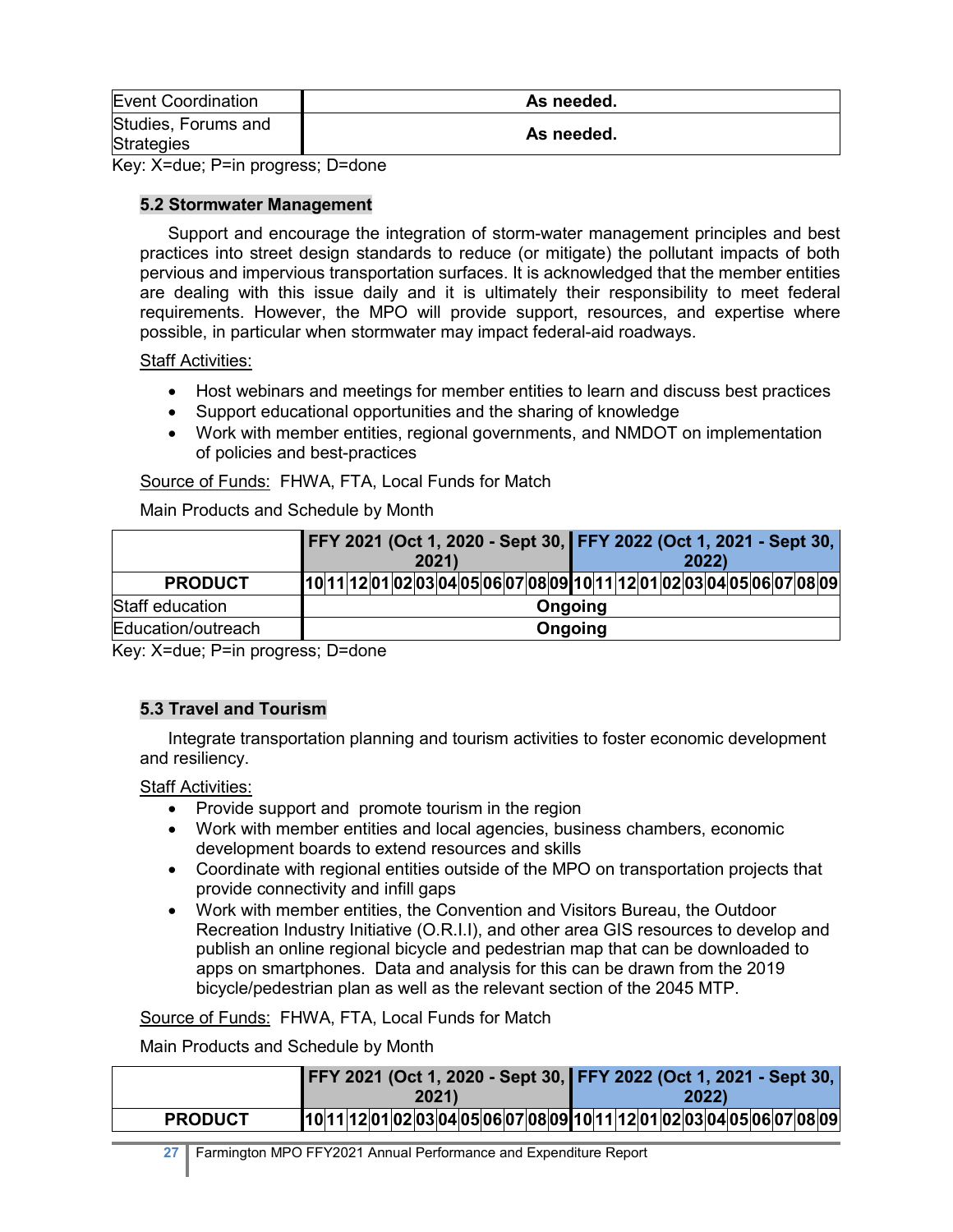| Staff education                                             |  |  |  |  |  | Ongoing |  |  |  |  |  |  |  |
|-------------------------------------------------------------|--|--|--|--|--|---------|--|--|--|--|--|--|--|
| Development of online<br>bike & ped map                     |  |  |  |  |  |         |  |  |  |  |  |  |  |
| Coordinate w/ regional<br>governments and<br>tourism boards |  |  |  |  |  | Ongoing |  |  |  |  |  |  |  |

Key: X=due; P=in progress; D=done

## **5.4 Regional Models of Cooperation**

Ensure a regional approach to transportation planning by promoting cooperation and coordination across Transit Agencies, MPO and State boundaries to improve the effectiveness of transportation decision-making as it relates to project delivery, congestion management, safety, freight, livability and commerce across boundaries. Where applicable, partner with NMDOT and RTPOs to conduct transportation planning in nonmetropolitan areas.

#### Staff Activities:

- Attend planning meetings, coordinate presentations and planning activities and best practices
- Coordinate long-range transportation projects, such as identifying regional trail opportunities, transit gaps, and other multi-modal projects

#### Source of Funds: FHWA, FTA, Local Funds for Match

Main Products and Schedule by Month

|                                             |                          |  |  | 2021) |  | FFY 2021 (Oct 1, 2020 - Sept 30, FFY 2022 (Oct 1, 2021 - Sept 30,        |  |  |         |  |  | 2022 |  |  |  |
|---------------------------------------------|--------------------------|--|--|-------|--|--------------------------------------------------------------------------|--|--|---------|--|--|------|--|--|--|
| <b>PRODUCT</b>                              |                          |  |  |       |  | [10 11 12 01 02 03 04 05 06 07 08 09 10 11 12 01 02 03 04 05 06 07 08 09 |  |  |         |  |  |      |  |  |  |
| Staff meetings,<br>presentations            |                          |  |  |       |  |                                                                          |  |  | Ongoing |  |  |      |  |  |  |
| Coordinate long-range<br>projects and plans |                          |  |  |       |  |                                                                          |  |  | Ongoing |  |  |      |  |  |  |
| $\sim$ $\sim$ $\sim$                        | $\overline{\phantom{a}}$ |  |  |       |  |                                                                          |  |  |         |  |  |      |  |  |  |

Key: X=due; P=in progress; D=done

|                           | FFY 2021 (Oct 1, 2020 - Sept 30, 2021)                                                                                                                                                                                                                                                                                                   | FFY 2022 (Oct 1, 2021 - Sept 30, 2022) |
|---------------------------|------------------------------------------------------------------------------------------------------------------------------------------------------------------------------------------------------------------------------------------------------------------------------------------------------------------------------------------|----------------------------------------|
| 1 <sup>st</sup> Q. Report | Staff worked with local governments<br>to identify and develop projects that<br>could be eligible for future federal<br>funding through the MPO process                                                                                                                                                                                  |                                        |
| $2nd$ Q. Report           | • Staff worked with local governments to<br>identify and develop projects that could<br>be eligible for future federal funding<br>through the MPO process, in particular<br>as various new funding sources continue<br>to become available.<br>• Staff worked with local governments to<br>encourage participation in the MPO<br>process |                                        |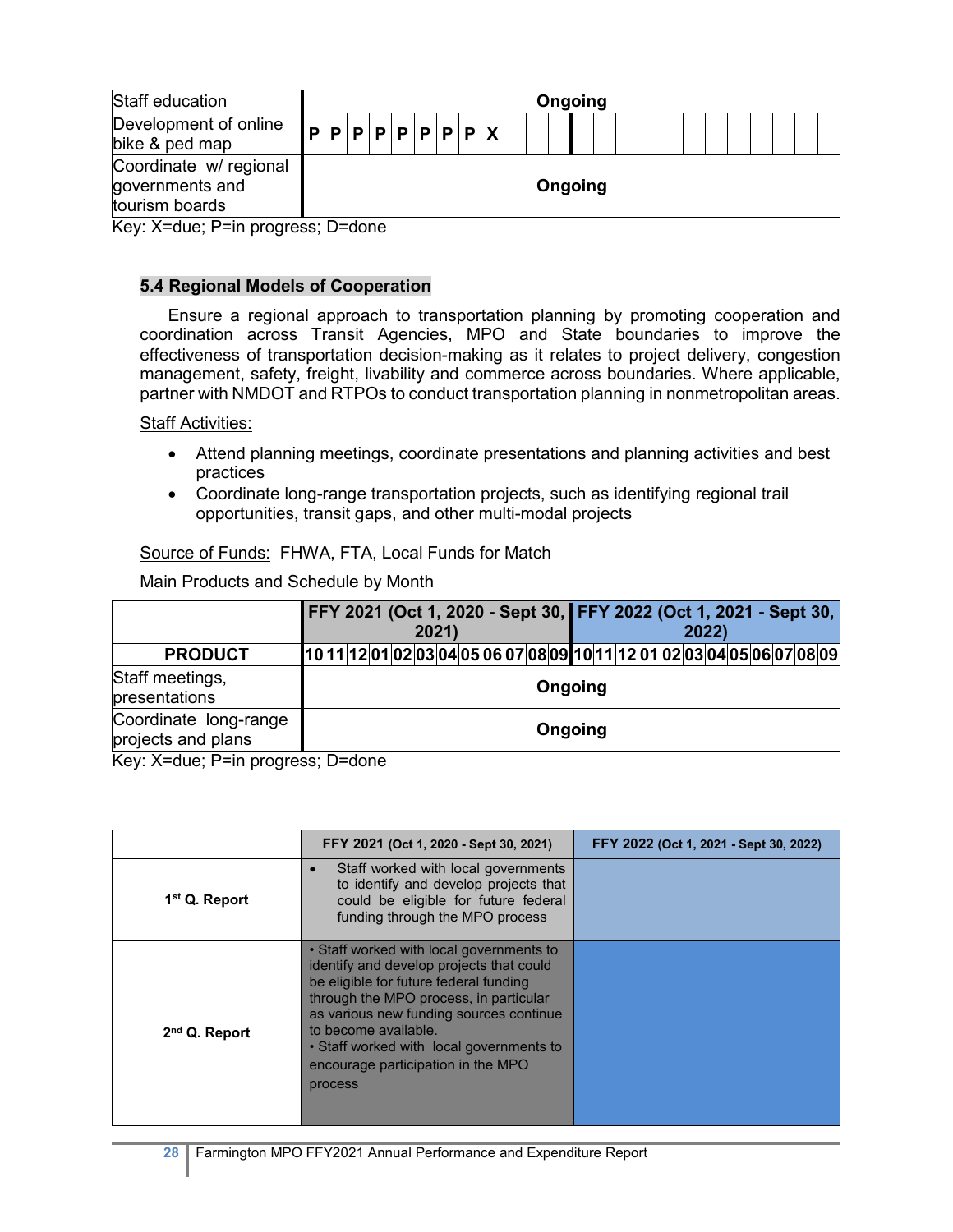| 3rd Q. Report                                   | • Staff worked with local governments to<br>identify and develop projects that could<br>be eligible for future federal funding<br>through the MPO process, in particular<br>as various new funding sources continue<br>to become available.<br>• Staff worked with local governments to<br>encourage participation in the MPO<br>process<br>• Staff solicited, and assisted with the<br>development and submittal of, projects<br>for NMDOT's Transportation Project<br>Fund.<br>• Staff modeled the potential impacts of<br>changes to Census urbanized area<br>designations and is keeping entities<br>aware of any potential changes |  |
|-------------------------------------------------|-----------------------------------------------------------------------------------------------------------------------------------------------------------------------------------------------------------------------------------------------------------------------------------------------------------------------------------------------------------------------------------------------------------------------------------------------------------------------------------------------------------------------------------------------------------------------------------------------------------------------------------------|--|
| 4 <sup>th</sup> Q. Report                       | Staff worked with local governments to<br>identify and develop projects that could<br>be eligible for future federal funding<br>through the MPO process, in particular<br>as various new funding sources continue<br>to become available.                                                                                                                                                                                                                                                                                                                                                                                               |  |
| End of Year Report -<br>Supplemental, if needed |                                                                                                                                                                                                                                                                                                                                                                                                                                                                                                                                                                                                                                         |  |

## **Appendices**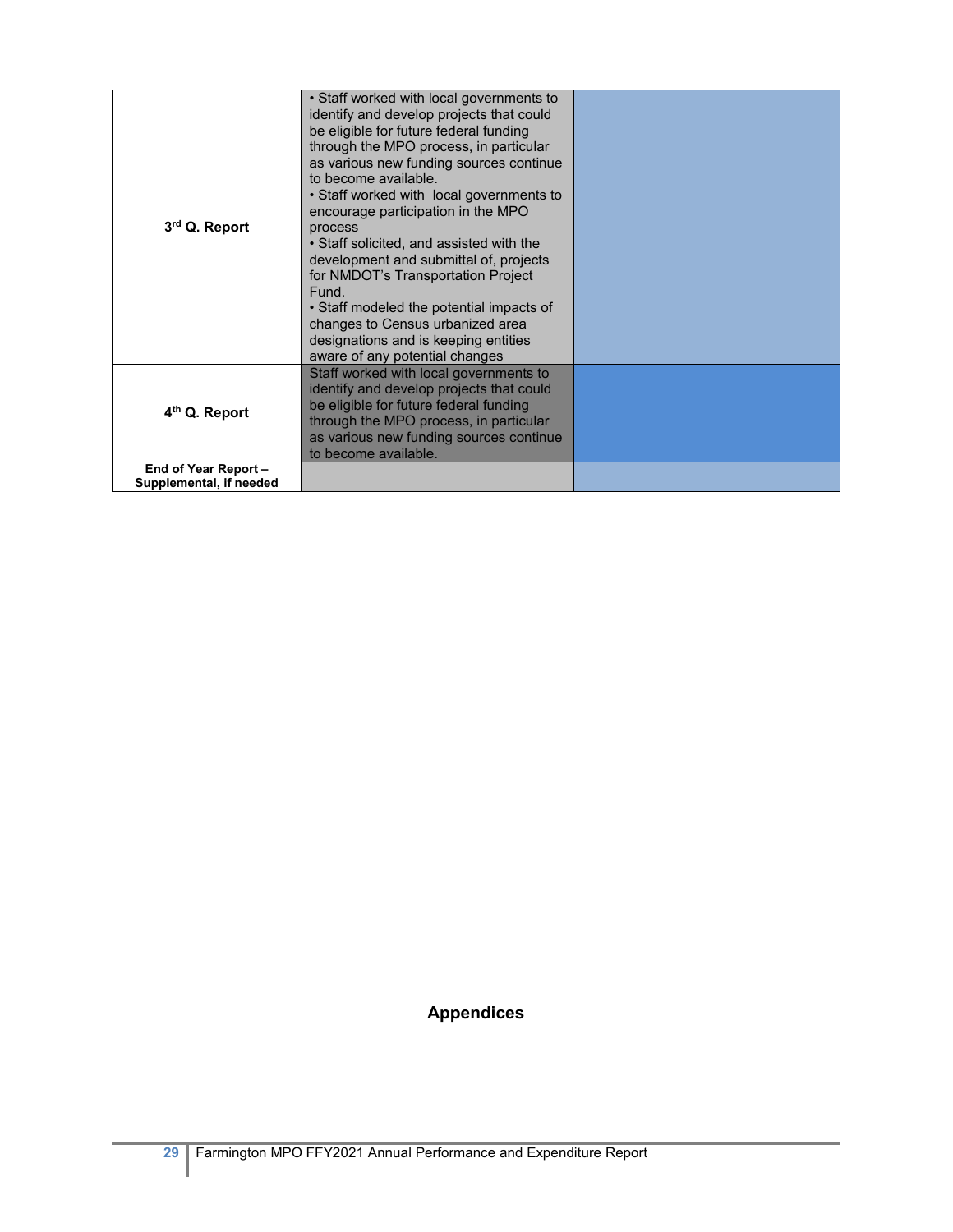## **Appendix A – Budget Summary – Financial Resources Available**

| <b>Fund Source</b>                    | Estimated                  | Actual FFY2021      | FFY2020 Carry | FFY2020 Carry Over | <b>Fund Source</b>                    | Estimated FFY2022 | Actual FFY2022      | FFY2021 Carry | FFY2020 Carry Over |
|---------------------------------------|----------------------------|---------------------|---------------|--------------------|---------------------------------------|-------------------|---------------------|---------------|--------------------|
|                                       | FFY2021 Budget             | <b>Budget Spent</b> | Over Amount   | Amount             |                                       | Budget            | <b>Budget Spent</b> | Over Amount   | Amount             |
| FHWA PL - Federal Share               | \$208,490.66               |                     |               |                    | FHWA PL - Federal Share               | 208,490.66        |                     |               |                    |
| FHWA PL - Required Match              | \$35.529.31                |                     |               |                    | FHWA PL - Required Match              | 35,529.31         |                     |               |                    |
| FHWA PL - Total                       | 244.019.97                 |                     |               |                    | FHWA PL - Total                       | 244,019.97        |                     |               |                    |
|                                       |                            |                     |               |                    |                                       |                   |                     |               |                    |
| FTA 5303 - Federal Share              | 59,509.00                  |                     |               |                    | FTA 5303 - Federal Share              | 59,509.00         |                     |               |                    |
| FTA 5303 - Required Match             | 14,877.25                  |                     |               |                    | FTA 5303 - Required Match             | 14,877.25         |                     |               |                    |
| FTA 5303 - Total                      | 74,386.25                  |                     |               |                    | FTA 5303 - Total                      | 74,386.25         |                     |               |                    |
|                                       |                            |                     |               |                    |                                       |                   |                     |               |                    |
| <b>Total MPO Budget</b>               | 318,406.22<br>¢            |                     |               |                    | <b>Total MPO Budget</b>               | 318,406.22        |                     |               |                    |
|                                       |                            |                     |               |                    |                                       |                   |                     |               |                    |
| Local Match PL (Planning)*            |                            |                     |               |                    | Local Match PL (Planning)*            |                   |                     |               |                    |
| Aztec (7%)                            | 2,487.05<br>Ś              |                     |               |                    | Aztec (7%)                            | 2.487.05          |                     |               |                    |
| Bloomfield (8%)                       | ς<br>2,842.34              |                     |               |                    | Bloomfield (8%)                       | 2.842.34          |                     |               |                    |
| Farmington (48%)                      | Ś<br>17,054.07             |                     |               |                    | Farmington (48%)                      | 17,054.07         |                     |               |                    |
| Kirtland (1%)                         |                            | 355.29              |               |                    | Kirtland (1%)                         | 355.29            |                     |               |                    |
| SJ County (36%)                       | <sup>\$</sup><br>12,790.55 |                     |               |                    | SJ County (36%)                       | 12,790.55<br>Ŝ.   |                     |               |                    |
| Local Match Total PL Planning *       | - Ś<br>35,529.31           |                     |               |                    | Local Match Total PL Planning *       | 35,529.31<br>Ŝ.   |                     |               |                    |
|                                       |                            |                     |               |                    |                                       |                   |                     |               |                    |
| Local Match 5303 (Transit)*           |                            |                     |               |                    | Local Match 5303 (Transit)*           |                   |                     |               |                    |
| Aztec (7%)                            | 1,041.41                   |                     |               |                    | Aztec (7%)                            | 1.041.41          |                     |               |                    |
| Bloomfield (8%)                       | 1,190.18<br>ς.             |                     |               |                    | Bloomfield (8%)                       | 1.190.18          |                     |               |                    |
| Farmington (48%)                      | ς.                         | 7.141.08            |               |                    | Farmington (48%)                      | 7.141.08          |                     |               |                    |
| Kirtland (1%)                         |                            | 148.77              |               |                    | Kirtland (1%)                         | 148.77            |                     |               |                    |
| SJ County (36%)                       | Ś<br>5,355.81              |                     |               |                    | SJ County (36%)                       | 5,355.81          |                     |               |                    |
| Local Match Total 5303 (Transit)*     | Ŝ.<br>14,877.25            |                     |               |                    | Local Match Total 5303 (Transit)*     | 14.877.25<br>Ŝ.   |                     |               |                    |
|                                       |                            |                     |               |                    |                                       |                   |                     |               |                    |
| Total Local Match Planning + Transit* |                            |                     |               |                    | Total Local Match Planning + Transit* |                   |                     |               |                    |
| Aztec (7%)                            | 3,528.46                   |                     |               |                    | Aztec (7%)                            | 3,528.46          |                     |               |                    |
| Bloomfield (8%)                       | Ś<br>4,032.52              |                     |               |                    | Bloomfield (8%)                       | 4,032.52          |                     |               |                    |
| Farmington (48%)                      | 24, 195. 15                |                     |               |                    | Farmington (48%)                      | 24, 195. 15       |                     |               |                    |
| Kirtland (1%)                         |                            | 504.07              |               |                    | Kirtland (1%)                         | 504.07            |                     |               |                    |
| SJ County (36%)                       | 18,146.36                  |                     |               |                    | SJ County (36%)                       | 18,146.36         |                     |               |                    |
| <b>Local Match Total</b>              | 50,406.56                  |                     |               |                    | <b>Local Match Total</b>              | 50,406.56<br>Ŝ.   |                     |               |                    |
|                                       |                            |                     |               |                    |                                       |                   |                     |               |                    |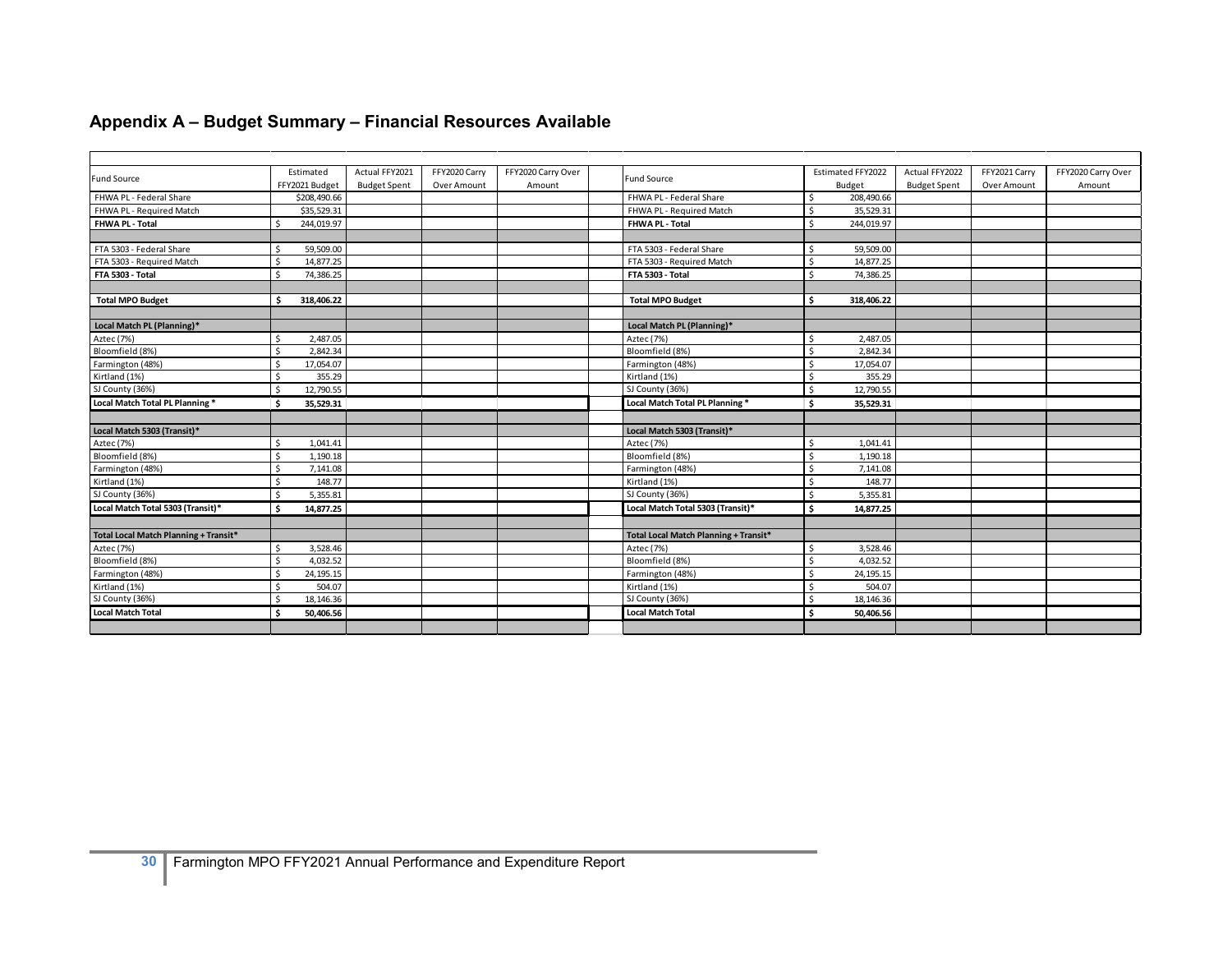## **Appendix A – Budget Summary – Proposed Expenditures and Total Funds**

| <b>FFY2021</b>                            | <b>Estimated</b><br><b>Task Costs</b> | <b>Estimated</b><br><b>Total MPO Funds</b> |
|-------------------------------------------|---------------------------------------|--------------------------------------------|
| Task 1 Program Admin & Management         | \$115,700                             |                                            |
| Task 2 Transportation Improvement Program | \$11,183                              |                                            |
| Task 3 Gen Dev. Data Collection/Analysis  | \$52,950                              |                                            |
| <b>Task 4 Transportation Planning</b>     | \$111,000                             |                                            |
| Task 5 Special Studies & Activities       | \$22,188                              |                                            |
| <b>Total</b>                              | \$313,020                             | \$318,406                                  |
|                                           |                                       |                                            |
| <b>FFY2022</b>                            | <b>Estimated</b><br><b>Task Costs</b> | <b>Estimated Total</b><br><b>MPO Funds</b> |
| Task 1 Program Admin & Management         | \$115,700                             |                                            |
| Task 2 Transportation Improvement Program | \$11,183                              |                                            |
| Task 3 Gen Dev. Data Collection/Analysis  | \$52,950                              |                                            |
| <b>Task 4 Transportation Planning</b>     | \$111,000                             |                                            |
| Task 5 Special Studies & Activities       | \$22,188                              |                                            |

#### Budget Notes

Estimated Avg. Staff Rate represents an estimate of hourly wages and benefits for the MPO Officer, Associate Planner, and Administrative Assistant positions for FFY2021 and FFY 2022.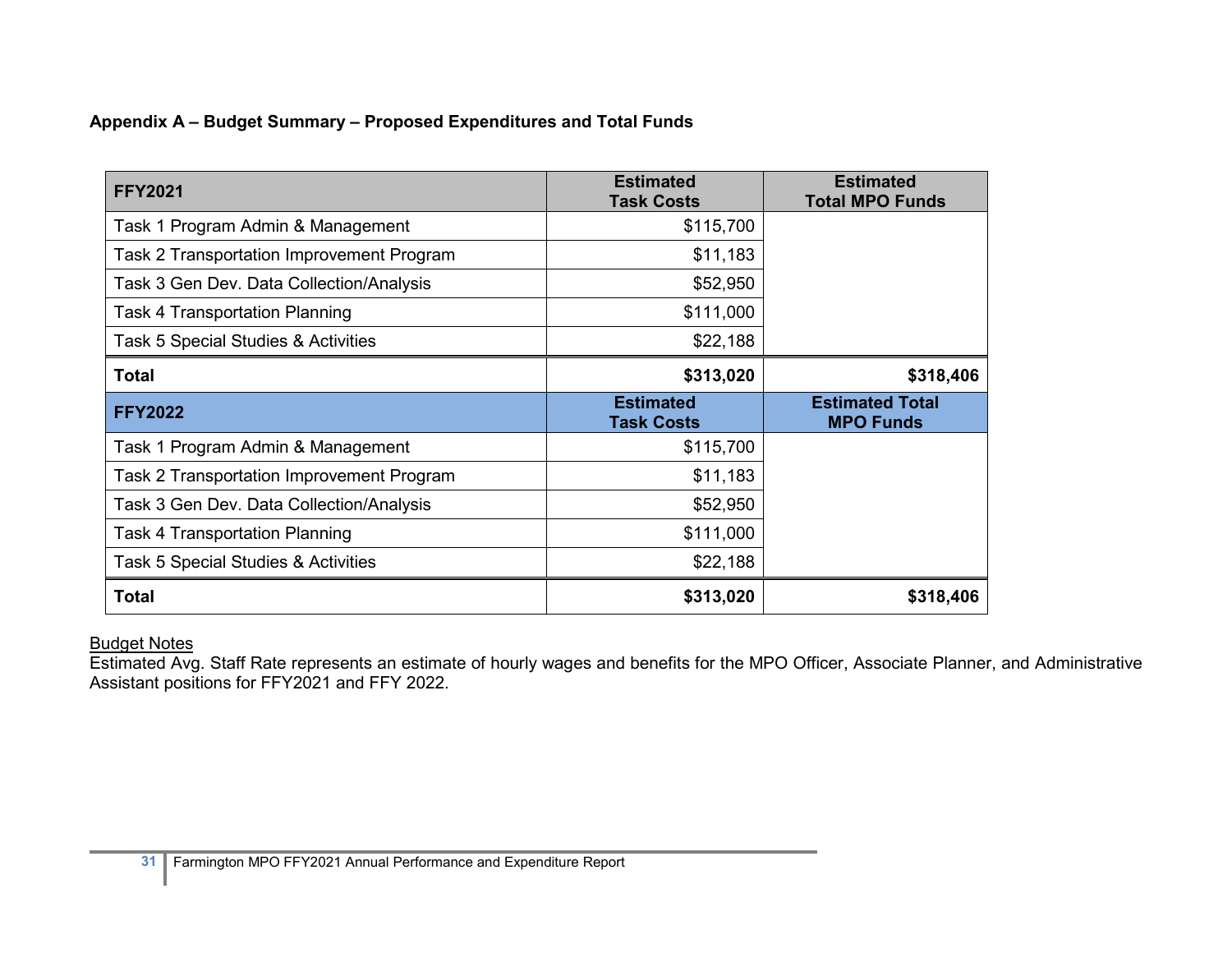Appendix B – Farmington Metropolitan Planning Organization Boundary Map

# **Farmington Metropolitan Planning Organization**



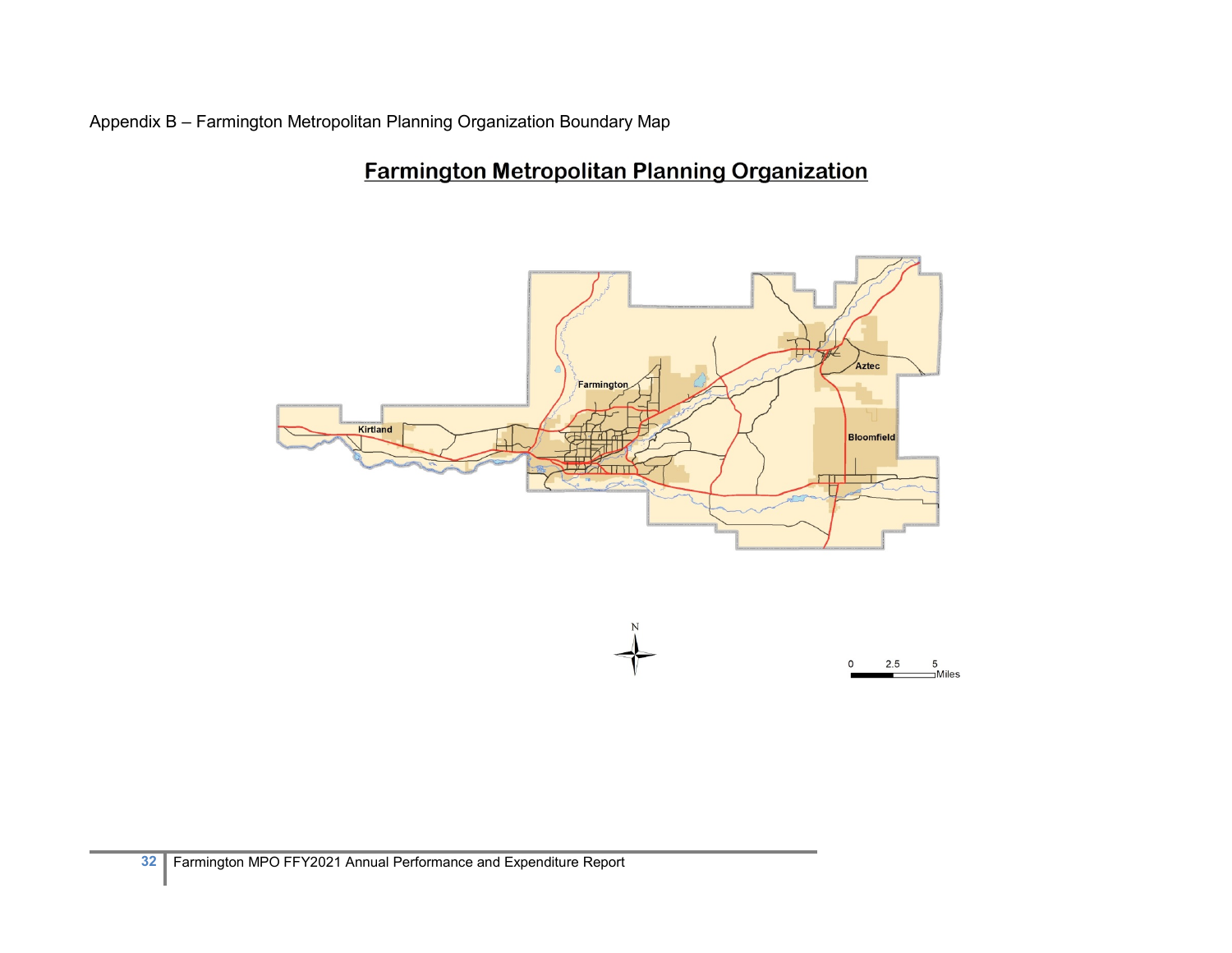| <b>Subtask</b>                                            | <b>Consultant/</b><br><b>Vendor</b> | <b>Est. Total</b><br>Cost        | <b>Description</b>                                                             | <b>Notes</b>                   |
|-----------------------------------------------------------|-------------------------------------|----------------------------------|--------------------------------------------------------------------------------|--------------------------------|
| 1.1 Program Support and<br>Administration                 | varies                              | \$48,400<br>(\$24,200<br>/year)  | Office overhead,<br>vehicle, fuel,<br>software,<br>telephone,<br>postage, etc. | <b>FFY2021</b><br>&<br>FFY2022 |
| 1.4<br><b>Public Participation</b>                        | varies                              | \$8,000<br>(\$4,000<br>/year)    | Advertising, legal<br>notices                                                  | FFY2021<br>&<br>FFY2022        |
| 1.6 Staff Training and<br><b>Professional Development</b> | varies                              | \$33,000<br>(\$16,500/<br>vear)  | Registration,<br>membership<br>dues, travel, etc.                              | FFY2021<br>&<br>FFY2022        |
| 3.2 Traffic Model<br>Maintenance                          | Training & Model<br>Development     | \$13,600<br>$($6,800$ /ye<br>ar) | The MPO seeks<br>to improve its<br>ability to model<br>traffic                 | FFY2021<br>&<br><b>FFY2022</b> |

## **Appendix C - Consultant and Vendor Services Summary**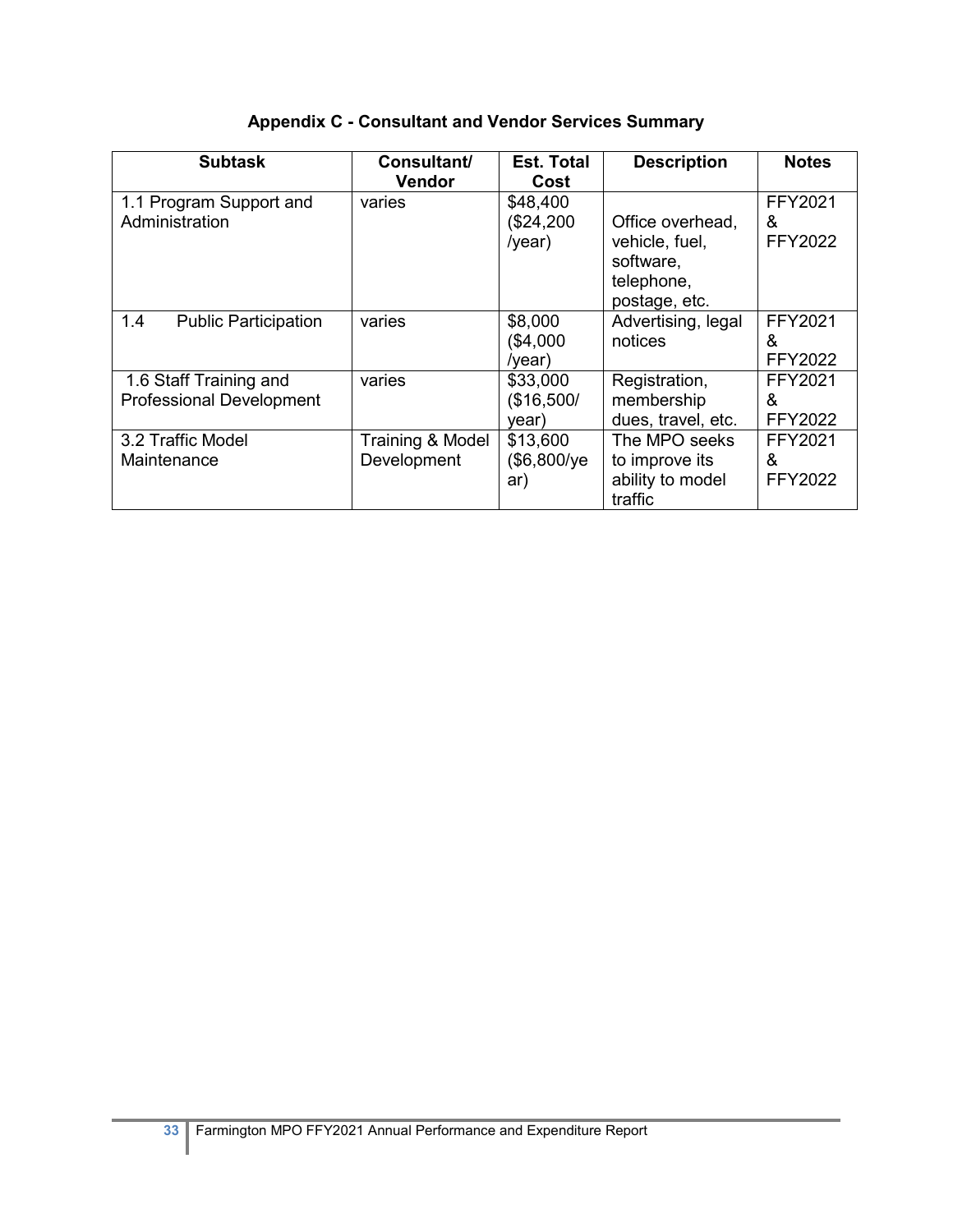## **Appendix D – UPWP Adoption Resolution**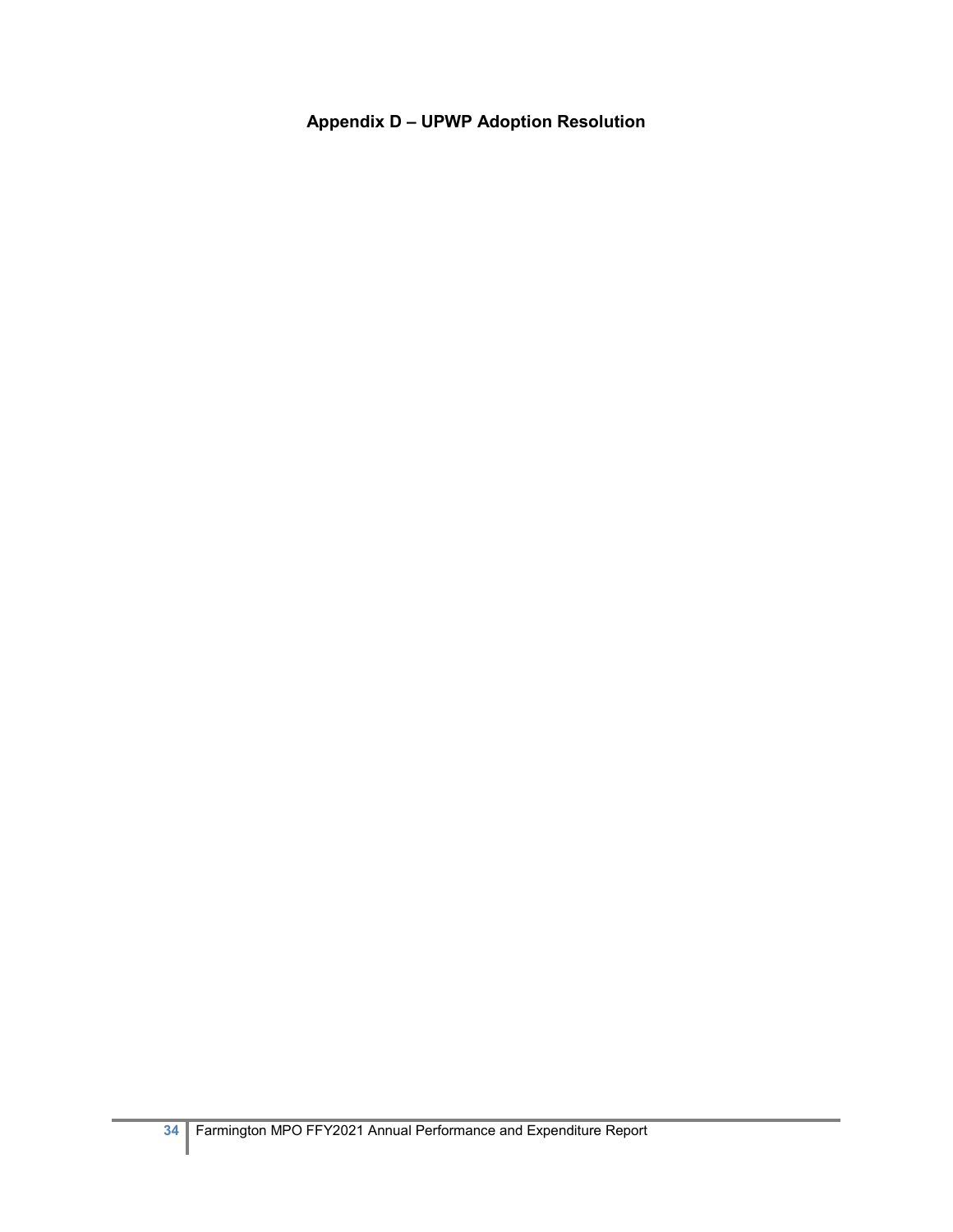## **Appendix E – Expenditure Reports (Quarters 1-4 and End of Year)**

| <b>TABLE 1 for UPWP Qtr Reports</b>               |                               |                         |                                              |                         |                                            |                         |                                            |                           |                                            |                         |              |                           |                             |
|---------------------------------------------------|-------------------------------|-------------------------|----------------------------------------------|-------------------------|--------------------------------------------|-------------------------|--------------------------------------------|---------------------------|--------------------------------------------|-------------------------|--------------|---------------------------|-----------------------------|
|                                                   | FFY21 Budget<br><b>Amount</b> |                         | 1st Quarter<br><b>FFY21</b><br>10/1-12/31/20 |                         | 2nd Quarter<br><b>FFY21</b><br>1/1-3/31/21 |                         | 3rd Quarter<br><b>FFY21</b><br>4/1-6/30/21 |                           | 4th Quarter<br><b>FFY21</b><br>7/1-9/30/21 |                         | Total        |                           | <b>Balance</b><br>Remaining |
| FHWA Federal (85.44%)                             |                               |                         |                                              |                         |                                            |                         |                                            |                           |                                            |                         |              |                           |                             |
| FHWA PL 112 UPWP Expenditures (P521020)           | \$<br>208,518.00              | $\$\$                   | 34,268.08                                    | \$                      | 29,290.42                                  | $\sqrt{2}$              | 33,971.21                                  |                           | 36,373.57                                  |                         | 133,903.28   |                           | 74,614.72                   |
|                                                   |                               |                         |                                              |                         |                                            |                         |                                            | \$                        |                                            | \$                      |              | \$                        |                             |
|                                                   |                               |                         |                                              |                         |                                            |                         |                                            |                           |                                            |                         |              |                           |                             |
| Local PL 112 Match Applied (14.56%)               | \$<br>$35,534.00$ \$          |                         |                                              |                         | 4,991.44                                   | $\sqrt[6]{\frac{1}{2}}$ |                                            |                           |                                            |                         |              |                           |                             |
| Local Required PL 112 UPWP Expenditures (P521020) |                               |                         | $5,839.70$ \$                                |                         |                                            |                         | 5,789.10                                   | $\sqrt[6]{\frac{1}{2}}$   | 6,198.49                                   | \$                      | 22,818.73    | \$                        | 12,715.27                   |
|                                                   |                               |                         |                                              |                         |                                            |                         |                                            |                           |                                            |                         |              |                           |                             |
| <b>TOTAL FHWA PL</b>                              | \$<br>244,052.00              | \$                      | 40,107.79                                    | \$                      | 34,281.86                                  | -\$                     | 39,760.31                                  | \$                        | 42,572.07                                  | \$                      | 156,722.02   | \$                        | 87,329.98                   |
|                                                   |                               |                         | 1st Quarter                                  |                         | 2nd Quarter                                |                         | 3rd Quarter                                |                           | 4th Quarter                                |                         |              |                           |                             |
|                                                   | FFY21 Budget                  |                         | <b>FFY21</b>                                 |                         | <b>FFY21</b>                               |                         | <b>FFY21</b>                               |                           | <b>FFY21</b>                               |                         |              |                           | <b>Balance</b>              |
|                                                   |                               |                         |                                              |                         |                                            |                         |                                            |                           |                                            |                         |              |                           |                             |
| FTA Federal (80%)                                 | <b>Amount</b>                 |                         | 10/1-12/31/20                                |                         | 1/1-3/31/21                                |                         | 4/1-6/30/21                                |                           | 7/1-9/30/21                                |                         | <b>Total</b> |                           | Remaining                   |
| FTA 5303 Expenditures (M01621)                    | \$<br>148,493.20              | $\frac{3}{2}$           | 18,844.11                                    | $\frac{1}{2}$           | 16,106.86                                  | \$                      | 18,680.86                                  | $\frac{3}{2}$             | 20,002.02                                  | \$                      | 73,633.85    | $\boldsymbol{\mathsf{S}}$ | 74,859.35                   |
| Local 5303 Match Applied (20%)                    |                               |                         |                                              |                         |                                            |                         |                                            |                           |                                            |                         |              |                           |                             |
| Local Required 5303 Match                         | \$<br>$37,150.30$ \$          |                         | 4,711.03                                     | $\sqrt[6]{3}$           | 4,026.72 $\frac{1}{9}$                     |                         | 4,670.22                                   | \$                        | $5,000.50$ \$                              |                         | 18,408.46    | \$                        | 18,741.84                   |
| <b>TOTAL FTA 5303 \$</b>                          | 185,643.50                    | $\overline{\bullet}$    | 23,555.13                                    | \$                      | $20,133.58$ \$                             |                         | 23,351.07                                  | \$                        | $25,002.52$ \$                             |                         | 92,042.31    | \$                        | 93,601.19                   |
|                                                   |                               |                         |                                              |                         |                                            |                         |                                            |                           |                                            |                         |              |                           |                             |
|                                                   |                               |                         | 1st Quarter                                  |                         | 2nd Quarter                                |                         | 3rd Quarter                                |                           | 4th Quarter                                |                         |              |                           |                             |
|                                                   | FFY21 Budget                  |                         | <b>FFY21</b>                                 |                         | <b>FFY21</b>                               |                         | <b>FFY21</b>                               |                           | <b>FFY21</b>                               |                         |              |                           | <b>Balance</b>              |
|                                                   | Amount                        |                         | 10/1-12/31/20                                |                         | 1/1-3/31/21                                |                         | 4/1-6/30/21                                |                           | 7/1-9/30/21                                |                         | Total        |                           | Remaining                   |
| <b>Additional Local Funds Applied</b>             | \$                            | \$                      |                                              | \$                      |                                            | \$                      |                                            | \$                        |                                            | $\sqrt{3}$              |              | \$                        |                             |
|                                                   |                               |                         |                                              |                         |                                            |                         |                                            |                           |                                            |                         |              |                           |                             |
| <b>Total Expenditures All Sources</b>             |                               | \$                      | 63,662.92                                    | \$                      | $54,415.44$ \\$                            |                         | 63,111.38                                  | $\frac{1}{2}$             | 67,574.59                                  | \$                      | 248,764.33   |                           |                             |
|                                                   |                               |                         |                                              |                         |                                            |                         |                                            |                           |                                            |                         |              |                           |                             |
| <b>TOTAL BUDGET AII Sources \$</b>                | 429,695.50                    |                         |                                              |                         |                                            |                         |                                            |                           |                                            |                         |              |                           | \$180,931.17                |
|                                                   |                               |                         |                                              |                         |                                            |                         |                                            |                           |                                            |                         |              |                           |                             |
| <b>Expenditures by Entity Share</b>               |                               |                         |                                              |                         |                                            |                         |                                            |                           |                                            |                         |              |                           |                             |
| <b>Total Entity Share</b>                         |                               | \$                      | 10,550.73                                    | $\vert \mathbf{\$}$     | $9,018.15$ \$                              |                         | 10,459.32                                  | \$                        | 11,199.00                                  | \$                      | 41,227.20    |                           |                             |
| Aztec                                             | 7%                            | $\overline{\mathbf{S}}$ | 738.55                                       | $\sqrt{3}$              | $631.27$ \$                                |                         | 732.15                                     | $\boldsymbol{\mathsf{S}}$ | 783.93                                     | $\sqrt[6]{\frac{1}{2}}$ | 2,885.90     |                           |                             |
| <b>Bloomfield</b>                                 | 8%                            | \$                      | 844.06                                       | $\overline{\mathbf{3}}$ | $721.45$ \$                                |                         | 836.75                                     | $\sqrt[6]{\frac{1}{2}}$   | 895.92                                     | \$                      | 3,298.18     |                           |                             |
| Farmington                                        | 48%                           | $\overline{\mathbf{s}}$ | 5,064.35                                     | \$                      | 4,328.71                                   | $\sqrt{3}$              | 5,020.47                                   | $\boldsymbol{\mathsf{S}}$ | 5,375.52                                   | \$                      | 19,789.06    |                           |                             |
| Kirtland                                          | 1%                            | $\overline{\mathbf{s}}$ | 105.51                                       | $\bullet$               | $90.18$ \$                                 |                         | 104.59                                     | $\boldsymbol{\mathsf{S}}$ | 111.99                                     | \$                      | 412.27       |                           |                             |
| San Juan County                                   | 36%                           | \$                      | 3,798.26                                     | \$                      | $3,246.54$ \$                              |                         | 3,765.35                                   | $\boldsymbol{\mathsf{S}}$ | 4,031.64                                   | \$                      | 14,841.79    |                           |                             |
|                                                   |                               |                         |                                              |                         |                                            |                         |                                            |                           |                                            |                         |              |                           |                             |

**35** Farmington MPO FFY2021 Annual Performance and Expenditure Report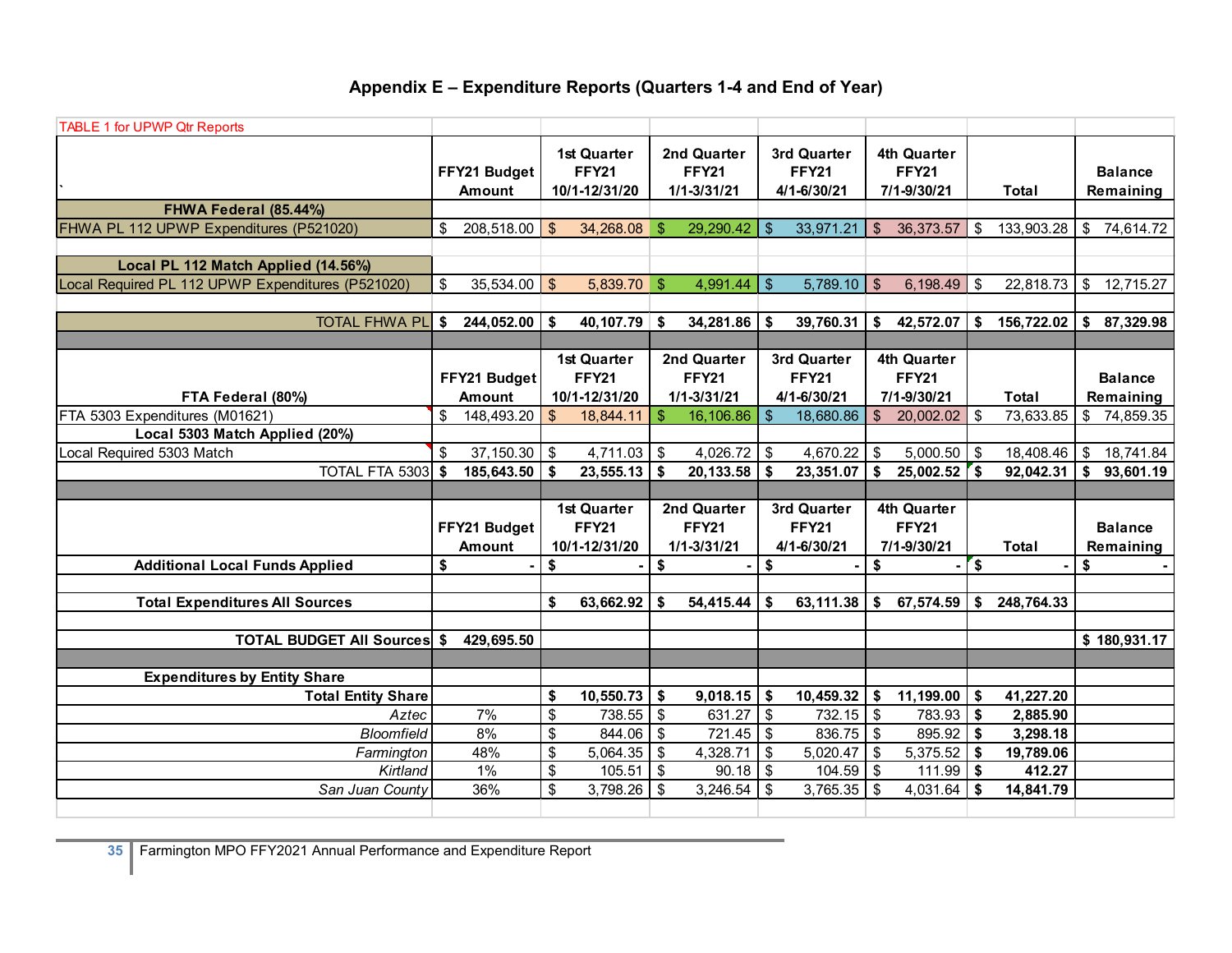| <b>TABLE 2 for UPWP Qtr Reports</b> |              |               |                 |               |               |            |
|-------------------------------------|--------------|---------------|-----------------|---------------|---------------|------------|
| <b>PL FUNDING</b>                   |              | 1st Qtr FFY21 | 2nd Qtr FFY21   | 3rd Qtr FFY21 | 4th Qtr FFY21 |            |
|                                     | FFY21 Budget | 10/1-12/31/20 | $1/1 - 3/31/21$ | 4/1-6/30/21   | 7/1-9/30/21   | YTD        |
| <b>Total Share of Expenditures</b>  | 244,052.00   | 40,107.79     | 34,281.86       | 39,760.31     | 42,572.07     | 156,722.02 |
| <b>Federal Share</b>                | 208,518.00   | 34,268.08     | 29,290.42       | 33,971.21     | 36,373.57     | 133,903.28 |
| Entity Match (required)             | 35,534.00    | 5,839.70      | 4,991.44        | 5,789.10      | 6,198.49      | 22,818.73  |
|                                     |              |               |                 |               |               |            |
| 5303 FUNDING                        |              | 1st Qtr FFY21 | 2nd Qtr FFY21   | 3rd Qtr FFY21 | 4th Qtr FFY21 | <b>YTD</b> |
|                                     | FFY21 Budget | 10/1-12/31/20 | $1/1 - 3/31/21$ | 4/1-6/30/21   |               |            |
|                                     |              |               |                 |               | 7/1-9/30/21   |            |
| <b>Total Share of Expenditures</b>  | 185,643.50   | 23,555.13     | 20,133.58       | 23,351.07     | 25,002.52     | 92,042.31  |
| <b>Federal Share</b>                | 148,493.20   | 18,844.11     | 16,106.86       | 18,680.86     | 20,002.02     | 73,633.85  |
| Entity Match (required)             | 37,150.30    | 4.711.03      | 4.026.72        | 4.670.22      | 5,000.50      | 18,408.46  |

| <b>TABLE 3 for UPWP Qtr Reports</b>        |                               |    |                             |                             |                             |           |                             |      |           |                             |            |                               |      |              |
|--------------------------------------------|-------------------------------|----|-----------------------------|-----------------------------|-----------------------------|-----------|-----------------------------|------|-----------|-----------------------------|------------|-------------------------------|------|--------------|
| <b>MPO EXPENDITURES by PROGRAM AREA</b>    | 1st Qtr FFY21 - 10/1-12/31/20 |    | 2nd Qtr FFY21 - 1/1-3/31/21 |                             | 3rd Qtr FFY21 - 4/1-6/30/21 |           | 4th Qtr FFY21 - 7/1-9/30/21 |      |           |                             | <b>YTD</b> |                               |      |              |
|                                            | Hrs by PA                     |    |                             | Hrs by PA                   |                             |           | Hrs by PA                   |      |           | Hrs by PA                   |            |                               |      |              |
| <b>FHWA-PROGRAM ADMINISTRATION</b>         | 604.64                        | \$ | 16,978.00                   | 439.78                      | \$                          | 12,346.89 | 470.88                      | \$   | 13,217.97 | 530.68                      | \$         | 14,915.94                     |      | \$57,458.79  |
| FHWA-TRANSPORTATION IMPROVEMENT PROGRAM    | 32                            | \$ | 898.54                      | -41                         | \$                          | .151.08   | 47                          | \$   | 1.319.33  | 48                          |            |                               |      | 4,718.10     |
| FHWA-GEN.DEV. & DATA COLLECTION/ANALYSIS   | 223.4                         | \$ | 6,272.96                    | 181.4                       | \$                          | 5,092.83  | 204.1                       | -\$  | 5,729.25  | 202.8                       |            | $5,700.15$ \$ 22,795.19       |      |              |
| FHWA-TRANSPORTATION PLANNING               | 218.4                         | \$ | 6.132.57                    | 236.2                       | \$                          | 6,631.35  | 284.2                       | -\$  | 7.977.72  | 250.8                       |            | 7,049.29 \$ 27,790.92         |      |              |
| <b>FHWA-SPECIAL STUDIES/ACTIVITIES</b>     | 15                            | \$ | 421.19                      | 39                          | -\$                         | 1,094.93  | 87.6                        | \$   | 2,459.00  | 61.4                        | \$         | $.725.78$ \ \$                |      | 5,700.91     |
| FHWA Program Area Subtotal                 | 1093.44                       | \$ | 30.703.26                   | 937.38                      | -S                          | 26,317.08 | 1093.78                     | \$   | 30,703.26 | 1093.68                     |            | $$30,740.31 \mid $118,463.91$ |      |              |
|                                            |                               |    |                             |                             |                             |           |                             |      |           |                             |            |                               |      |              |
|                                            | 1st Qtr FFY21 - 10/1-12/31/20 |    |                             | 2nd Qtr FFY21 - 1/1-3/31/21 |                             |           | 3rd Qtr FFY21 - 4/1-6/30/21 |      |           | 4th Qtr FFY21 - 7/1-9/30/21 |            |                               |      | <b>YTD</b>   |
|                                            | Hrs by PA                     |    |                             | Hrs by PA                   |                             |           | Hrs by PA                   |      |           | Hrs by PA                   |            |                               |      |              |
| FTA - PROGRAM ADMINISTRATION               | 360.48                        | \$ | 10.117.24                   | 360.48                      | \$                          | 8,671.92  | 274.4                       | - \$ | 7.704.68  | 302.32                      | \$         | 8.497.33                      |      | \$ 34,991.16 |
| FTA - TRANSPORTATION IMPROVEMENT PROGRAM   | 18                            | \$ | 505.19                      | 18                          | \$                          | 433.02    | 33                          | \$   | 926.58    | 32                          | \$         | $899.43$ \ \ \$               |      | 2,764.22     |
| FTA - GEN. DEV. & DATA COLLECTION/ANALYSIS | 128.8                         | \$ | 3,614.90                    | 128.8                       | -\$                         | 3,098.49  | 117.4                       | -\$  | 3,296.39  | 117.2                       |            | $3,294.15$ \ \$ 13,303.93     |      |              |
| FTA - TRANSPORTATION PLANNING              | 123.2                         | \$ | 3,457.73                    | 123.2                       | \$                          | 2,963.77  | 170                         | -\$  | 4,773.30  | 157                         | \$         | 4,412.81   \$ 15,607.62       |      |              |
| IFTA - SPECIAL STUDIES/ACTIVITIES          | 12                            | \$ | 336.79                      | 12                          | \$                          | 288.68    | 47.4                        | -\$  | .330.91   | 33.8                        | \$         | 950.02                        | l \$ | 2,906.40     |
| FTA Program Area Subtotal                  | 642.48                        | \$ | 18.031.86                   | 642.48                      | \$                          | 15.455.88 | 642.2                       | \$   | 18.031.86 | 642.32                      | \$         | 18,053.73 \$69,573.33         |      |              |

| <b>TABLE 4 for UPWP Qtr Reports</b>       |                     |                 |               |               |                 |                             |             |           |             |                   |      |            |
|-------------------------------------------|---------------------|-----------------|---------------|---------------|-----------------|-----------------------------|-------------|-----------|-------------|-------------------|------|------------|
| <b>MPO EXPENDITURES by TYPE</b>           |                     |                 |               | 1st Qtr FFY21 |                 | 2nd Qtr FFY21 3rd Qtr FFY21 |             |           |             | l 4th Qtr FFY21ll |      |            |
|                                           | <b>Total Budget</b> |                 | 10/1-12/31/20 |               | $1/1 - 3/31/21$ |                             | 4/1-6/30/21 |           | 7/1-9/30/21 |                   |      | <b>YTD</b> |
| <b>SALARIES &amp; WAGES</b>               | \$                  | 181,556.00      |               | 48,735.12     |                 | 41,772.96                   |             | 48,735.12 |             | 48.794.04         | - \$ | 188.037.24 |
| <b>BENEFITS</b>                           |                     | 41,682.00       |               | 12,621.40     |                 | 10,835.91                   |             | 12,621.37 |             | 12,652.54         |      | 48,731.22  |
| <b>IPROFESSIONAL / TECHNICAL SERVICES</b> | S                   | 56,406.00       |               |               |                 |                             |             |           |             |                   |      |            |
| <b>OTHER PURCHASED SERVICES</b>           | \$                  | 32,000.00       |               | 2,019.82      |                 | 1,739.21                    |             | 1,459.14  |             | $4.467.17$ S      |      | 9,685.34   |
| <b>SUPPLIES</b>                           |                     | $6,250.00$ \ \$ |               | $286.57$ \ \$ |                 | 67.36                       |             | 295.76    |             | ⊟.660.84 I        |      | 2,310.53   |
| <b>CAPITAL EXPENDITURES</b>               |                     |                 |               |               |                 |                             |             |           |             |                   |      |            |
|                                           |                     |                 |               | 63,662.91     |                 | 54.415.44                   |             | 63,111.39 |             | 67.574.59         |      | 248,764.33 |